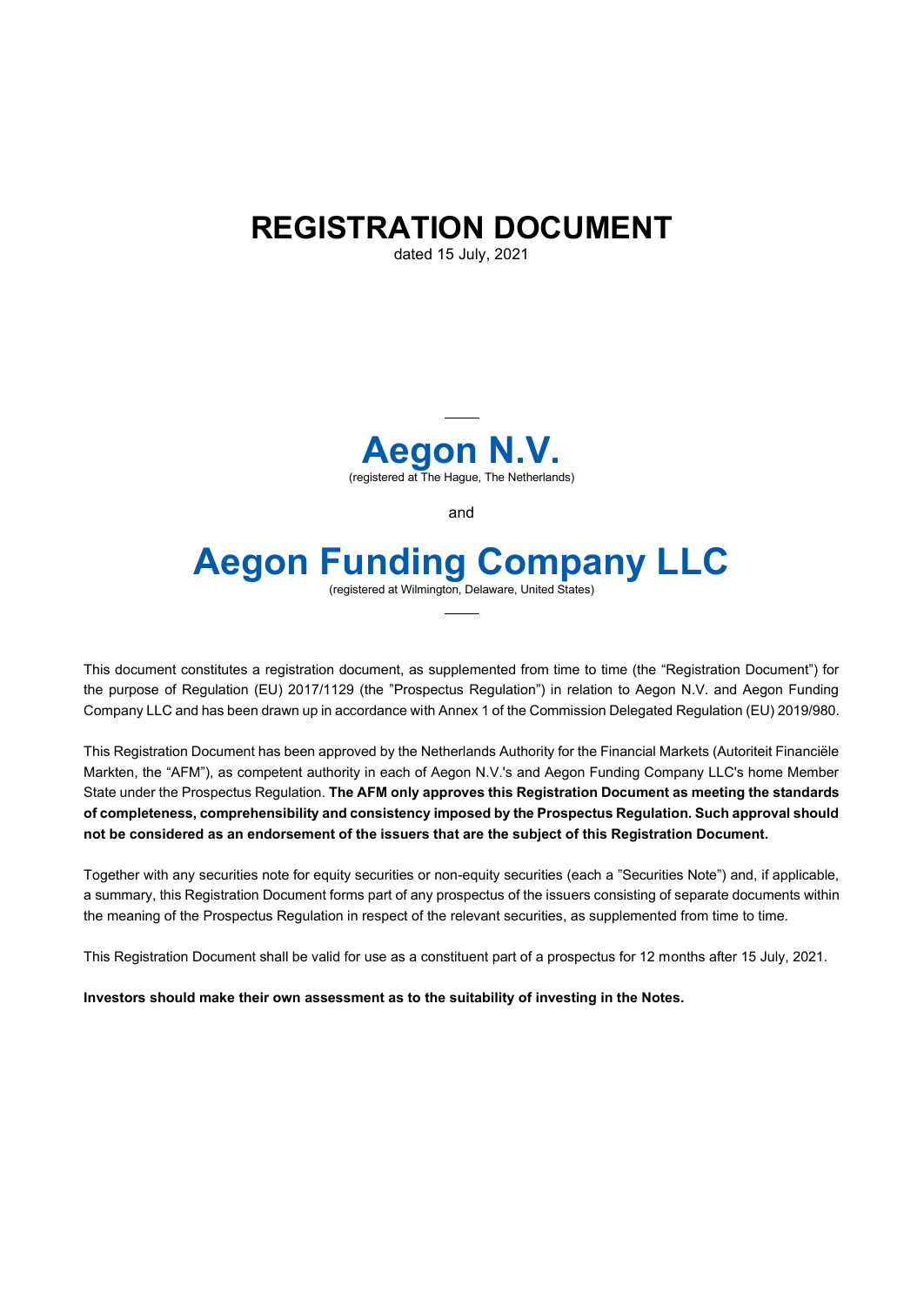#### **FORWARD-LOOKING STATEMENTS**

The statements contained in this Registration Document that are not historical facts are forward-looking statements. The following are words that identify such forward-looking statements: aim, believe, estimate, target, intend, may, expect, anticipate, predict, project, counting on, plan, continue, want, forecast, goal, should, would, is confident, will, and similar expressions as they relate to Aegon. These statements do not constitute guarantees of future performance and involve risks, uncertainties and assumptions that are difficult to predict. Aegon undertakes no obligation to publicly update or revise any forward-looking statements. Investors are cautioned not to place undue reliance on these forward-looking statements, which merely reflect company expectations or aims at the time of writing. Actual results may differ materially from expectations or aims conveyed in forward-looking statements due to changes caused by various risks and uncertainties. Investors should have regard to the risk factors described in the section headed "Risk factors Aegon N.V. and Aegon Funding Company LLC" in this Registration Document. The issuers believe that this section includes a description of all material risks relevant for investors.

#### **Presentation of certain information**

Aegon N.V. is referred to in this Registration Document as "Aegon," "we", "us" or "the Company" and Aegon N.V. together with its member companies are together referred to as the "Aegon Group". For such purposes, "member companies" means, in relation to Aegon N.V., those companies that are required to be consolidated in accordance with legislative requirements of the Netherlands relating to consolidating accounts. References to "Vereniging Aegon" are to Vereniging Aegon and Aegon Funding Company LLC. is referred to in this Registration Document as "AFC". Unless otherwise stated, information regarding Aegon N.V. equally applies to AFC.

In this Registration Document, references to the "NYSE" are to the New York Stock Exchange and references to the "SEC" are to the US Securities and Exchange Commission. Aegon uses "EUR" and "euro" when referring to the lawful currency of the member states of the European Monetary Union; "USD," and "US dollar" when referring to the lawful currency of the United States of America; "GBP", "UK pound" and "pound sterling" when referring to the lawful currency of the United Kingdom.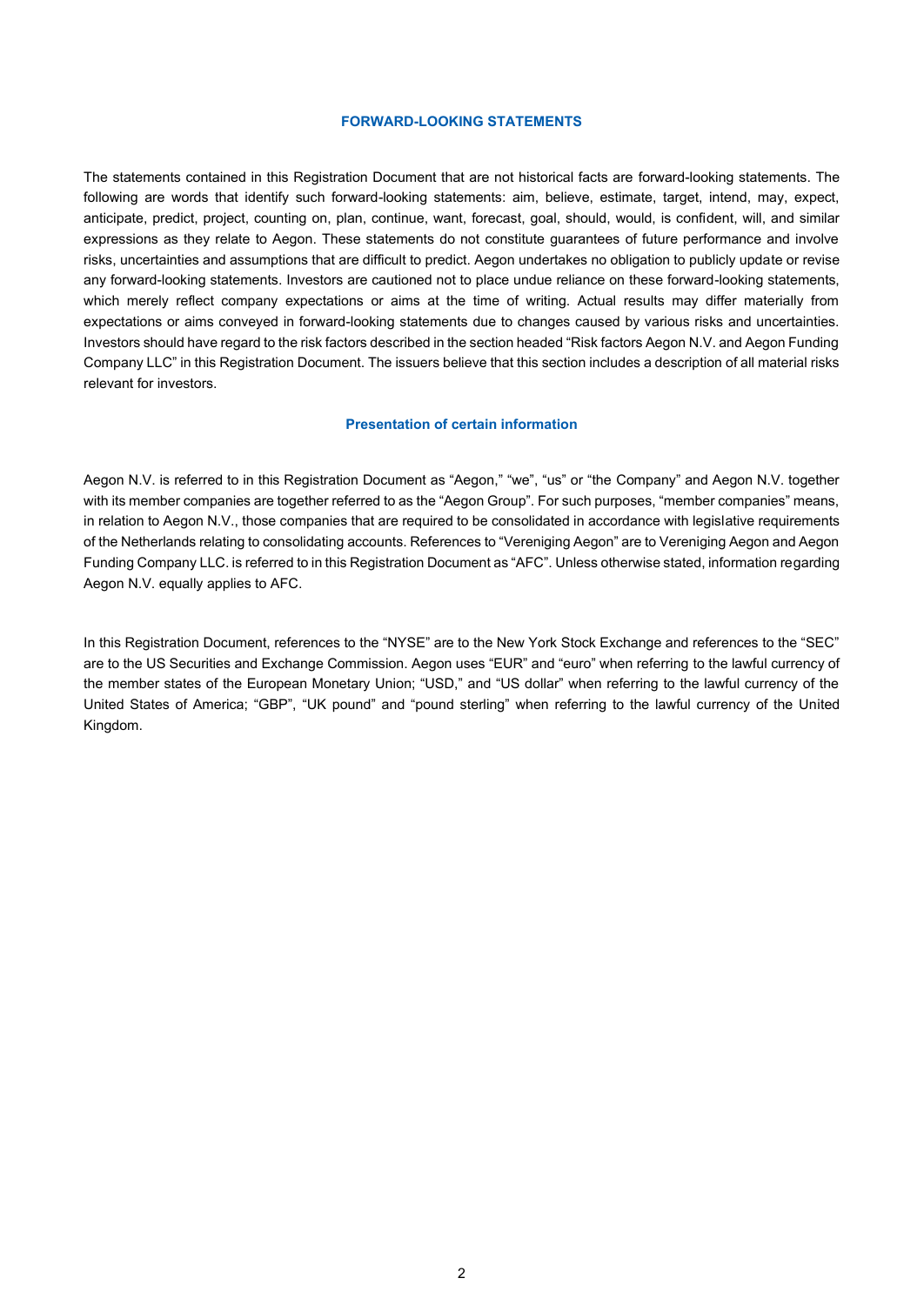# **TABLE OF CONTENTS**

| 1.                                            | Risk factors Aegon N.V. and Aegon Funding Company LLC | 4  |
|-----------------------------------------------|-------------------------------------------------------|----|
|                                               | 1.1 Financial risks                                   | 4  |
|                                               | 1.2 Underwriting risks                                | 9  |
|                                               | 1.3 Operational risks                                 | 11 |
|                                               | 1.4 Political, Regulatory and Supervisory             | 17 |
|                                               | 1.5 Legal and Compliance                              | 20 |
|                                               | 1.6 Risks relating to Aegon's common shares           | 26 |
| 2.                                            | Approval and Responsibility                           | 28 |
| 3.                                            | Incorporation by reference                            | 28 |
| 4.                                            | Third party information                               | 29 |
| 5.                                            | <b>Statutory Auditors</b>                             | 29 |
| 6.                                            | Information about Aegon N.V.                          | 29 |
| 7.                                            | Articles of Association Aegon N.V.                    | 30 |
| 8.                                            | Governmental, legal, and arbitration proceedings      | 32 |
| 9.                                            | Information about Aegon Funding Company LLC           | 34 |
| 10.                                           | Composition of Aegon N.V.'s Boards                    | 36 |
| 11.                                           | Conflicts of interest                                 | 40 |
| 12.                                           | Subsequent events after December 31, 2020             | 41 |
| 13.                                           | Material adverse change or significant change         | 41 |
| 14.                                           | Financial information                                 | 41 |
| Appendix 1 – Alternative Performance Measures |                                                       |    |
| Appendix 2 – References                       |                                                       |    |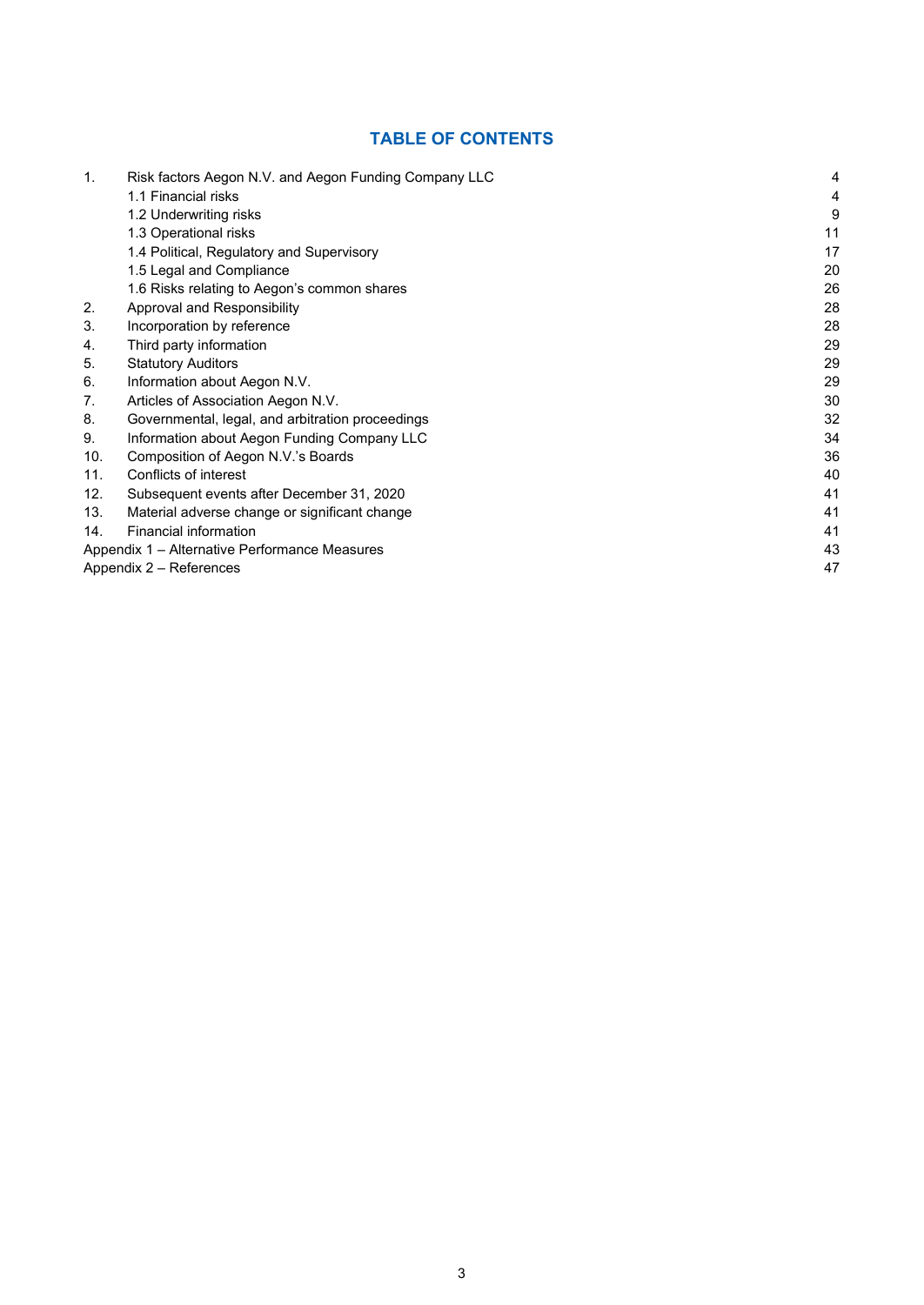# **1. Risk factors Aegon N.V. and Aegon Funding Company LLC**

Aegon Funding Company LLC (AFC) is an indirect wholly owned subsidiary of Aegon N.V. If AFC issues any debt securities, Aegon N.V. will fully and unconditionally guarantee the due and punctual payment of the principal of, any premium and any interest on those debt securities, when and as these payments become due and payable, whether at maturity, upon redemption or declaration of acceleration, or otherwise. All risk factors regarding Aegon N.V. equally apply to AFC.

Aegon faces numerous risks, some of which may arise from internal factors, such as inadequate compliance systems and operational change management. Others may arise from external factors, such as developments in financial markets, the business and/or political environment, economic trends, politics and regulations. Any of the risks described below, whether internal or external, may materially and adversely affect the Company´s operations, its earnings, the value of its investments, the sale of certain products and services or its ability to fulfill its obligations in respect of securities issued or guaranteed by it. The market price of Aegon securities could decline due to any of the risks described in this section and investors could lose some or all of the value of their investments. Additional risks of which Aegon is not presently aware could also materially and adversely affect its operations and share price. The business of an international financial services group such as Aegon is inherently exposed to risks that may only become apparent with the benefit of hindsight.

This chapter groups the risk factors into different categories based on the origin of the risk, while recognizing that the identified risk factor can have broader consequences, e.g. developments on financial markets (included under financial risks) can impact policyholder behavior (included under underwriting risk). The categories used are: 1) financial risks, 2) underwriting risks, 3) operational risks, 4) political, regulatory and supervisory risks, and 5) legal and compliance risks. Within each category the most material risk factors have been presented first. The order in which the remaining risk factors are presented is not necessarily an indication of the likelihood of occurrence or the potential magnitude of the consequences of the materialization of risks, as that can rarely be determined with any degree of certainty. Furthermore, risks with a low likelihood can have a large impact should they materialize.

The described risk factors relate to Aegon's businesses, of which Aegon is aware and that it considers material. Furthermore, described risk factors may affect Aegon's businesses and operations in normal market circumstances, as well as in periods of significant economic uncertainty, when those risks may be more acute.

# **1.1 Financial risks**

**Interest rate volatility and sustained low or negative interest rate levels may adversely affect Aegon's profitability and shareholders' equity.**

Aegon is exposed to interest rate risk as both its assets and liabilities are sensitive to movements in long- and short-term interest rates as well as to changes in the volatility of interest rates.

During periods of decreasing interest rates, sustained low or even negative interest rates, as experienced in recent years, Aegon may not be able to preserve margins due to the existence of minimum interest rate guarantees and minimum guaranteed crediting rates provided in policies. Also, investment earnings may be lower because the interest earnings on new fixed-income investments are likely to have declined with the market interest rates. A prolonged low or even negative interest rate environment may also result in a lengthening of maturities of the policyholder liabilities from initial estimates, due to lower policy lapses and longer duration of annuities. In this context, negative interest rates have comparable but larger impacts than low but positive rates.

In-force life insurance and annuity policies may be relatively more attractive to consumers due to built-in minimum interest rate guarantees, resulting in increased premium payments on products with flexible premium features and a higher percentage of insurance policies remaining in force year-to-year. The majority of assets backing the insurance liabilities are invested in fixed-income securities.

Aegon manages its investments and derivative portfolio, considering a variety of factors, including the relationship between the expected duration of its assets and liabilities. However, if interest rates remain low or even negative, the yield earned upon reinvesting interest payments from current investments, or from their sale or maturity, may decline. Reinvestment at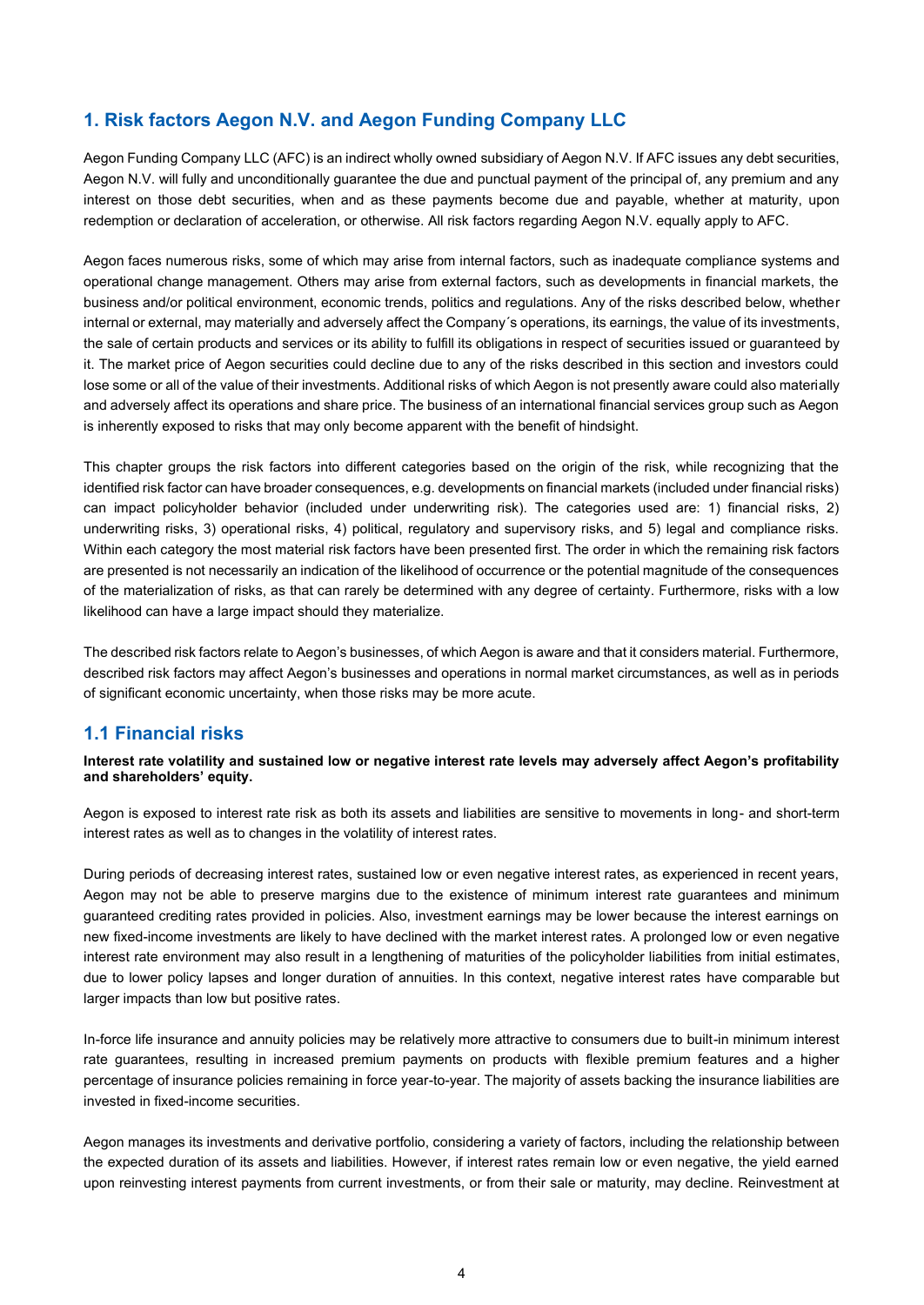lower yields may reduce the spread between interest earned on investments and interest credited to some of Aegon's products and accordingly net income may decline. In addition, borrowers may prepay or redeem fixed maturity investments or mortgage loans in Aegon's investment portfolio in order to borrow at lower rates. Aegon can lower crediting rates on certain products to offset the decrease in spread. However, its ability to lower these rates may be limited by contractually guaranteed minimum rates or competition.

Depending on economic developments, interest rates for securities with shorter maturities may remain at low or even negative levels for a prolonged period. In such an environment, an anchored expectation of low inflation or deflation could further push down the longer end of the interest rate curve which could have significant implications for Aegon's operations and financial results.

The profitability of Aegon's spread-based businesses depends, among other things, upon the ability to manage interest rate risk. Aegon may not be able to successfully manage interest rate risk or the potential negative impact of this risk.

#### **Rapidly rising interest rates may adversely affect Aegon's profitability and available liquidity.**

In periods of rapidly increasing interest rates, policy loans, surrenders and withdrawals may and usually do increase. Premiums in flexible premium policies may decrease as policyholders seek investments with higher perceived returns. This activity may result in cash payments by Aegon requiring the sale of invested assets at a time when the prices of those assets are affected adversely by the increase in market interest rates. This may result in realized investment losses.

These cash payments to policyholders also result in a decrease in total invested assets and net income. Early withdrawals may also require accelerated amortization of deferred policy acquisition costs ("DPAC"), which in turn reduces net income.

In general, if interest rates rise, there will be unrealized losses on assets carried at fair value that will be recorded in other comprehensive income (available-for-sale investments) or as losses (investments at fair value through profit or loss) under International Financial Reporting Standards as adopted by the European Union ("IFRS-EU"). This is inconsistent with the IFRS-EU accounting on much of Aegon's liabilities, where corresponding economic gains from higher interest rates do not affect shareholders' equity or income in the shorter term. Over time, the short-term reduction in shareholders' equity and income due to rising interest rates would be offset in later years, all else being equal.

Increased withdrawals and the need to post margin in relation to interest rate swaps if rates rise rapidly, would put a strain on Aegon's available liquidity.

#### **Disruptions in the global financial markets and general economic conditions may affect, and could have material adverse effects on, Aegon's businesses, results of operations, liquidity and financial condition.**

Aegon's results of operations and financial condition may be materially affected from time to time by uncertainty, fluctuations or negative trends in general economic conditions, such as economic growth, levels of unemployment, consumer confidence, inflation and interest rate levels in the countries in which Aegon operates. The global financial crisis has shown that financial markets can experience extreme volatility and disruption.

Any disruptions or downturns in the global financial markets or general economic conditions may result in reduced demand for Aegon's products as well as impairments and reductions in the value of the assets in Aegon's general account, separate account, and company pension schemes, among other assets. Aegon may also experience a higher incidence of claims and unexpected policyholder behavior such as unfavorable changes in lapse rates. Aegon's policyholders may choose to defer or stop paying insurance premiums, which may impact Aegon's businesses, results of operations, cash flows and financial condition, and Aegon cannot predict with any certainty if or when such actions may occur.

Governmental action in the United States, the Netherlands, the United Kingdom, the European Union and elsewhere to address any of the above may impact Aegon's businesses. Aegon cannot predict the effect that these or other government actions as well as actions by the European Central Bank (ECB) or the US Federal Reserve may have on financial markets or on Aegon's businesses, results of operations, cash flows and financial condition.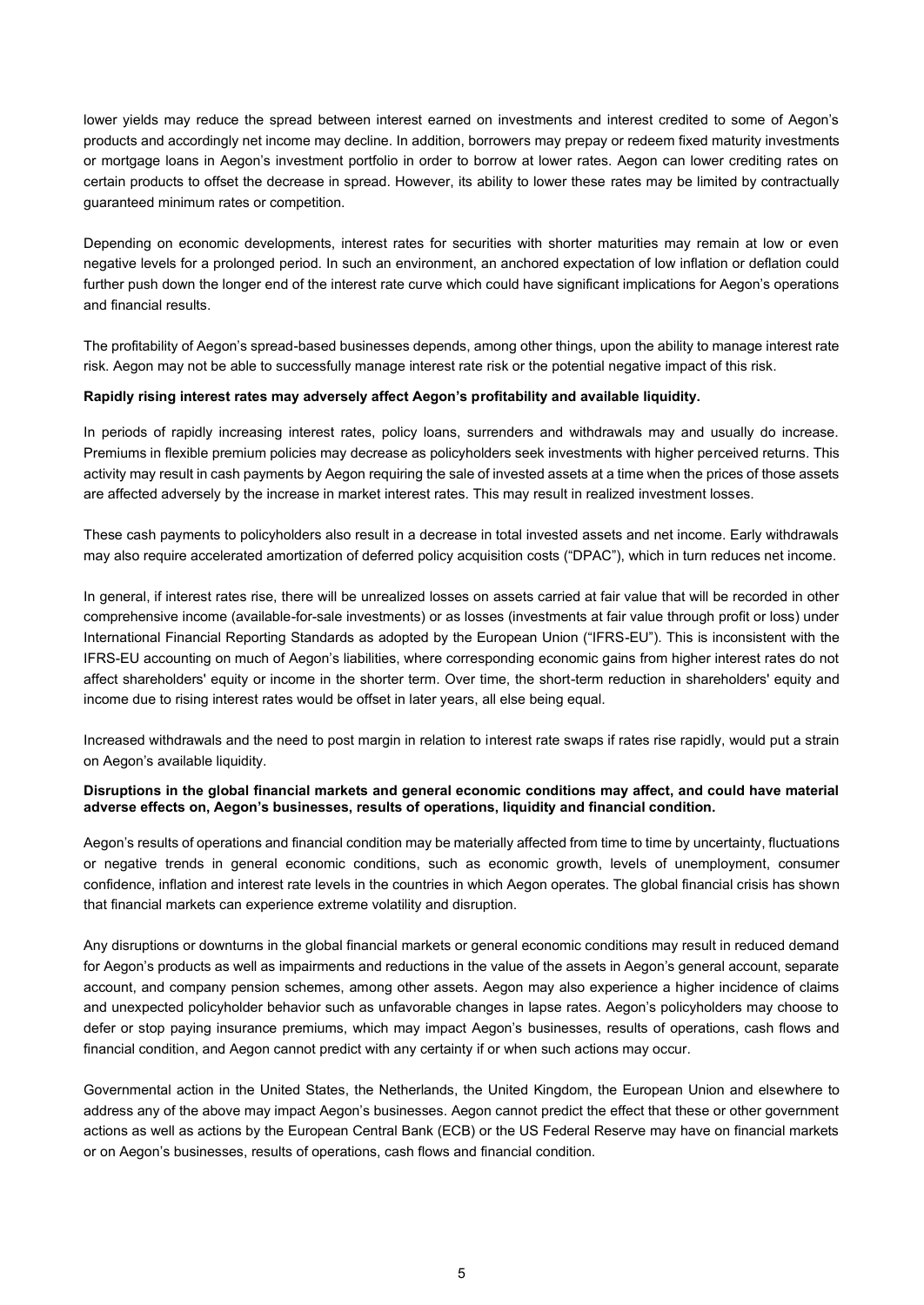#### **Illiquidity of certain investment assets may prevent Aegon from selling investments at fair prices in a timely manner.**

Aegon must maintain sufficient liquidity to meet short-term cash demand under normal circumstances, as well as in crisis situations. Liquidity risk is inherent in many of Aegon's businesses. Each asset purchased and liability (e.g. insurance products) sold has unique liquidity characteristics. Some liabilities can be surrendered, while some assets, such as privately placed loans, mortgage loans, real estate and limited partnership interests, are to some degree illiquid. In depressed markets, Aegon may be unable to sell or buy significant volumes of assets at quoted prices.

Any security Aegon issues in significant volume may be issued at higher financing costs if funding conditions are impaired. The necessity to issue securities can be driven by a variety of factors; for instance, Aegon may need liquidity for operating expenses, debt servicing and the maintenance of capital levels of insurance subsidiaries. Although Aegon manages its liquidity position for extreme events, including greatly reduced liquidity in capital markets, if these conditions were to persist for an extended period of time, Aegon may need to sell assets substantially below the prices at which they are currently recorded to meet its insurance obligations.

Aegon makes use of bilateral and syndicated credit facilities to support repayment of amounts outstanding under Aegon's commercial paper programs and to serve as additional sources of liquidity. An inability to access these credit facilities, for example due to non-compliance with conditions for borrowing or the default of a facility provider under stressed market circumstances, could have an adverse effect on Aegon's ability to meet liquidity needs and to comply with contractual and other requirements.

Many of Aegon's derivatives transactions require Aegon to provide collateral against declines in the fair value of these contracts. Volatile financial markets may significantly increase requirements to provide collateral and adversely affect its liquidity position. Further, a downgrade of Aegon's credit ratings may also result in additional collateral requirements.

#### **Declines in value and defaults in debt securities, private placements, mortgage loan portfolios and other instruments held in Aegon's general and separate accounts, or the failure of certain counterparties, may have a material adverse effect on Aegon's businesses, results of operations, cash flows and financial condition.**

Credit risk is the risk of loss resulting from the default by, or failure to meet contractual obligations of, issuers and counterparties. Aegon also considers credit risk to include spread risk, that is, the value of a bond declines due to a general widening of credit spreads. For general account products, Aegon typically bears the risk for investment performance equaling the return of principal and interest on fixed income instruments. Aegon is exposed to credit risk on its general account fixedincome portfolio (debt securities, mortgages, small and medium sized entities ("SME") & consumer loans and private placements), over-the-counter ("OTC") derivatives and reinsurance contracts. In addition, financial institutions acting as a counterparty on derivatives may not fulfill their obligations. Default by issuers and counterparties on their financial obligations may be due to, among other things, bankruptcy, lack of liquidity, market downturns or operational failures, and the collateral or security they provide may prove inadequate to cover their obligations at the time of the default. Losses in excess of predicted losses due to any such default or series of defaults by issuers or counterparties may have a material adverse effect on Aegon's results of operations and financial position.

Additionally, Aegon is indirectly exposed to credit risk on the investment portfolios underlying separate account liabilities. Changes to credit risk can result in separate account losses, which increase the probability of future loss events. In the United States and the Netherlands for instance, separate account products can include guarantees which protect policyholders against some or all of the downside risks in their separate account portfolio. Reduced separate account values also decrease fee income and may accelerate DPAC amortization. Reconsideration of assumptions might also affect the DPAC amortization schedule. These factors may have a material adverse effect on Aegon's results of operations and financial position.

Aegon's investment portfolio includes Dutch government bonds, US Treasury, agency and state bonds, other governmentissued securities and corporate bonds. Especially in a weak economic environment Aegon may incur significant investment impairments due to defaults and overall declines in the capital markets. Defaults or other reductions in the value of these securities and loans may have a material adverse effect on Aegon's businesses, results of operations, cash flows and financial condition.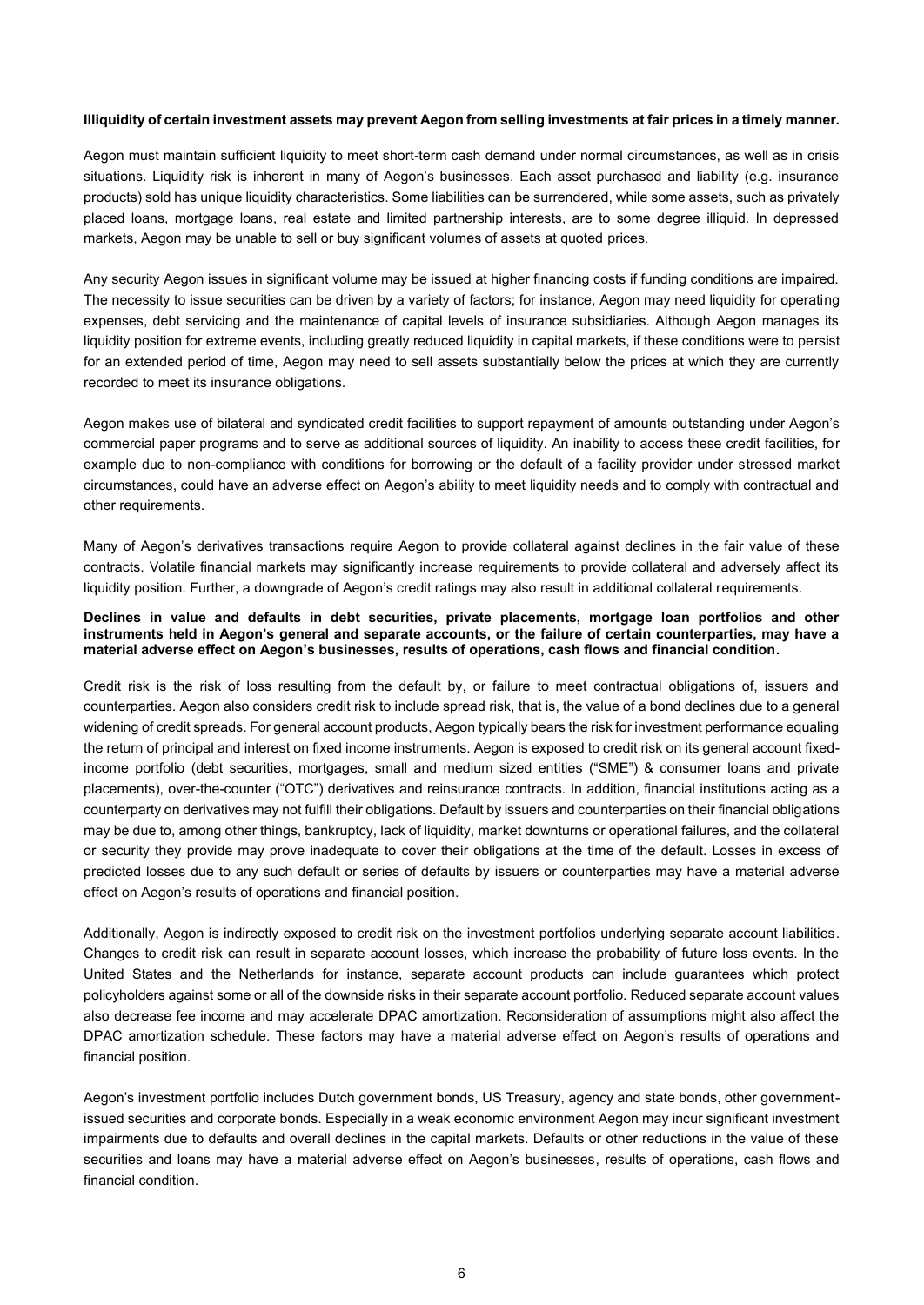## **A decline in equity markets may adversely affect Aegon's profitability and shareholders' equity, sales of savings and investment products, and the amount of assets under management.**

Aegon and its customers run the risk that the market value of its equity investments declines. Exposure to equity markets exists in both assets and liabilities. Asset exposure exists through direct equity investment where Aegon bears all or most of the volatility in returns and investment performance risk. Equity market exposure is also present in policyholders' accounts for insurance and investment contracts (such as variable annuities, unit-linked products, and mutual funds) where funds are invested in equities. Although most of the risk remains with the policyholder, guarantees within certain products may transfer some or all of this risk to Aegon. Lower investment returns also reduce the asset management fee that Aegon earns on the asset balance in these products, and prolonged investment under-performance may cause existing customers to withdraw funds and potential customers not to grant investment mandates.

Some of Aegon's insurance and investment contract businesses have minimum return or accumulation guarantees, which require Aegon to establish reserves to fund these future guaranteed benefits when equity market returns do not meet or exceed these guarantee levels. Aegon's reported results under IFRS-EU, are also at risk if returns are not sufficient to allow amortization of DPAC, which may impact the reported net income as well as shareholders' equity. Volatile or poor market conditions may also significantly reduce the demand for some of Aegon's savings and investment products, which may lead to lower sales and net income.

#### **A downturn in the real estate market may adversely impact valuations and cash flows.**

Aegon's investment portfolio has a large exposure to the residential real estate market in the Netherlands through the residential mortgages sourced by Aegon and the AMVEST funds. As an indication, at year-end 2020 Aegon's general account investments in real estate and mortgages in the Netherlands accounted for around 21% of total general account investments. Risks for Aegon in the Netherlands in the event of a downturn in the real estate market include lower returns or valuation losses on its mortgage portfolio, lower margins due to higher prepayment in the mortgage portfolio in the event of lower interest rates and increased payment defaults.

#### **The default of a major market participant may disrupt the markets and affect Aegon.**

The failure of a sufficiently large and influential market participant may disrupt securities markets or clearing and settlement systems in Aegon's markets. This may cause market declines or volatility. Such a failure may lead to a chain of defaults that may adversely affect Aegon and Aegon's contract counterparties. In addition, such a failure may impact future product sales as a potential result of reduced confidence in the insurance industry. The default of one or more large international financial institutions, which may result in disruption or termination of their cash, custodial and/or administrative services, may also have a material adverse impact on Aegon's ability to run effective treasury and asset management operations.

Even the perceived lack of creditworthiness of a government or financial institution (or a default by any such entity) may lead to market-wide liquidity problems and losses or defaults. This risk is sometimes referred to as 'systemic risk' and may adversely affect financial intermediaries, such as clearing members or futures commissions merchants, clearing houses, banks, securities firms and exchanges with which Aegon interacts on a daily basis and financial instruments of governments which Aegon invests in. Systemic risk could have a material adverse effect on Aegon's ability to raise new funding and on its business, financial condition, results of operations, liquidity and/or prospects.

#### **Reinsurers to which Aegon has ceded risk may fail to meet their obligations.**

Aegon's insurance subsidiaries cede premiums to other insurers under various agreements that cover individual risks, group risks or defined blocks of business, on a co-insurance, yearly renewable term, excess or catastrophe excess basis. The purpose of these reinsurance agreements is to spread the risk and minimize the effect of losses. The amount of each risk retained depends on an evaluation of the specific risk, which is subject, in certain circumstances, to maximum limits based on the characteristics of coverage. Under the terms of the reinsurance agreements, the reinsurer agrees to reimburse for the ceded amount in the event a covered claim is paid. However, Aegon's insurance subsidiaries remain liable to their policyholders for ceded insurance if any reinsurer fails to meet the obligations assumed by it. A bankruptcy or insolvency or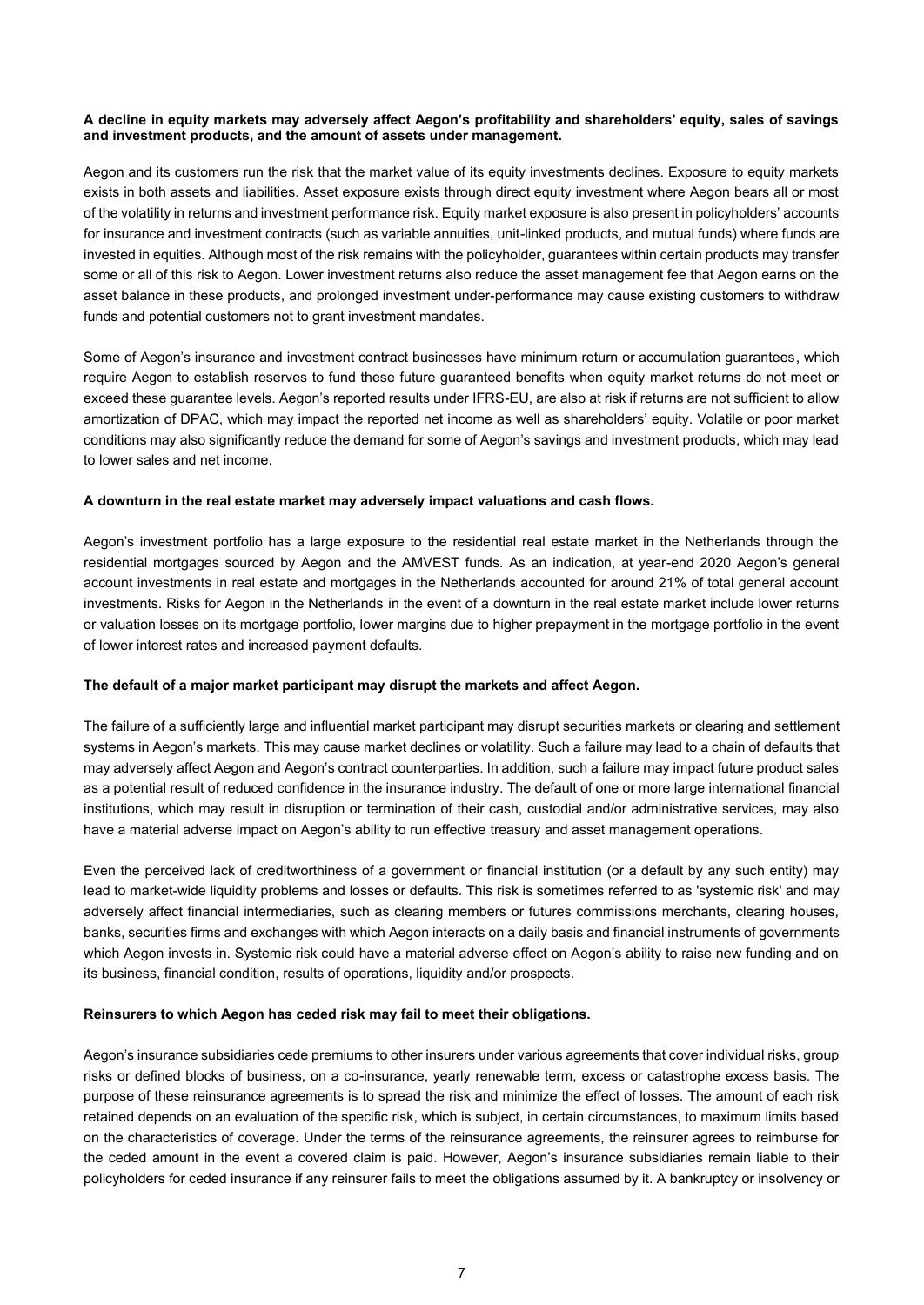inability of any of Aegon's reinsurance counterparties to satisfy its obligations may have a materially adverse effect on Aegon's financial position and results of operations.

# **A downgrade in Aegon's ratings may increase policy surrenders and withdrawals, adversely affect relationships with distributors, and negatively affect Aegon's results.**

Claims-paying ability and financial strength ratings are factors in establishing the competitive position of insurers. A rating downgrade (or a change in outlook indicating the potential for such a downgrade) of Aegon or any of its rated insurance subsidiaries may, among other things, materially increase the number of policy surrenders and withdrawals by policyholders of cash values from their policies. Aegon cannot predict what actions rating agencies may take, or what actions Aegon may take in response to the actions of rating agencies. As with other companies in the financial services industry, Aegon's ratings may be downgraded at any time and without notice by any rating agency.

Withdrawals by policyholders may require the sale of invested assets, including illiquid assets, at a price that may result in realized investment losses. These cash payments to policyholders would result in a decrease in total invested assets and a decrease in net income. Among other things, early withdrawals may also cause Aegon to accelerate amortization of DPAC, reducing net income.

Aegon has experienced downgrades and negative changes to its outlook in the past and may experience rating and outlook changes in the future. A downgrade or potential downgrade, including changes in outlook, may result in higher funding costs on future long-term debt funding transactions and/or affect the availability of funding in the capital markets and lead to increased fees on credit facilities. In addition, a downgrade may adversely affect relationships with broker-dealers, banks, agents, wholesalers and other distributors of Aegon's products and services, which may negatively impact new sales and adversely affect Aegon's ability to compete. A downgrade of Aegon's credit ratings may also affect its ability to obtain reinsurance contracts at reasonable prices or at all.

## **Fluctuations in currency exchange rates may affect Aegon's financial condition and reported results of operations.**

As an international group, Aegon is subject to foreign currency translation risk. Foreign currency exposure also exists when policies are denominated in currencies other than Aegon's functional currency. Currency risk in the investment portfolios backing insurance and investment liabilities is managed using asset liability matching principles. Assets allocated to equity are kept in local currencies to the extent shareholders' equity is required to satisfy regulatory and Aegon's self-imposed capital requirements. Therefore, currency exchange rate fluctuations may affect the level of Aegon's consolidated shareholders' equity as a result of translation of the equity of Aegon's subsidiaries into euro, Aegon's reporting currency. Aegon holds the remainder of its capital base (capital securities, subordinated and senior debt) in various currencies in amounts that are targeted to correspond to the book value of Aegon's business units. This balancing is intended to mitigate currency translation impacts on equity and leverage ratios. Aegon may also hedge proceeds from divestments or the foreign exchange component of expected dividends from its principal business units that maintain their equity in currencies other than the euro.

To the extent the foreign exchange component of proceeds from divestments or the expected dividends is not hedged, or actual dividends vary from expected, Aegon's net income and shareholders' equity may fluctuate. As Aegon has significant business segments in the Americas and in the United Kingdom, the principal sources of exposure from currency fluctuations are from the differences between the US dollar and the euro and between the UK pound and the euro. Aegon may experience significant changes in net income and shareholders' equity because of these fluctuations.

#### **Aegon may be unable to manage risks successfully through derivatives.**

Aegon is exposed to changes in the fair value of its investments, the impact of interest rate, equity markets and credit spread changes, currency fluctuations and changes in mortality and longevity. Aegon uses common financial derivative instruments, such as swaps, options, futures, and forward contracts, to hedge some of the exposures related to both investments backing insurance products and Company borrowings. Aegon may not be able to manage the risks associated with these activities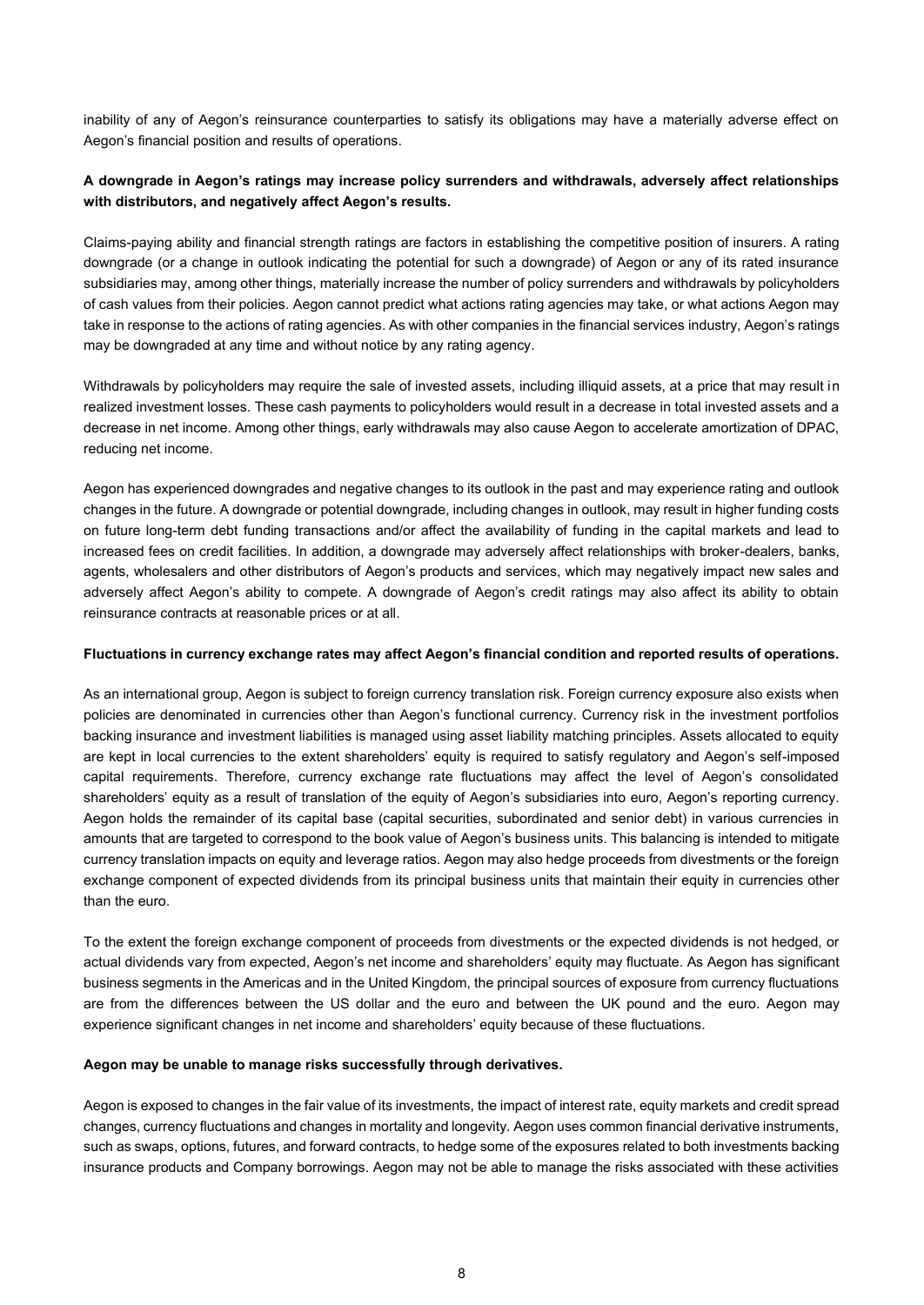successfully through the use of derivatives. In addition, a counterparty may fail to honor the terms of its derivatives contracts with Aegon. Clearing members and clearing houses may terminate their derivatives contracts with Aegon. Aegon's inability to manage risks successfully through derivatives, a counterparty's failure to honor Aegon's obligations or the systemic risk that failure is transmitted from counterparty to counterparty may each have a material adverse effect on Aegon's businesses, results of operations and financial condition.

# **Valuation of Aegon's investments, allowances and impairments is subjective, and discrepant valuations may adversely affect Aegon's results of operations and financial condition.**

The valuation of many of Aegon's financial instruments is based on methodologies, estimations and assumptions that are subject to different interpretations. Changes to investment valuations may have a materially adverse effect on Aegon's results of operations and financial condition. In addition, the determination of the amount of allowances and impairments taken on certain investments and other assets is subjective and based on assumptions, estimations and judgments that may not reflect or correspond to Aegon's actual experience, any of which may materially impact Aegon's results of operations or financial position.

# **1.2 Underwriting risks**

**Aegon's reported results of operations and financial condition may be affected by differences between actual claims experience and underwriting and reserve assumptions both due to incurred gains/losses and from potential changes in best estimate assumptions that are used to value insurance liabilities.**

There is a risk that the pricing of Aegon's products turns out to be inadequate if the assumptions used for pricing do not materialize. Aegon's earnings depend significantly on the extent to which actual claims experience is consistent with the assumptions used in setting the prices for Aegon's products and the extent to which the established technical provisions for insurance liabilities, both under IFRS and Solvency II reporting, prove to be sufficient. If actual claims experience is less favorable than the underlying assumptions used in establishing such liabilities, Aegon's income would be reduced. Furthermore, if less favorable claims experience became sustained, Aegon may be required to change its best estimate assumptions with respect to future experience, potentially increasing the technical provisions for insurance liabilities, which may reduce Aegon's income and solvency ratio. In addition, certain acquisition costs related to the sale of new policies and the purchase of policies already in force have been recorded as assets on the balance sheet and are being amortized into income over time. If the assumptions relating to the future profitability of these policies (such as future claims, investment income and expenses) are not realized, the amortization of these costs may be accelerated and may require write-offs should there be an expectation that the costs are not fully recoverable. This may have a materially adverse effect on Aegon's results of operations and financial condition.

Sources of underwriting risk include policyholder behavior (such as lapses or surrender of policies), policy claims (such as mortality and morbidity) and expenses. For some product lines, Aegon is at risk if policy lapses increase, as sometimes Aegon is unable to fully recover up-front sales expenses despite the presence of commission recoveries or surrender charges and fees. In addition, some policies have embedded options which at times are more valuable to the client if they stay (lower lapses) or leave (higher lapses), which may result in losses to Aegon's businesses. Aegon sells certain types of policies that are at risk if mortality or morbidity increases, such as term life insurance and accident insurance. Aegon also sells certain other types of policies, such as annuity products, that are at risk if mortality decreases (longevity risk). For example, certain current annuity products, as well as products sold in previous years, have seen their profitability deteriorate as longevity assumptions have been revised upward. If the trend toward increased longevity persists, Aegon's annuity products may continue to experience adverse effects due to longer expected benefit payment periods. Aegon is also at risk if expenses are higher than assumed.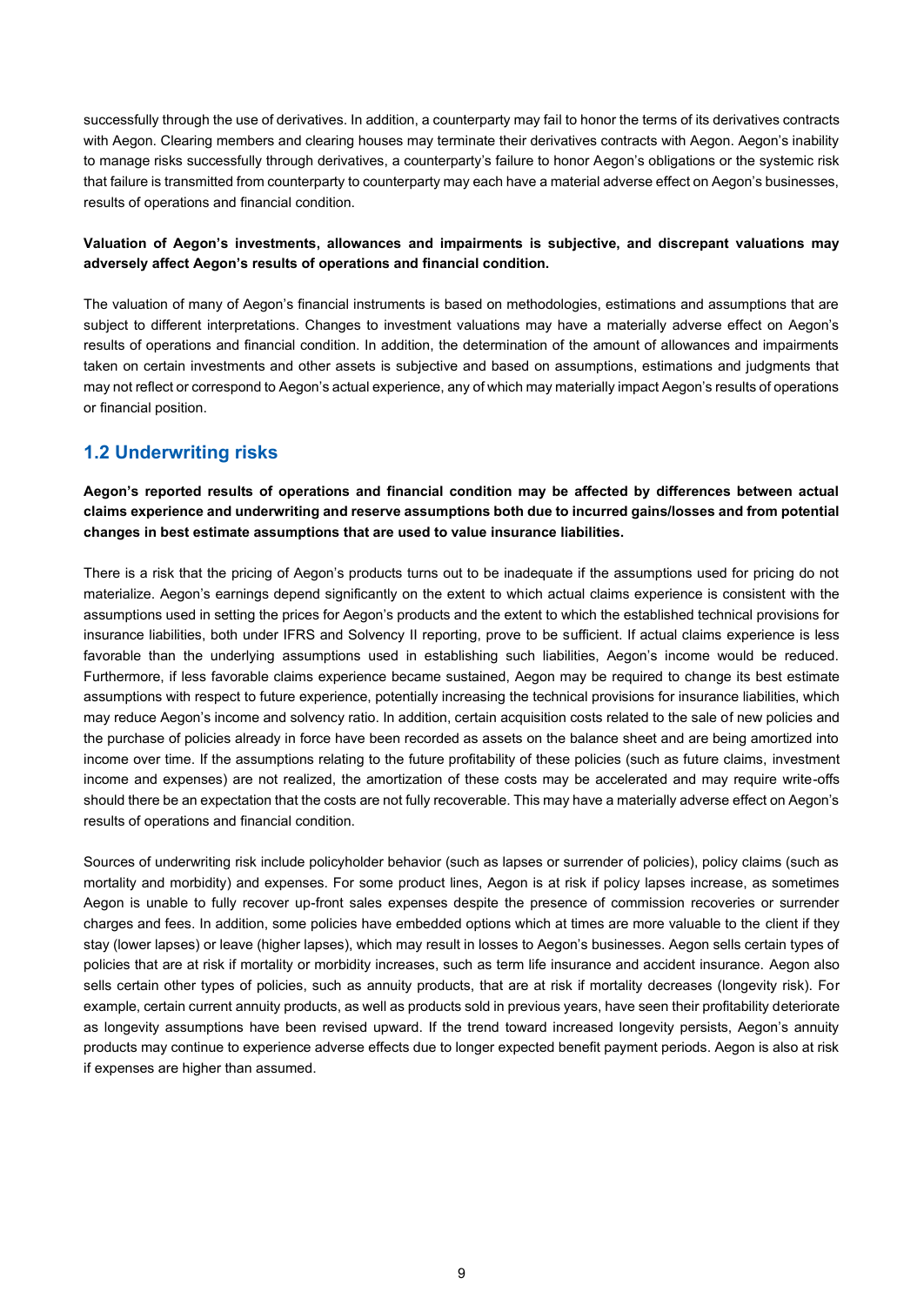# **Changes in assumptions, estimations, and discrepant valuations of DPAC and value of business acquired may adversely affect Aegon's results of operations and financial condition.**

Changes in assumptions, estimations, judgments or actual experience may require Aegon to accelerate the amortization of DPAC and value of business acquired, establish a valuation allowance against deferred income tax assets, or recognize impairment of other assets, any of which may materially adversely affect Aegon's results and financial condition.

#### **Certain of Aegon's products have guarantees that may adversely affect its results, financial condition or liquidity.**

Certain products, particularly Aegon's variable annuity products and defined benefit pension business in the Netherlands, include death benefit guarantees, guarantees of minimum surrender values or income streams for stated periods or for life, which may be in excess of account values. These guarantees are designed, among other things, to protect policyholders against downturns in equity markets and interest rates. As a result, a drop in the value of underlying assets or more volatile markets could result in an increase in the valuation of Aegon's liabilities associated with these products. An increase in these liabilities may decrease its net income. Aegon uses a variety of hedging and risk management strategies to mitigate these risks. However, these strategies may not be fully effective.

# **Restrictions on underwriting criteria and the use of data may adversely impact Aegon's operations or financial results.**

Some jurisdictions impose restrictions on particular underwriting criteria, such as gender or race, or use of genetic test results, for determination of premiums and benefits of insurance products. Such restrictions, now or in the future, could adversely impact Aegon's operations or financial results. Further developments in underwriting, such as automation and use of additional types and sources of data, may also be affected by future regulatory developments regarding privacy and other restrictions with respect to the use of personal data.

# **New financial products may not achieve expected returns on those products and Aegon may be confronted with litigation and negative publicity.**

Aegon may face lawsuits from customers and experience negative publicity if Aegon's products fail to perform as expected, regardless of the suitability of products for customers or the adequacy of the disclosure provided to customers by Aegon and by the intermediaries who distribute Aegon's products. New products that are less well understood and that have less of a performance track record may be more likely to be the subject of such lawsuits. Any such lawsuits may have a materially adverse effect on Aegon's results of operations, corporate reputation and financial condition.

## **Reinsurance may not be available, affordable, or adequate to protect Aegon against losses.**

As part of Aegon's overall risk and capital management strategy, Aegon purchases reinsurance for certain risks underwritten by Aegon's various business segments. Market conditions beyond Aegon's control determine the availability and cost of the reinsurance protection Aegon purchases. In addition, interpretations of terms and conditions may differ over time from anticipated coverage as contracts extend for decades, which may lead to denials of coverage and potentially protracted litigation, the eventual outcome of which may be uncertain.

## **Catastrophic events, which are unpredictable by nature, may result in material losses and abruptly and significantly interrupt Aegon's business activities.**

Aegon's operating results and financial position may be adversely affected by volatile natural and man-made disasters such as hurricanes, windstorms, earthquakes, terrorism, cyber-crime, riots, fires and explosions, pandemics, and other catastrophes. Over the past several years, changing weather patterns and climatic conditions have added to the unpredictability and frequency of natural disasters in certain parts of the world and created additional uncertainty as to future trends and exposure. Aegon is also exposed to the risk of a pandemic (such as Asian Flu, SARs or COVID-19) occurring in one or more of the countries in which Aegon operates or globally. Aegon can be impacted through for instance higher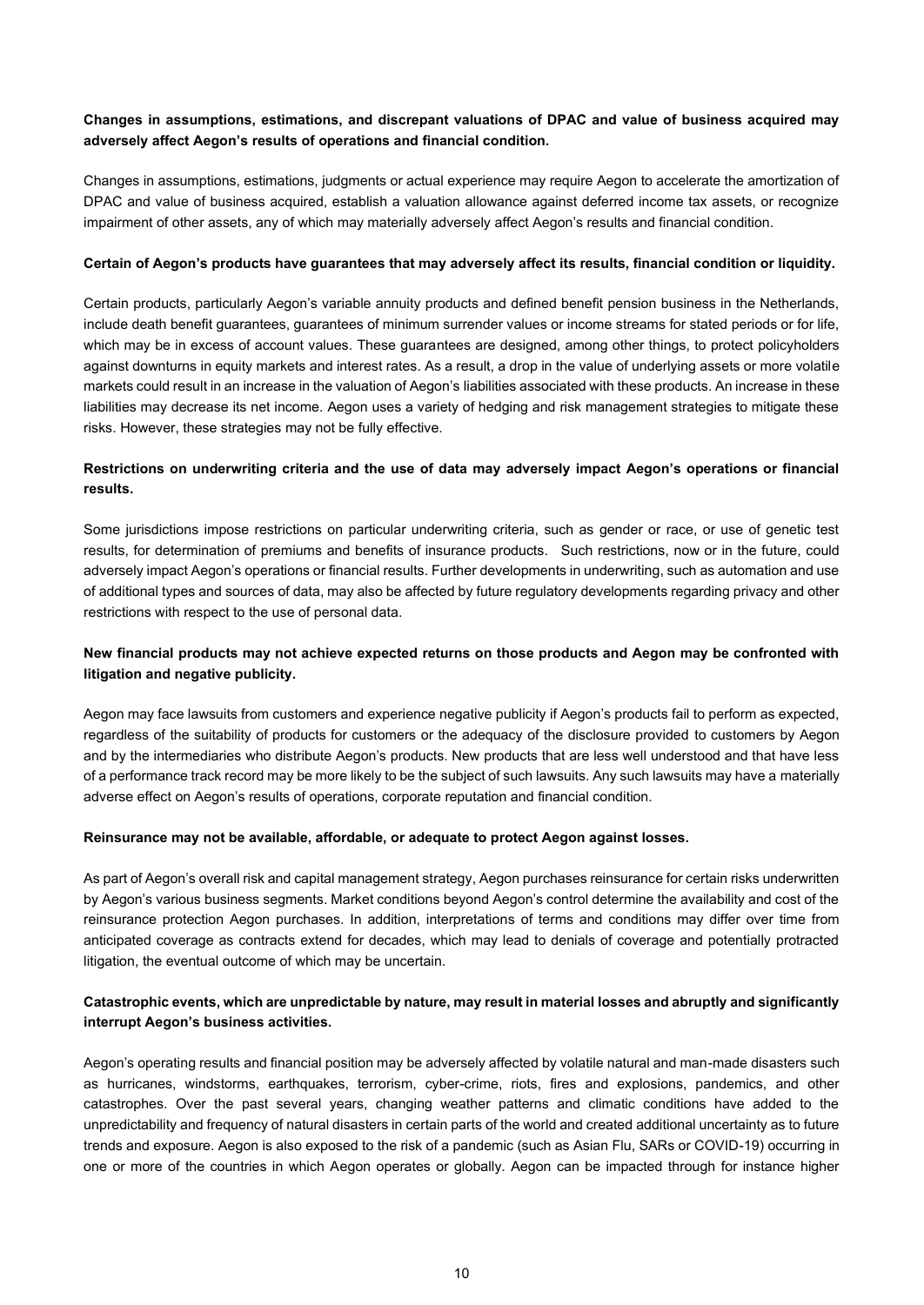mortality rates in the countries in which it operates and through lower sales and higher lapses on its products due to limitations on customer interactions, pressure on customer income and increased uncertainty. Such events may lead to considerable financial losses to Aegon's businesses. These catastrophic events may also lead to adverse market movements which increase the adverse impacts to Aegon's financial position. For instance, prices and credit quality of investments can be impacted. In addition, monetary policy measures from central banks can result in lower interest rates. Furthermore, natural disasters, pandemics, terrorism, civil unrest, military actions, and fires may disrupt Aegon's operations and result in significant loss of property, key personnel, and information about Aegon and its clients. If its business continuity plans have not included effective and sufficient contingencies for such events, Aegon may also experience business disruption and damage to corporate reputation and financial condition for a substantial period of time.

# **1.3 Operational risks**

#### **Competitive factors may adversely affect Aegon's market share and profitability.**

Competition in Aegon's business segments is based on service, product features, price, commission structure, financial strength, claims paying ability, ratings, and name recognition. Aegon faces intense competition from a large number of other insurers, as well as non-insurance financial services companies such as banks, broker-dealers and asset managers, for individual customers, employers, other group customers, agents and other distributors of insurance and investment products. Consolidation in the global financial services industry can enhance the competitive position of some of Aegon's competitors by broadening the range of their products and services and increasing their distribution channels and their access to capital. In addition, development of alternative distribution channels for certain types of insurance and securities products, including use of digital technologies and platforms, may result in increasing competition as well as pressure on margins for certain types of products. Traditional distribution channels are also challenged by the ban on sales-based commissions in some countries. These competitive pressures may result in increased pricing pressures on a number of Aegon's products and services, particularly as competitors seek to win market share. This may harm Aegon's ability to maintain or increase profitability.

Adverse market and economic conditions can be expected to result in changes to the competitive landscape. Financial distress experienced by financial services industry participants as a result of weak economic conditions and newly imposed regulations may lead to acquisition opportunities. Additionally, the competitive landscape in which Aegon operates may be affected by government-sponsored programs or actions taken in response to, for instance, dislocations in financial markets. Aegon's ability or that of Aegon's competitors to pursue such opportunities may be limited due to lower earnings, reserve increases, capital requirements or a lack of access to debt capital markets and other sources of financing. Such conditions may also lead to changes by Aegon or Aegon's competitors in product offerings and product pricing that may affect Aegon and Aegon's relative sales volumes, market shares and profitability.

## **Aegon may have difficulty managing its expanding operations, and Aegon may not be successful in acquiring new businesses or divesting existing operations.**

Over time, Aegon has made a number of acquisitions and divestments around the world and it is possible that Aegon may make further acquisitions and divestments in the future. Acquisitions and divestments involve risks that may adversely affect Aegon's operating results and financial condition. These include: the potential diversion of financial and management resources from existing operations; difficulties in assimilating or disentangling operations, technologies, products and personnel; significant delays in completing the integration of disentangling operations; the potential loss of key employees or customers; and potential losses from unanticipated litigation and tax and accounting issues. In addition, expansion into new and emerging markets may involve heightened political, legal and regulatory risks, such as discriminatory regulation, nationalization or expropriation of assets, price controls and exchange controls.

Aegon's acquisitions may result in additional indebtedness, costs, contingent liabilities, and impairment expenses related to goodwill and other intangible assets. Acquisitions may also have a dilutive effect on the ownership and voting percentages of existing shareholders. Divestments of existing operations may result in Aegon assuming or retaining certain contingent liabilities. Aegon may not be able to divest assets within the time or at the price planned. All of these factors may adversely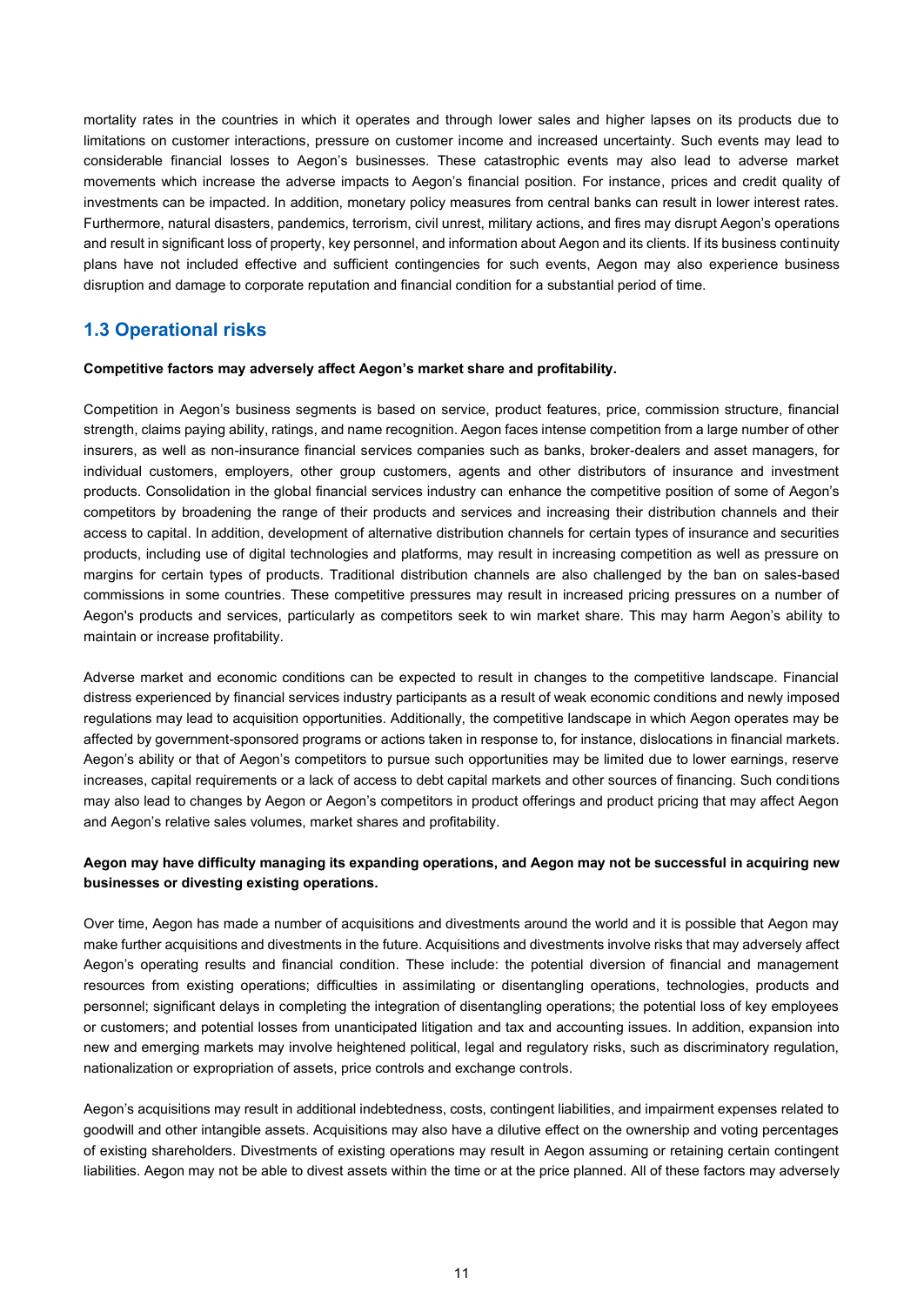affect Aegon's businesses, results of operations and financial condition. There can be no assurance that Aegon will successfully identify suitable acquisition candidates or buyers for operations to be divested or that Aegon will properly value acquisitions or divestments. Aegon is unable to predict whether or when any prospective acquisition candidate or buyer for operations to be divested will become available, or the likelihood that any transaction will be completed once negotiations have commenced.

# **Aegon may experience difficulties in distributing and marketing products through its current and future distribution channels.**

Although Aegon distributes its products through a wide variety of distribution channels, Aegon's ability to market its products could be affected if key relationships are interrupted. Distributors may elect to reduce or terminate their distribution relationship with Aegon due to adverse developments in its (or their) business. Further, key distribution partners may also merge or change their business models in ways that affect how Aegon's products are sold, or new distribution channels could emerge and adversely impact the effectiveness of its current distribution efforts.

When Aegon's products are distributed through unaffiliated firms, Aegon may not always be able to monitor or control the manner of their distribution despite its significant training and compliance programs. If Aegon's products are distributed by such firms in an inappropriate manner, or to customers for whom they are unsuitable, Aegon may suffer reputational and other harm to its business.

## **Aegon may be unable to adapt to and apply new technologies.**

New technologies are transforming the insurance industry. New technologies include but are not limited to communication channels, automation, artificial intelligence, data analytics and blockchain. These technologies are changing the way insurance is distributed and sold. They are also changing the way insurers manage their businesses and the skills they need in their workforces. Furthermore, the new technologies are influencing customer and consumer demands. Technology makes it easier to move into new markets. This increases competition, not just among peers, but also from new competitors and disruptors. An inability to adapt quickly enough to and apply these new technologies may impact Aegon's competitive position, and its ability to maintain profitability, and may adversely affect Aegon's future financial condition and results of operations.

# **Failure of data management and governance can result in regulatory and reputational risk as well as missed business opportunities.**

Data is essential for Aegon's operational performance. However, much of the data held by Aegon is subject to various legal, regulatory and contractual restrictions. To be able to benefit from the data Aegon holds, areas like data management and governance are of key importance. Most internal processes and customer interactions are dependent on accessible, reliable, and compliant data practices and operations. If Aegon fails to adequately execute on these obligations, there are potential legal, regulatory, contractual and reputational risks. Aegon also must endeavor to obtain adequate data rights to be able to execute on its business strategy. Failure to do so will expose it to additional legal risks, including litigation risks.

## **Aegon may be impacted by epidemics or pandemics.**

Aegon is exposed to the risk of an epidemic or a pandemic – such as Asian Flu, SARs or COVID-19 – occurring in one or more of the countries in which it operates or globally. As with other catastrophic events, Aegon can be impacted through, for instance, higher mortality rates in the countries in which it operates and through lower sales, higher lapses on products or arrears on contractual payments by customers with respect to policies and mortgage loans. Such impacts can be due to, for instance, limitations on customer interactions, economic hardship, pressure on customer income, increased loans or withdrawals and increased uncertainty. The impacts can be larger where the epidemic or pandemic leads to adverse market movements – prices and credit quality of investments and defaults on investments – and monetary policy measures resulting in lower interest rates. If the health of a significant number of employees or key functions is compromised or internal controls need to be executed in an atypical way, these could have an impact on core business processes, service levels to customers,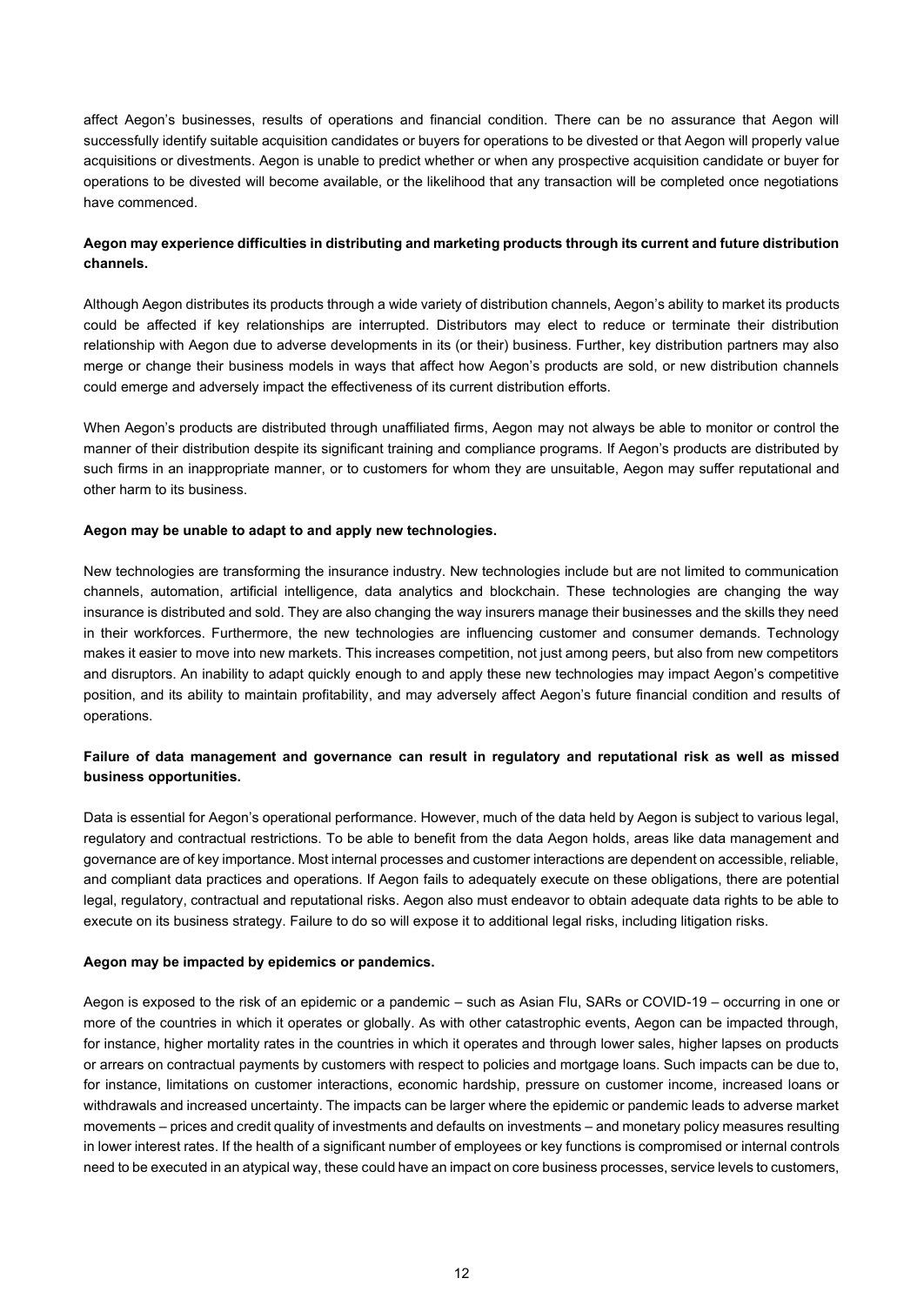and the effectiveness of the control environment. In addition, Aegon faces additional operational risks related to prolonged and expanded working from home/remote working by Aegon's workforce, such as additional remote access to company information which could increase information security risk. Also, Aegon can be impacted via its relationships with third parties. These third parties can also be impacted by an epidemic or pandemic with knock-on impacts on Aegon. The described risks may directly or indirectly impact Aegon's financial health and its ability to generate capital in the medium to long term.

# **Aegon may not be successful in managing its exposure to climate risk and adequately adapting investment portfolios for the transition to a low-carbon economy.**

Climate change is a long-term risk associated with high uncertainty regarding timing, scope and severity of potential impacts. Climate risks can be grouped into physical risks and transition risks. Physical risks relate to losses from overall climate changes (i.e. changing weather patterns and sea level rise) and acute climate events (i.e. extreme weather and natural disasters). These physical risks impact property & casualty (P&C) insurance, but also life insurance, for instance through higher-than-expected mortality rates. Losses can also follow from credit risk and collateral linked to Aegon's mortgage portfolio. Aegon is exposed to mortality risk and mortgage underwriting risks and has limited exposure to P&C risk, including catastrophic risk. Beyond insured losses, climate change may have disrupting and cascading effects on the wider economy and may lead to adverse market movements – prices and credit quality of investments and defaults on investments – and monetary policy measures resulting in lower interest rates.

Transition risks are those arising from the shift to a low-carbon economy. These risks are a function of policy and regulatory uncertainty, including political, social and market dynamics and technological innovations. Transition risks can affect the value of assets and investment portfolios. Furthermore, Aegon may be unable to adjust to environmental and sustainability goals. Linked to both the physical and the transition risks, there could also be litigation and reputational risks following from not fully considering or responding to the impacts of climate change, or not providing appropriate disclosure of current and future risks. The risks can relate both to Aegon and the companies in which it invests.

Given the significant uncertainties related to climate change impacts and its long-term nature, it cannot be ruled out that climate change may have a materially adverse effect on Aegon's businesses, results of operations and financial condition.

# **Aegon's risk management policies and processes may leave it exposed to unidentified or unanticipated risk events, adversely affecting its businesses, results, and financial condition.**

Aegon has devoted significant resources to the implementation and maintenance of a comprehensive enterprise risk management framework in all aspects of the business. Nevertheless, it is possible that risks present in its business strategies and initiatives are not fully identified, monitored, and managed or that risks are not properly measured. Risk measurements make use of historic and public data that may be inaccurate or may not predict future exposures. As a result, Aegon's businesses, results, and financial condition may be adversely affected.

## **Failure of Aegon's information technology or communications systems may result in a material adverse effect on Aegon's businesses, results of operations, financial condition and corporate reputation.**

Any failure of or gap in the systems and processes necessary to support complex transactions and avoid and/or detect systems failure, fraud, information security failures, processing errors, cyber intrusion, loss of data and breaches of regulation may lead to a materially adverse effect on Aegon's results of operations and corporate reputation. In addition, Aegon must commit significant resources to maintain and enhance its existing systems in order to keep pace with applicable regulatory requirements, industry standards and customer preferences. If Aegon fails to maintain secure and well-functioning information systems, Aegon may not be able to rely on data for product pricing, compliance obligations, risk management and underwriting decisions. In addition, Aegon cannot assure investors or consumers that interruptions, failures or breaches in security of these processes and systems will not occur, or that if they do occur, that they can be timely detected and remediated. The occurrence of any of these events may have a material adverse effect on Aegon's businesses, results of operations and financial condition.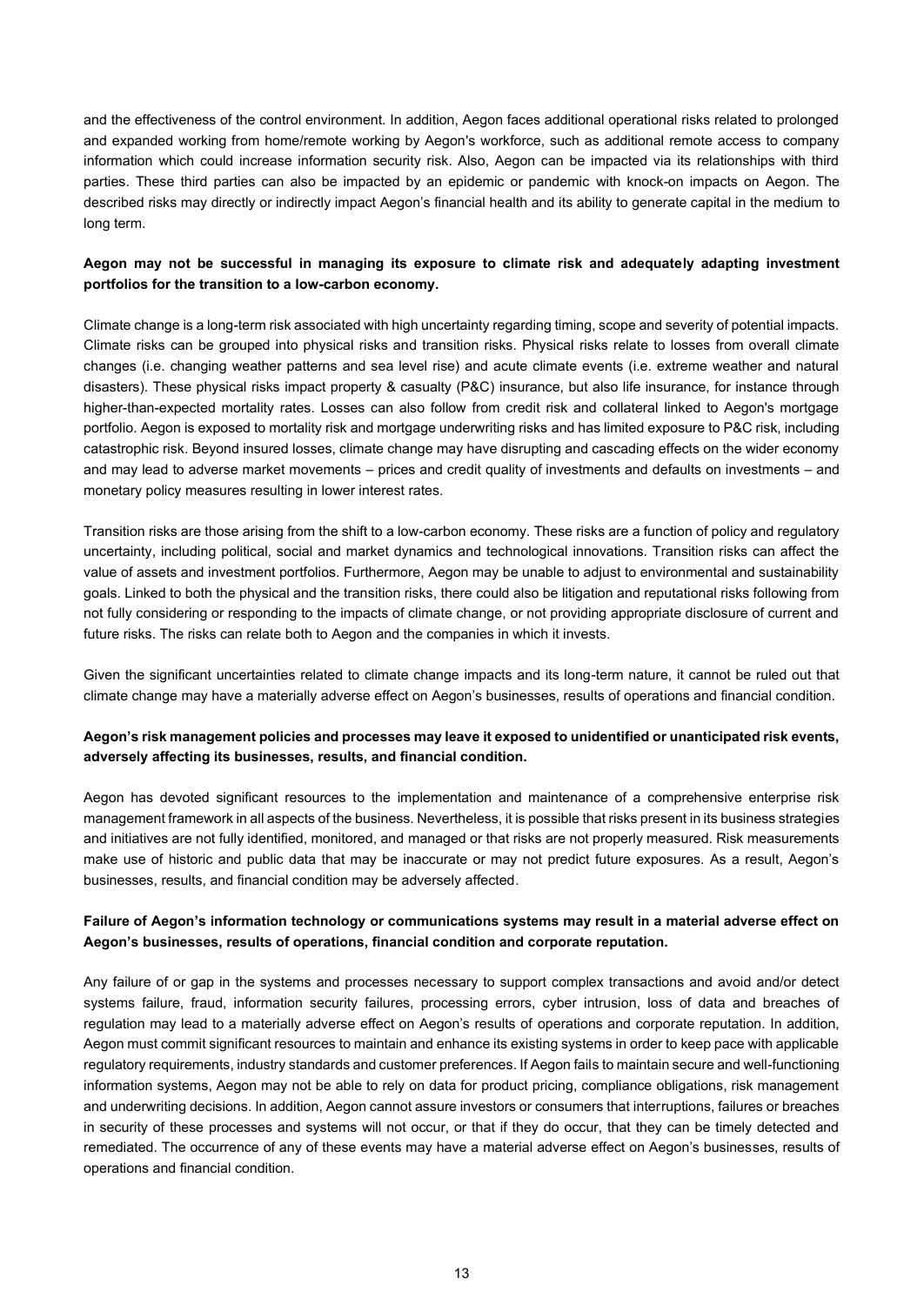# **A computer system failure or security breach may disrupt Aegon's business, damage Aegon's reputation and adversely affect Aegon's operational results, financial condition, and cash flows.**

Aegon relies heavily on computer and information systems and internet and network connectivity to conduct a large portion of its business operations. This includes the need to securely store, process, transmit and dispose of confidential information, including personal information, through a number of complex systems. In many cases this also includes transmission and processing to or through commercial customers, business partners, (semi-) governmental agencies and third-party service providers. The introduction of new technologies, computer system failures, cyber-crime attacks or security or data privacy breaches may materially disrupt Aegon's business operations, damage Aegon's reputation, result in regulatory and litigation exposure, investigation and remediation costs, and materially and adversely affect Aegon's results of operations, financial condition and cash flows.

The information security risk that Aegon faces includes the risk of malicious outside forces using public networks and other methods, including social engineering and the exploitation of targeted offline processes, to attack Aegon's systems and information. It also includes inside threats, both malicious and accidental. For example, human error, unauthorized user activity and lack of sufficiently automated processing can result in improper information exposure or use. Aegon also faces risk in this area due to its reliance in many cases on third-party systems, all of which may face cyber and information security risks of their own. Third-party administrators or distribution partners used by Aegon or its subsidiaries may not adequately secure their own information systems and networks or may not adequately keep pace with the dynamic changes in this area. Potential bad actors that target Aegon and its applicable third parties may include, but are not limited to, criminal organizations, foreign government bodies, political factions, and others.

In recent years information security risk has increased sharply due to a number of developments in how information systems are used by companies such as Aegon, but also by society in general. Threats have increased as criminals and other bad actors become more organized and employ more sophisticated techniques. At the same time companies increasingly make information systems and data available through the internet, mobile devices or other network connections to customers, employees and business partners, thereby expanding the attack surface that bad actors can potentially exploit.

Large, global financial institutions such as Aegon have been, and will continue to be, subject to information security attacks for the foreseeable future. The nature of these attacks will also continue to be unpredictable, and in many cases may arise from circumstances that are beyond Aegon's control. Especially if and to the extent Aegon fails to adequately invest in defensive infrastructure, timely response capabilities, technology, and processes or to effectively execute against its information security strategy, it may suffer material adverse consequences.

To date the highest impact information security incidents that Aegon has experienced are believed to have been the result of e-mail phishing attacks targeted at Aegon's business partners and commercial customers. This in turn led to unauthorized use of valid Aegon website credentials to engage in fraudulent transactions and improper data exfiltration. Additionally, Aegon has also faced other types of attacks, including but not limited to other types of phishing attacks and distributed denial of service (DDoS) attacks, as well as certain limited cases of unauthorized internal user activity, including activity between different Aegon country units. Although to Aegon's knowledge these events have thus far not been material in nature, Aegon management recognizes the need to establish and maintain adequate information security systems that are capable of addressing the possibility of these types of attacks, as well as for the possibility of more significant and sophisticated information security attacks, in the future. There is no guarantee that the measures that Aegon takes will be sufficient to stop all types of attacks or mitigate all types of information security or data privacy risks.

Aegon maintains cyber liability insurance to help decrease the financial impact of cyber-attacks and information security events, subject to the terms and conditions of the policy; however, such insurance may not be sufficient to cover all applicable losses that Aegon may suffer.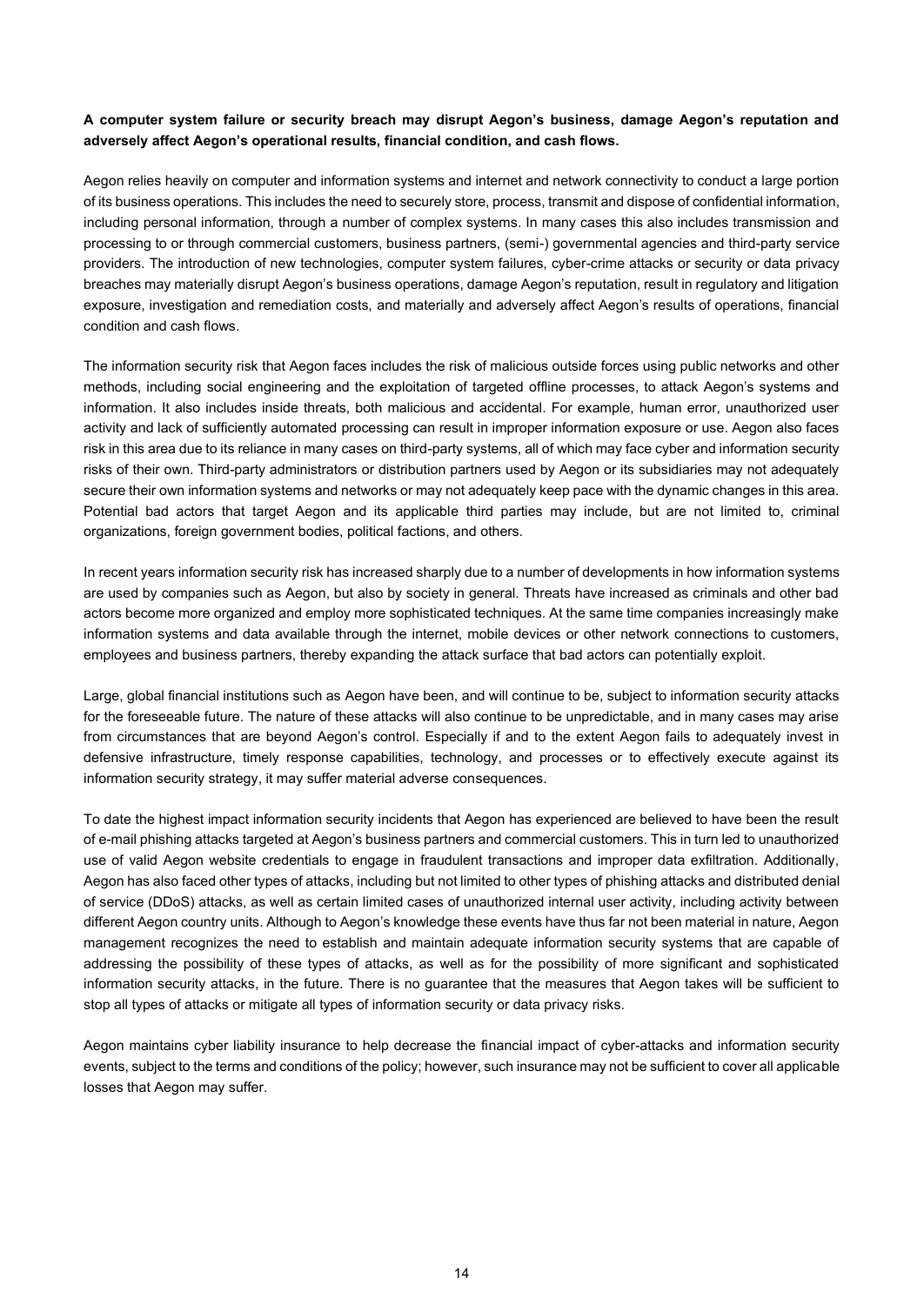# **A breach of data privacy or security obligations may disrupt Aegon's business, damage Aegon's reputation and adversely affect financial conditions and results of operations.**

Pursuant to applicable laws, various government agencies and independent administrative bodies have established numerous rules protecting the privacy and security of personal information and other confidential information held by Aegon. For example, certain of Aegon's businesses are subject to laws and regulations enacted by US federal and state governments, the EU or other non-US jurisdictions and/or enacted by various regulatory organizations relating to the privacy and/or information security of the information of customers, employees or others. For example:

Effective May 25, 2018, the General Data Protection Regulation (GDPR) took effect in the EU. Compared to the previous directive, the GDPR, among other things, increased compliance obligations, impacted Aegon's businesses' collection, processing and retention of personal data, reporting of data breaches, and provides for significantly increased penalties for non-compliance. Also, in several jurisdictions in the Asia region where Aegon has activities, new privacy and information security laws have been enacted or existing legislation has been updated.

The New York Department of Finance Services (NYDFS), pursuant to its cybersecurity regulation, requires financial institutions regulated by the NYDFS, including certain Aegon subsidiaries, to, among other things, satisfy an extensive set of minimum information security requirements, including but not limited to governance, management, reporting, policy, technology and control requirements. Other states have adopted similar cybersecurity laws and regulations.

Numerous other US laws also impose various information security and privacy related obligations with respect to various Aegon subsidiaries operating in the US, including but not limited to the Gramm-Leach-Bliley Act and related state laws (GLBA), the California Consumer Privacy Act (CCPA), and the Health Insurance Portability and Accountability Act (HIPAA), among many others.

Other legislators and regulators with jurisdiction over our businesses are considering or have already enacted enhanced information security risk management and privacy rules and regulations. A number of Aegon's subsidiaries are also subject to contractual restrictions with respect to the information of our clients and business partners.

Aegon, and numerous of its systems, employees and business partners have access to, and routinely process, the personal information of consumers and employees. Aegon relies on a large number of processes and controls to protect the confidentiality, integrity and availability of personal information and other confidential information that is accessible to, or in the possession of, Aegon, its systems, employees and business partners. It is possible that an Aegon employee, business partner or system could, intentionally or unintentionally, inappropriately disclose or misuse personal or confidential information. Aegon's data or data in its possession could also be the subject of an unauthorized information security attack. If Aegon fails to maintain adequate processes and controls or if Aegon or its business partners fail to comply with relevant laws and regulations, policies and procedures, misappropriation or intentional or unintentional inappropriate disclosure or misuse of personal information or other confidential information could occur. Such control inadequacies or non-compliance could cause disrupted operations and misstated or unreliable financial data, materially damage Aegon's reputation or lead to increased regulatory scrutiny or civil or criminal penalties or (class action) litigation, which, in turn, could have a material adverse effect on Aegon's business, financial condition and results of operations.

In addition, Aegon analyzes personal information and customer data to better manage its business, subject to applicable laws and regulations and other restrictions. It is possible that additional regulatory or other restrictions regarding the use of such techniques may be imposed. Additional privacy and information security obligations have been imposed by various governments with jurisdiction over Aegon or its subsidiaries in recent years, and more such obligations are likely to be imposed in the near future across Aegon's operations. Such restrictions and obligations could have material impacts on Aegon's business, financial conditions and/or results of operations.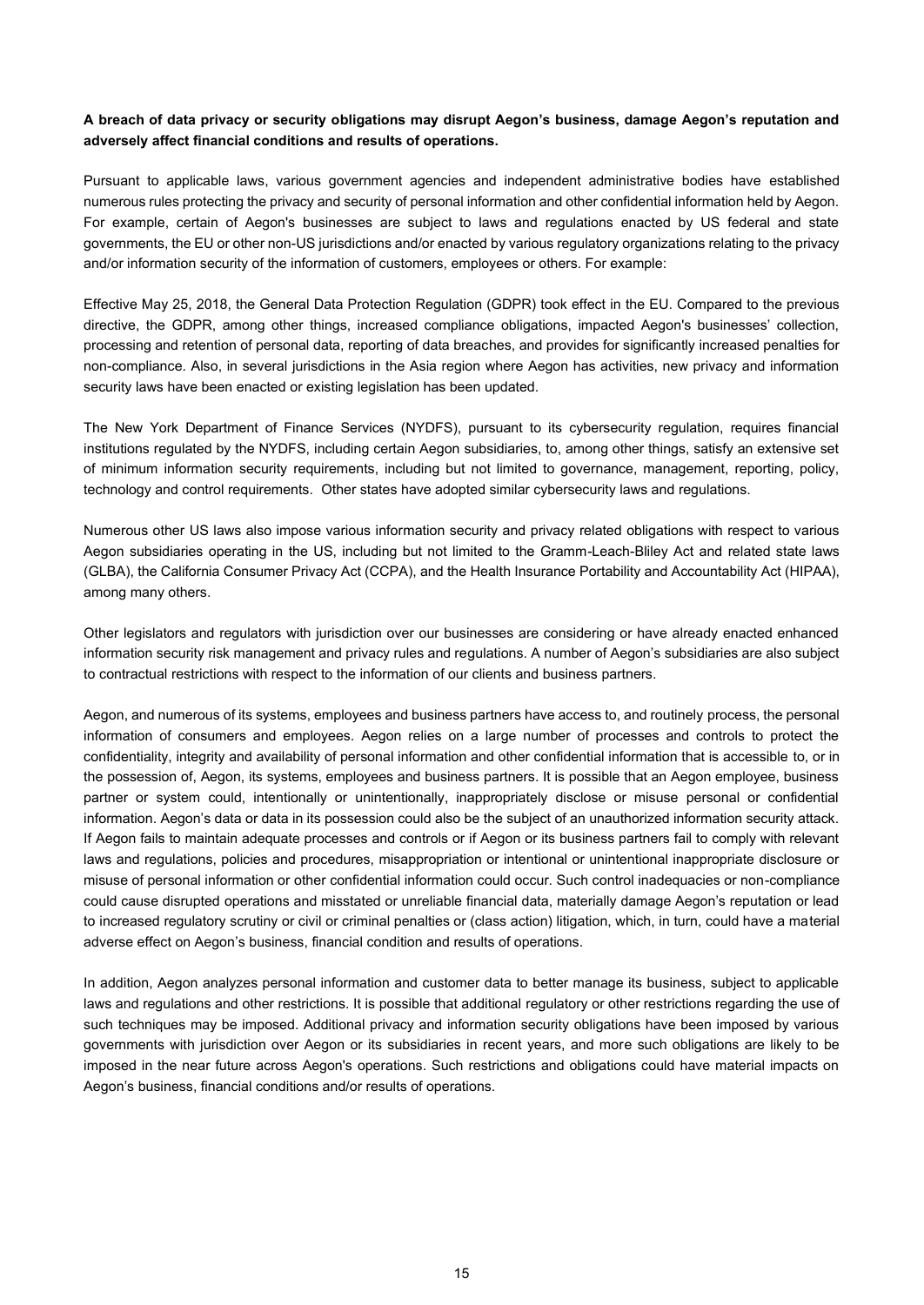# **Inaccuracies in econometric, financial, or actuarial models, or differing interpretations of underlying methodologies, assumptions and estimates, could have a material adverse effect on Aegon's business, results of operations and financial condition.**

Aegon uses econometric, financial, and actuarial models to measure and manage multiple types of risk, to price products and to establish and assess key valuations and report financial results. All these functions are critical to Aegon's operations. Aegon has a model risk management framework in place to manage modelling risk. If, despite this framework, models, their underlying methodologies, assumptions and estimates, or their implementation and monitoring prove to be inaccurate, this could have a material adverse effect on Aegon's business, results of operations and financial condition.

Many of Aegon's business units offer investment products that utilize quantitative models, algorithms or calculations that could experience errors or prove to be incorrect, incomplete or unsuccessful, resulting in losses for clients who have invested in such products and possible regulatory actions and/or litigation against Aegon and/or its affiliates.

Aegon's business units may utilize quantitative models, algorithms or calculations (whether proprietary or supplied by third parties) (Models) or information, or data supplied by third parties (Data) for the management of, or to assist in the management of, investment products offered to clients. Examples of such investment products include volatility controlled funds, mutual funds, separately managed accounts, and other types of advisory accounts. Models and Data are used to construct sets of transactions and investments, to provide risk management insights, and may be used to assist in hedging investments. If Models and Data prove to be incorrect or incomplete, any decisions made, in whole or part, in reliance thereon expose the investment product to additional risks. For example, by utilizing Models or Data, certain investments may be bought at prices that are too high, certain other investments may be sold at prices that are too low, or favorable opportunities may be missed altogether. Similarly, any hedging based on faulty Models and Data may prove to be unsuccessful. The applicable investment product bears the risk that Models or Data used will not be successful and the product may not achieve its investment objective.

Models can be predictive in nature. The use of predictive Models has inherent risks. For example, such Models may incorrectly forecast future behavior, leading to potential losses on a cash flow and/or a mark-to-market basis. In addition, in unforeseen or certain low-probability scenarios (often involving a market disruption of some kind), such Models may produce unexpected results, which can result in losses for an investment product. Furthermore, the success of relying on or otherwise using Models depends on a number of factors, including the validity, accuracy and completeness of the Model's development, implementation and maintenance, the Model's assumptions, factors, algorithms and methodologies, and the accuracy and reliability of the supplied historical or other Data.

Models rely on, among other things, correct and complete Data inputs. If incorrect Data is entered into even a well-founded Model, the resulting information will be incorrect. However, even if Data is input correctly, Model prices may differ substantially from market prices, especially for securities with complex characteristics. Investments selected with the use of Models may perform differently than expected as a result of the design of the Model, inputs into the Model or other factors. Additionally, if investment products offered by Aegon's affiliates experience Model errors or use erroneous Data, this could result in regulatory actions and/or litigation brought against Aegon and/or its affiliates.

# **Issues with third party providers (outsourcing partners and suppliers), including events such as bankruptcy, disruption of services, or standards of service level agreements not upheld may adversely impact Aegon's operational effectiveness and financial condition.**

As Aegon continues to focus on reducing expenses necessary to support its business, a key part of its operating strategy has been to outsource certain services that are important to its business. Aegon outsources certain information technology, finance and actuarial services, investment management services and policy administration operations to third party providers and may do so increasingly in the future. If Aegon fails to maintain an effective outsourcing strategy or if third party providers do not provide the core administrative, operational, financial, and actuarial services Aegon requires and anticipates, or perform as contracted, such as compliance with applicable laws and regulations, or suffer an information security or data privacy breach, Aegon may not realize the productivity improvements or cost efficiencies or customers might experience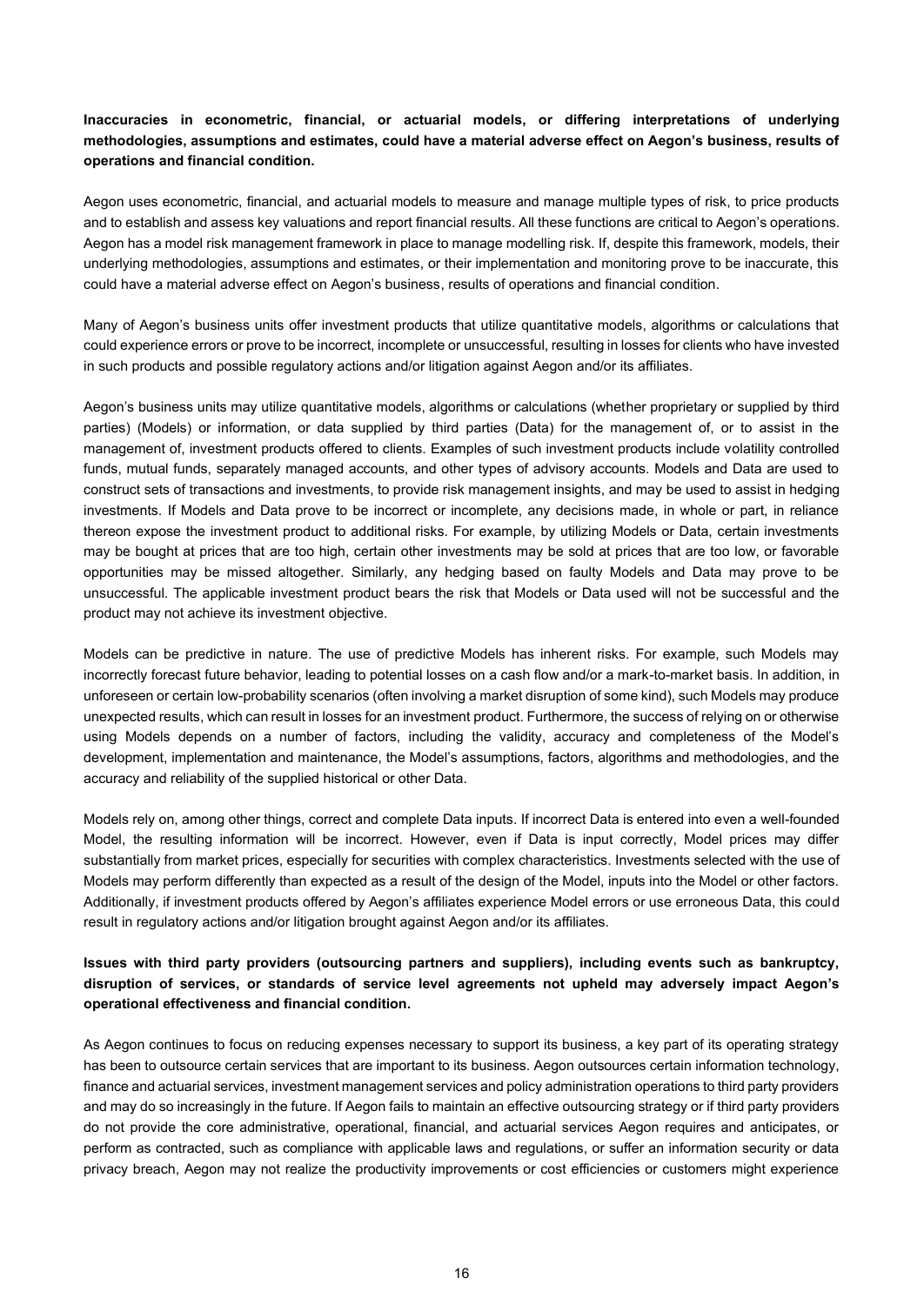lower service levels. In addition, Aegon may not be able to find an adequate alternative provider, and instead experience financial loss, reputational harm, operational difficulties, increased costs, a loss of business and other negative consequences, all of which could have a material adverse effect on Aegon's financial condition. In addition, Aegon's reliance on third party providers does not relieve Aegon of its responsibilities and requirements. Any failure or negligence by such third-party providers in carrying out their contractual duties may result in Aegon being subjected to liability and litigation. Any litigation relating to such matters could be costly and time-consuming, and the outcome would be uncertain. Moreover, any adverse publicity arising from such litigation, even if the litigation is not successful, could adversely affect Aegon's reputation and distribution of its products. Finally, Aegon's ability to receive services from third party providers based in different countries might be impacted by political instability, cultural differences, regulatory requirements or policies inside or outside of the countries within which Aegon has operations. As a result, Aegon's ability to conduct its business might be adversely affected.

#### **Aegon may be unable to attract and retain personnel who are key to the business.**

As a global financial services enterprise, Aegon relies, to a considerable extent, on the quality of local management and personnel in the various countries in which Aegon operates. The success of Aegon's operations is dependent, among other things, on Aegon's ability to attract and retain highly qualified professional personnel. Competition for key personnel in most countries in which Aegon operates is intense. Aegon's ability to attract and retain key personnel is very much dependent on the competitiveness of the compensation package for employees in the market in which it competes.

As a part of the governmental response in Europe and, to a certain extent, the United States to the financial crisis in 2008, there have been various legislative initiatives that have sought to give guidance or regulate the structure of remuneration for personnel, in particular senior management, with a focus on performance-related remuneration and limiting severance payments. With differences in interpretation of these regulations by local regulators on how the guidelines need to be applied, as well as the question of whether they apply to insurance industries at all, these restrictions create an uncertain playing field and may adversely affect Aegon's ability to compete for qualified employees, as well as Aegon's ability to transfer employees between regions.

# **1.4 Political, Regulatory and Supervisory**

**Aegon may be required to increase its technical provisions and/or hold higher amounts of regulatory capital as a result of changes in the regulatory environment or changes in rating agency analysis, which may impact Aegon's financial position and/or decrease Aegon's returns on its products.**

Prudential regulatory requirements such as with respect to the calculation of technical provisions, capital requirements, the eligibility of own funds as such and the regulatory treatment of investments may change, which could require Aegon to increase technical provisions, hold higher amounts of regulatory capital and subject it to more stringent requirements with respect to investments and/or own funds. Important examples include changes to applicable capital requirements by the European Union and/or the interpretation thereof by the European Insurance and Occupational Pensions Authority ("EIOPA"), the National Association of Insurance Commissioners ("NAIC") in the US or US state regulators or local regulators in jurisdictions in which Aegon operates. Aegon cannot predict specific proposals that might be adopted, or what impact, if any, such proposals or, if enacted, such laws, may have on its businesses, results of operations, or financial condition.

Prudential regulatory requirements may not only apply to the individual entities in the Aegon Group but may additionally apply at Group level or apply to part of the Group. Consequently, those requirements may have different, and more or less meaningful, impact depending on their scope. Important examples of such requirements are Solvency II group supervision and consolidated requirements resulting from the Capital Requirements Directive ("CRD") and the Capital Requirements Regulation ("CRR"), as applied to groups containing bank and/or asset management activities.

The way such requirements are applied to groups like Aegon has an impact on the Group's capital position, as well as on the availability of capital at a Group level. Changes to prudential regulatory requirements may have an impact on Aegon's competitive position versus companies that are not subject to these or similar requirements at Group level. As an example,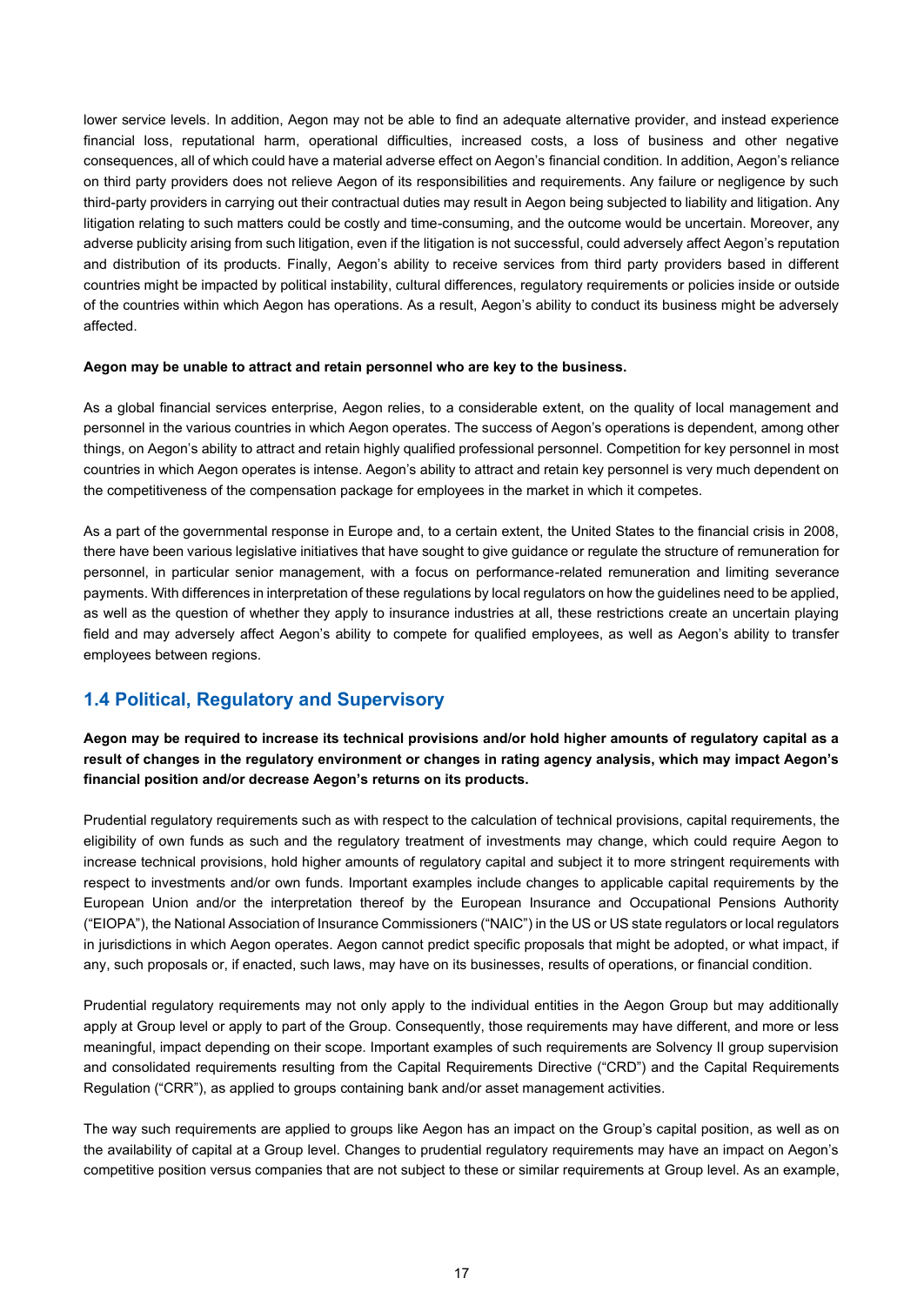as part of the Solvency II group calculation, Aegon applies a specific methodology for its US insurance and reinsurance subsidiaries at Group level, in addition to the requirements to which these subsidiaries are subject under their local prudential regime. This methodology is approved by Aegon's group supervisor, De Nederlandsche Bank N.V. ("DNB"), but remains subject to periodic review. Changes to this methodology might have an impact on Aegon's capital position, as calculated under Solvency II group requirements and/or the manner in which DNB otherwise exercises group supervision on Aegon, for example through more stringent requirements with respect to intra-group transactions, risk concentrations and reporting.

There are several important regulatory standards with respect to capital adequacy that apply to Aegon and are subject to change, which changes could impact Aegon's financial position and results:

A further review of the Solvency II framework, referred to as the Solvency II 2020 review. EIOPA has recently published an extensive technical advice to the European Commission in the form of an opinion on a broad range of topics within the Solvency II framework. This opinion on the 2020 review of Solvency II forms important input for the European Commission in the preparation of its formal proposal for amendments to the Solvency II Directive and Solvency II Delegated Regulation, that is expected to be published in the second half of 2021. The impact on Aegon's financial position and results depends on the extent to which the EIOPA advice will be embraced by the European Commission and the European co-legislators;

The NAIC's requirements with respect to risk-based capital. The NAIC continues to review the risk-based capital ("RBC") charges for invested assets. Additionally, the NAIC has an ongoing project to review longevity risk. These initiatives or other regulatory changes to capital factors may lead to higher risk-based capital requirements. In addition, the NAIC formed the Group Capital Calculation (E) Working Group charged with constructing a US group capital calculation ("GCC") using an RBC aggregation approach that would be used by regulators as a monitoring tool. The results of the GCC could impact the translation of RBC in the Group capital ratio for the United States; and

US state insurance regulators' perspectives on the use and value of captive insurance companies. Aegon utilizes affiliated captive insurance companies to manage risks of various insurance policies issued before the adoption of principle-based reserves, including universal life with secondary guarantees and level term life insurance. These structures have been utilized to finance regulatory reserves. To the extent that state insurance regulations restrict or require insurers to restate the valuation of the assets used to finance these structures, this could increase costs or reduce available capital.

In addition to requirements imposed by regulatory and/or supervisory authorities, rating agencies may incorporate higher capital thresholds into their quantitative analyses, thus requiring additional capital for Aegon's regulated subsidiaries for Aegon Group and/or its regulated subsidiaries to maintain their desired credit ratings.

The application of these capital standards and changes thereto could adversely affect Aegon's ability to compete with other insurers that are not subject to those capital requirements. These requirements may also lead Aegon to engage in transactions that affect capital and constrain Aegon's ability to pay dividends or repurchase its own shares. Furthermore, such requirements may constrain Aegon's ability to provide guarantees and may increase the cost to Aegon of offering certain products, resulting in price increases, discontinuance of offering of certain products or reducing the amount of risk Aegon takes on. Aegon may consider structural and other business alternatives in light of requirements or standards applicable with respect to systemic entities or activities, of which the impact on shareholders cannot be predicted. For further detail on developments in these areas, we refer to the section "Regulation and supervision" of Aegon's Integrated Annual Report 2020.

#### **Changes in accounting standards may affect Aegon's reported results, shareholders' equity and dividend.**

Aegon's financial statements are prepared and presented in accordance with IFRS-EU. Any future changes in these accounting standards may have a significant impact on Aegon's reported results, financial condition, shareholders' equity and dividend. This includes the level and volatility of reported results and shareholders' equity. New accounting standards that are likely to have a significant impact on Aegon's reported results, financial condition and shareholders' equity include, but are not limited to, IFRS 9 – Financial Instruments and IFRS 17 – Insurance Contracts.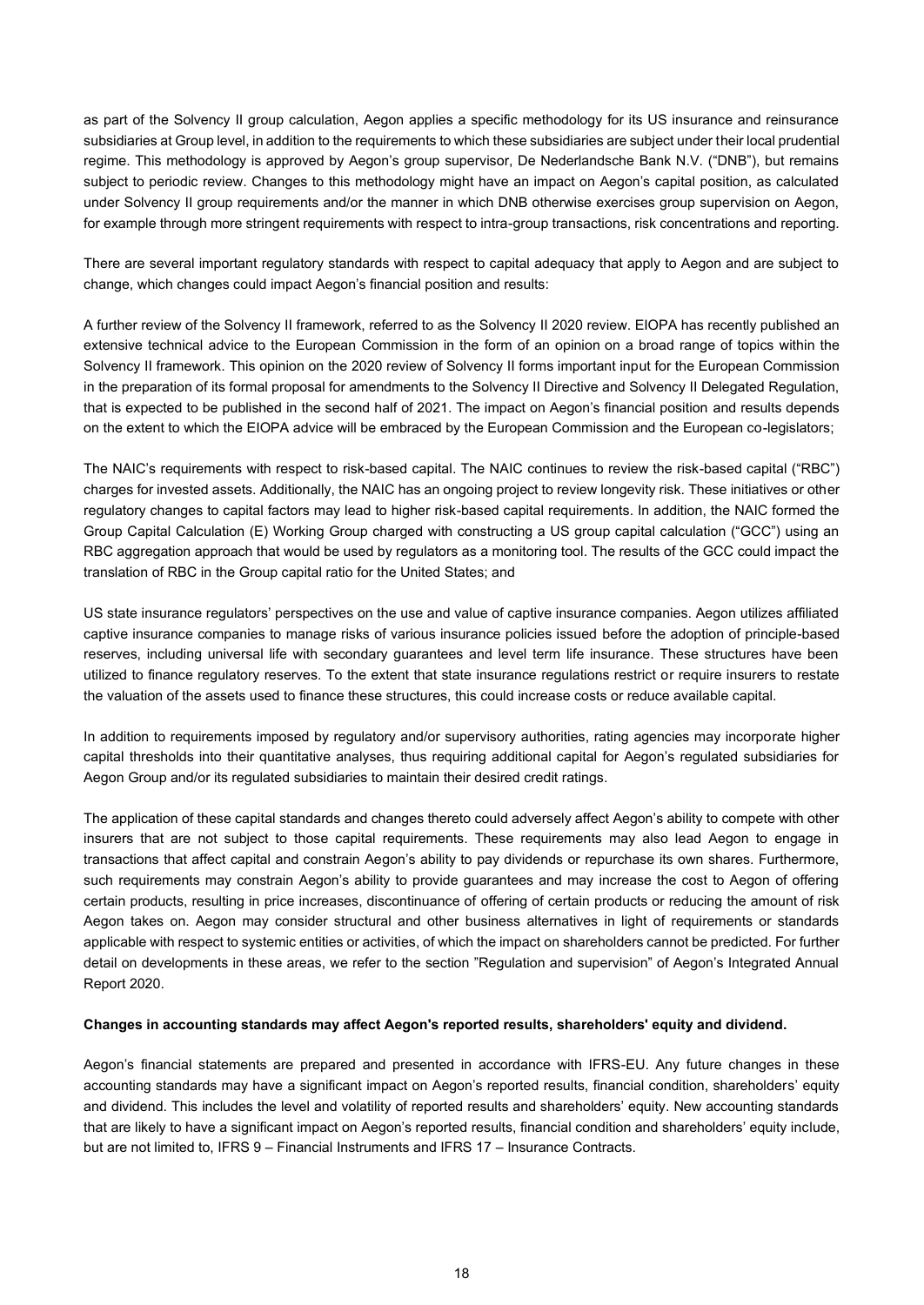The IASB issued the complete version of IFRS 9 Financial Instruments in July 2014, which was endorsed by the European Union in November 2016. The IASB issued IFRS 17 Insurance Contracts in May 2017. IFRS 17 will replace IFRS 4, which was intended as an interim solution and allowed insurers to continue to use accounting principles that they had applied prior to the initial adoption of IFRS. In June 2020, the IASB decided, application subject to EU endorsement process, to defer the effective date of IFRS 17 to annual reporting periods beginning on or after January 1, 2023 (and also extend the fixed expiry date of the temporary exemption from applying IFRS 9 in IFRS 4 to annual reporting periods beginning on or after January 1, 2023).

An implementation project was started soon after the publication of the new Standard. It is expected that the impact of the initial application on Aegon's financial statements will be significant.

## **Local statutes, regulators, and decisions of supervisory and other authorities may limit the ability of Aegon's subsidiaries to pay dividends to Aegon N.V., thereby limiting Aegon's ability to make payments on debt obligations.**

Aegon's ability to make payments on debt obligations and pay operating expenses is dependent upon the receipt of dividends from subsidiaries, in particular, but not limited to, the operating companies in the US, the Netherlands, and the UK. Most of these subsidiaries are subject to regulatory restrictions that can limit the payment of dividends. In addition, local regulators in the countries where Aegon operates, supervisory and other authorities (such as EIOPA or the European Systemic Risk Board) may decide to impose or advise on further restrictions to dividend payments, or discourage such payments, specifically in exceptional and unpredictable economic circumstances. This may affect Aegon's ability to satisfy its debt obligations or pay its operating expenses.

## **Risks of application of intervention measures may adversely affect Aegon's business, results of operations and financial position.**

The Dutch Act on Recovery & Resolution for Insurers ("R&R Act") allows DNB to intervene in situations where a Dutch insurer or reinsurer is faced with financial difficulties. The powers under the R&R Act may also extend to the level of the Group and to entities, other than insurance or reinsurance entities in the Netherlands, which are part of the Group, such as Aegon N.V.

In addition, the R&R Act allows DNB to require a Dutch insurance or reinsurance company or a group to remove, ex ante, material impediments to effective resolution of a Dutch insurance or reinsurance undertaking (such as the revision of financing arrangements, the reduction of exposures, the transfer of assets, the termination or limitation of business activities, or the prohibition on starting certain business activities, changing the legal or operational structure of the Group, or securing certain critical business lines). The use of this tool may adversely affect Aegon's business, results of operations and financial position.

The EIOPA opinion on the 2020 review of Solvency II, referred to above, includes advice to the European Commission to include provisions, relating to minimum harmonization of recovery and resolution regime within the European Union, in the formal proposal for amendments to the Solvency II framework, expected to be published in the second half of 2021. This might lead to the introduction of intervention tools, similar to those included in the R&R Act, in other EU member states in which Aegon's subsidiaries are active.

Furthermore, to parts of the Aegon Group, in particular Aegon Bank N.V., the framework of the EU Directive on the recovery and resolution of credit institutions and investment firms (the "Bank Recovery and Resolution Directive") is applicable. The Bank Recovery and Resolution Directive contains provisions that where both Aegon Bank N.V. and Aegon N.V. fail or are likely to fail, could be applied to mixed financial holding companies such as Aegon N.V., including the right of bail-in of creditors.

Lastly, when the stability of the financial system is threatened by the condition of a financial institution the Dutch Minister of Finance may intervene immediately, in which case legal or statutory provisions, applicable to the financial institution, might be superseded. The intervention measures available to the Minister of Finance include, in particular, the right to expropriate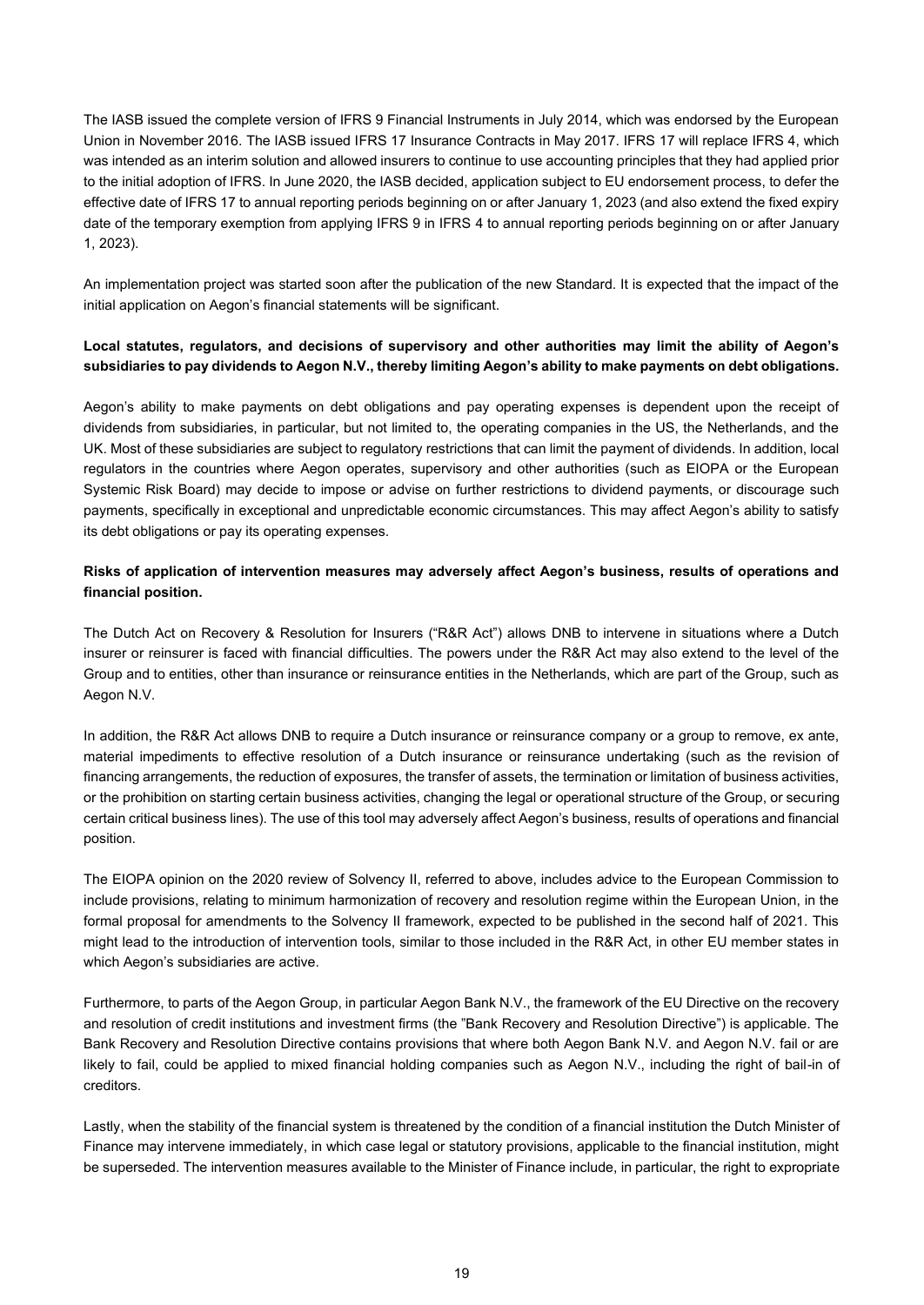assets of the financial institution, as well as securities and/or other financial instruments issued by or with the cooperation of the financial institution. The exercise of this power may significantly impact the rights of the owners or holders of these assets, securities and/or financial instruments.

There is a risk that the possible exercise of powers, or any perceived exercise of powers, by DNB or the Ministry of Finance could have a material adverse effect on the performance by the failing institution, including Aegon, of its obligations (of payment or otherwise) under contracts of any form, including the expropriation, write-off, write-down or conversion of securities such as shares and debt obligations issued by the failing institution. The R&R Act and the regime of the Bank Recovery and Resolution Directive are described in more detail in the section 'Regulation and supervision' of Aegon's Integrated Annual Report 2020.

## **The United Kingdom's exit from the European Union ("Brexit") may affect Aegon's results and financial condition.**

Since January 31, 2020, the United Kingdom is no longer a member of the European Union. The post-Brexit relationship between the European Union and the United Kingdom is governed by the Trade and Cooperation Agreement. This Agreement does not include material arrangements relating to financial services. In March 2021 the European Union and the United Kingdom reached agreement on an initial framework for future financial services co-operation. However, this memorandum of understanding does not address regulatory equivalence in the area of financial services. As the Transition Period only ended recently and with a significant lack of clarity around the way in which the provision of financial services between the European Union and the United Kingdom will be regulated, Aegon could be adversely impacted by unexpected developments and market developments, any of which could reduce the value or results of Aegon's operations, in particular Aegon's operations in the United Kingdom. Aegon could also be adversely impacted should Brexit result in the United Kingdom moving further away from European Union legislation such as, but not limited to, Solvency II regulations and financial services legislation.

# **1.5 Legal and Compliance**

# **The outcome of legal and arbitration proceedings and regulatory investigations and actions may adversely affect Aegon's business, results of operations and financial position.**

Aegon faces significant risks of litigation as well as regulatory investigations and actions relating to its and its subsidiaries' businesses as well as Aegon's compliance with regulations applicable to it as a corporate entity.

Insurance companies and their affiliated regulated entities are routinely the subject of litigation, investigation and regulatory activity by various governmental and enforcement authorities, individual claimants, and policyholder advocate groups in the jurisdictions in which Aegon does business, including the United States, the Netherlands, and the United Kingdom. These actions may involve issues including, but not limited to, employment or distribution relationships; operational and internal controls and processes; investment returns; sales practices; claims payments and practices; transparency and adequacy of product disclosures including regarding initial costs, ongoing costs, and costs due on policy surrender as well as changes to costs over time; environmental and climate change related matters; competition and antitrust matters; data privacy; information security; and intellectual property.

Aegon entities are subject to anti-money laundering laws and regulations, including for example the US Bank Secrecy Act, the Dutch Anti Money Laundering and Terrorist Financing (Prevention) Act (*Wet ter voorkoming van witwassen en financieren van terrorisme*), UK Money Laundering, Terrorist Financing and Transfer of Funds Act, European Anti-Money Laundering Directives, or other regulations and these require us to develop and implement customer identification and riskbased anti-money laundering programs, report suspicious activity, and maintain certain records. Further, Aegon entities are required to follow certain economic and trade sanctions programs, including for example ones administered by the Office of Foreign Asset Control, HM Treasury or the Council of EU that prohibit or restrict transactions with suspected persons, governments, and in certain circumstances, countries. Changes in, or violations of, any of these laws or regulations may require additional compliance procedures, or result in enforcement proceedings, sanctions or penalties, which could have a material adverse effect on Aegon's businesses, financial condition and result of operations.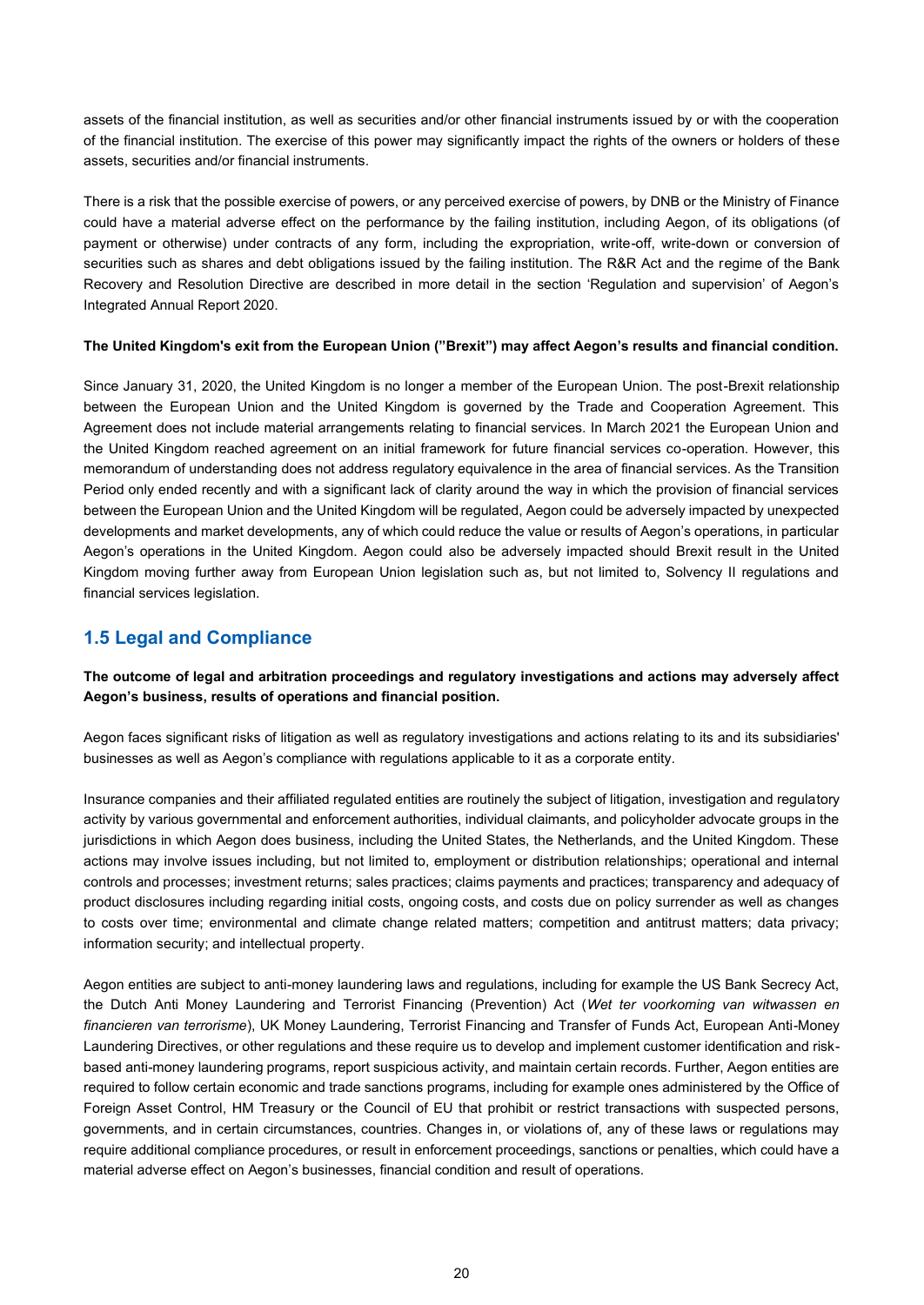Aegon entities may be subject to anti-bribery legislation such as the Foreign Corruption and Practices Act ("FCPA") in the US, the UK Bribery Act, Dutch anti-bribery provisions and other regulations. Any violations of the FCPA or other anti-bribery laws by Aegon, its employees, subsidiaries or local agents, could have a material adverse effect on its businesses and reputation and result in substantial financial penalties or other sanctions.

Government and regulatory investigations may result in the institution of administrative, injunctive, or other proceedings and/or the imposition of monetary fines, penalties and/or disgorgement as well as other remedies, sanctions, damages and restitutionary amounts. Regulators may also seek changes to the way Aegon operates. In some cases, Aegon subsidiaries have modified business practices in response to inquiries.

Customers of certain of Aegon's products bear significant investment risks with respect to those products which are affected by fluctuations in equity markets as well as interest rate movements. When investment returns disappoint, are volatile, or change due to changes in the market or other relevant conditions, customers may threaten or bring litigation against Aegon.

The existence of potential claims may remain unknown for long periods of time after the events giving rise to such claims. Determining the likelihood of exposure to Aegon and the extent of any such exposure may not be possible for long periods of time after Aegon becomes aware of such potential claims. Litigation exposure as well may develop over long periods of time; once litigation is initiated, it may be protracted and subject to multiple levels of appeal, which can lead to significant costs of defense, distraction, and other constraints.

In some jurisdictions, plaintiffs may seek recovery of very large or indeterminate amounts under enhanced liability legal theories or claims of bad faith, which can result in tort, punitive and/or statutory damages. Damages alleged may not be quantifiable or supportable or may have no relationship to economic losses or final awards. As a result, Aegon cannot predict the effect of litigation, investigations or other actions on its business.

Separate from financial loss, litigation, regulatory action, legislative changes or changes in public opinion may require Aegon to change its business practices, which could have a material adverse impact on Aegon's businesses, results of operations, cash flows and financial position. Disputes and investigations initiated by governmental entities and private parties may lead to orders or settlements, including payments or changes to business practices, even if Aegon believes the underlying claims are without merit.

Several US insurers, including Aegon subsidiaries, have been named in class actions as well as individual litigation relating to increases in monthly deduction rates (''MDR'') on universal life products. Plaintiffs generally allege that the increases were made to recoup past losses rather than to cover the future costs of providing insurance coverage. Aegon's subsidiary in the US has agreed to settle two such class actions that had been venued in the US District Court for the Central District of California. The settlement in the first case, approved in January 2019, arose from increases implemented in 2015 and 2016. Over 99% of affected policyholders participated in that settlement. While less than 1% of policyholders opted out of the settlement, they represented approximately 43% of the value of the settlement fund. In 2021, settlements have been reached with some of these opt out parties. In the second case, Aegon's subsidiary agreed to settle a class action lawsuit arising out of MDR increases in 2017 and 2018. The court approved that settlement on September 16, 2020. Opt-outs in this case represent less than 7% of the value of the settlement fund. On October 15, 2020, two opt-out policyholders whose objections to the settlement were overruled by the trial court filed an appeal, which delayed implementation of the settlement. Aegon's subsidiary expects settlement implementation to begin shortly. The remaining opt-out cases and disputes are ongoing, and Aegon continues to hold a provision for the remaining opt-outs from the settlements that were approved by the court in 2019 and 2020. If this provision for these cases proves to be insufficient, then these cases could have an adverse effect on Aegon's business, results of operations, and financial position.

In addition, insurance companies and their affiliated regulated entities may face lawsuits that threaten their business models. For example, several US-based Aegon subsidiaries are defendants in a class action alleging that the business model improperly characterizes distributors as independent contractors instead of employees. Depending on the outcome, this lawsuit, along with similar claims against other companies, as well as regulatory action, could necessitate a change in the business model and/or could result in a significant settlement or judgment.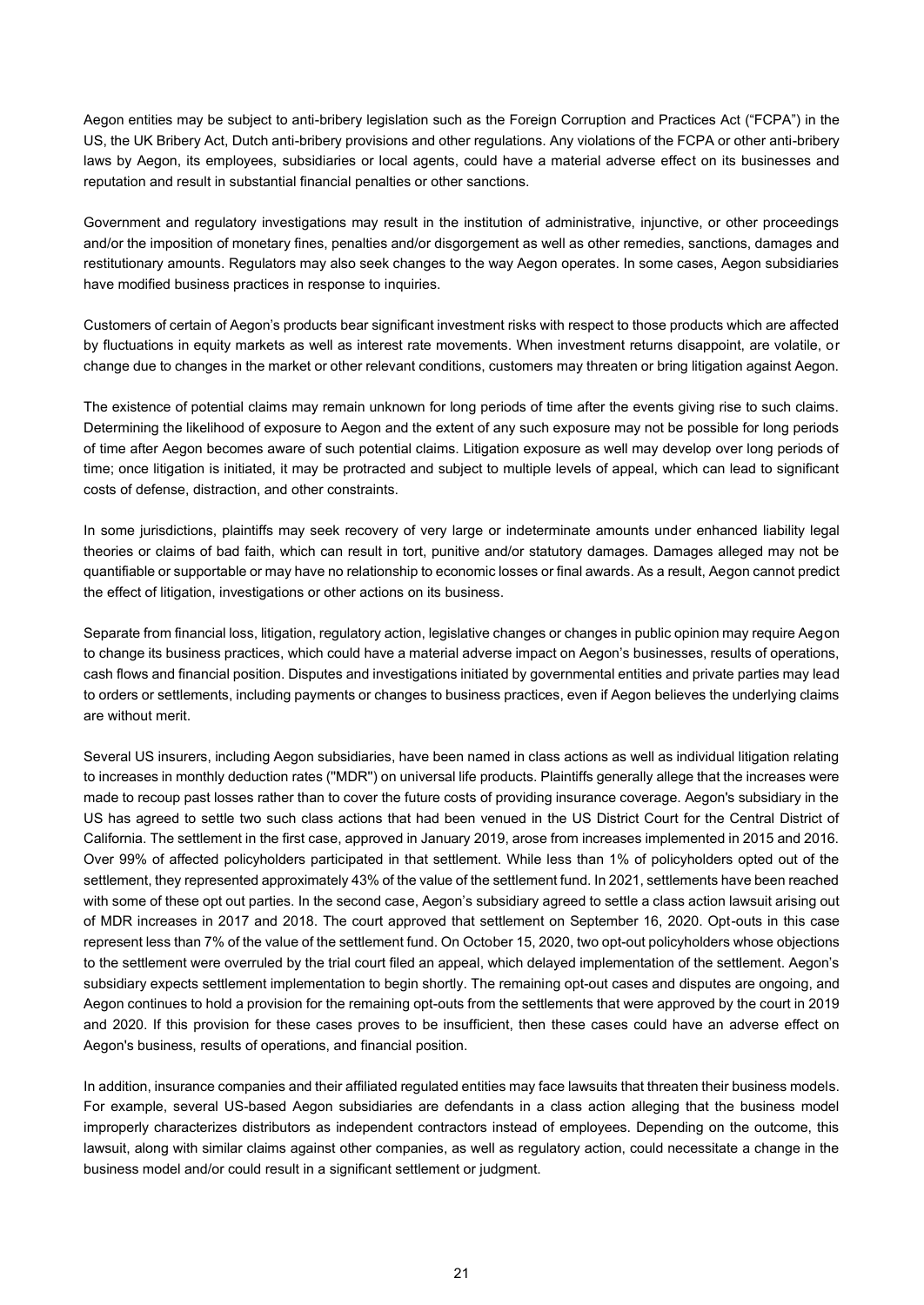In the Netherlands, unit linked products (beleggingsverzekeringen) have been controversial and the target of litigation since 2005. Allegations include excessive cost, unfair terms, inadequate disclosure, and failure to perform as illustrated. Consumer groups have formed to address these issues and initiate mass claims against insurers. Regulators as well as the Dutch Parliament have been involved ever since, with the principal goal of achieving an equitable resolution. Aegon has made improvements across its product lines, including after settlements reached in 2009 with Stichting Woekerpolis and Stichting Verliespolis. Aegon also decided to reduce future policy costs for the large majority of its unit-linked portfolio. Some of the unit linked products are still involved in ongoing litigation. In September 2014, consumer interest group Vereniging Woekerpolis.nl filed a claim against Aegon in court. The claim related to a range of unit linked products that Aegon sold in the past, including Aegon products involved in the earlier litigation. In June 2017, the court issued a verdict which upheld the principle that disclosures must be evaluated according to the standards at the time when the relevant products were placed in-force. Most of the claims of Vereniging Woekerpolis.nl were dismissed under this standard, although the court found that Aegon did not adequately disclose certain charges on a limited set of policies. The district court did not decide on the reasonableness of the cost levels and whether the previous compensation arrangements provide sufficient compensation. This court decision has been appealed by both parties. The Court of Appeal has stayed the class action proceedings during the preliminary proceedings at the Supreme Court in another class action of Vereniging Woekerpolis.nl against another insurance company. Aegon expects the claims and litigation, whether collective or on an individual basis and in court or through alternative dispute resolution mechanisms, on unit linked products to continue for the foreseeable future. Developments in similar cases against other Dutch insurers currently before regulators and courts may also affect Aegon.

Lawsuits have also been brought against providers of securities leasing products (aandelenlease producten). Although sales of securities leasing products ended more than a decade ago, litigation relating to these products has resurfaced. In 2016, the Dutch Supreme Court ruled on a case involving a securities leasing product sold by one of Aegon's competitors. It decided that the financial institution was liable if a broker (remisier) that advised on the sale of the institution's products, was not properly licensed. It also upheld the ruling of the Court of Appeals that a higher compensation might be payable in those circumstances, regardless of the financial position of the customer at the time of entering into the securities leasing contract. In July 2016, consumer interest group Stichting Platform Aandelenlease filed a mass claim against Aegon Bank regarding securities leasing product Sprintplan. In October 2017, the district court of The Hague ruled in favor of Aegon that the Sprintplan liability had been conclusively determined in earlier proceedings and there were no grounds to hold further collective proceedings. The plaintiff appealed. In February 2020, the Court of Appeal rejected all claims filed by platform Aandelenlease against Aegon Bank. Platform Aandelenlease confirmed that it will not appeal the ruling of the Court of Appeal which makes the ruling of the Court of Appeal final.

In the Netherlands Aegon is also involved in claims for compensation and the cancellation or nullification of contracts concerning the Vliegwiel product, a variation on securities leasing products Currently, proceedings are pending before the Dutch courts and the Financial Services Complaints Authority ('Klachteninstituut Financiële Dienstverlening'), with numerous cases having been initiated by Leaseproces B.V. In December 2020, Aegon reached an agreement on a settlement with Leaseproces B.V. for those customers of Vliegwiel and Sprintplan products who are represented by Leaseproces B.V. Execution of the settlement is expected in 2021.

There can be no assurances that these matters will not ultimately result in a material adverse effect on Aegon's business, results of operations, competitive position, reputation, and financial position. For additional information on proceedings in which Aegon is involved, reference is made to the notes to the consolidated financial statements, note 45 'Commitments and contingencies' of Aegon's Integrated Annual Report 2020.

# **Changes in government regulations in the jurisdictions in which Aegon operates may affect profitability and operating models.**

Aegon's regulated businesses, such as insurance, banking, and asset management, are subject to comprehensive regulation and supervision. The primary purpose of such regulation is to protect clients of these operating companies (e.g. policyholders), rather than holders of Aegon shares, capital securities and debt instruments. Changes in existing laws and regulations may affect the way in which Aegon conducts its businesses, including its relationship with distributors of its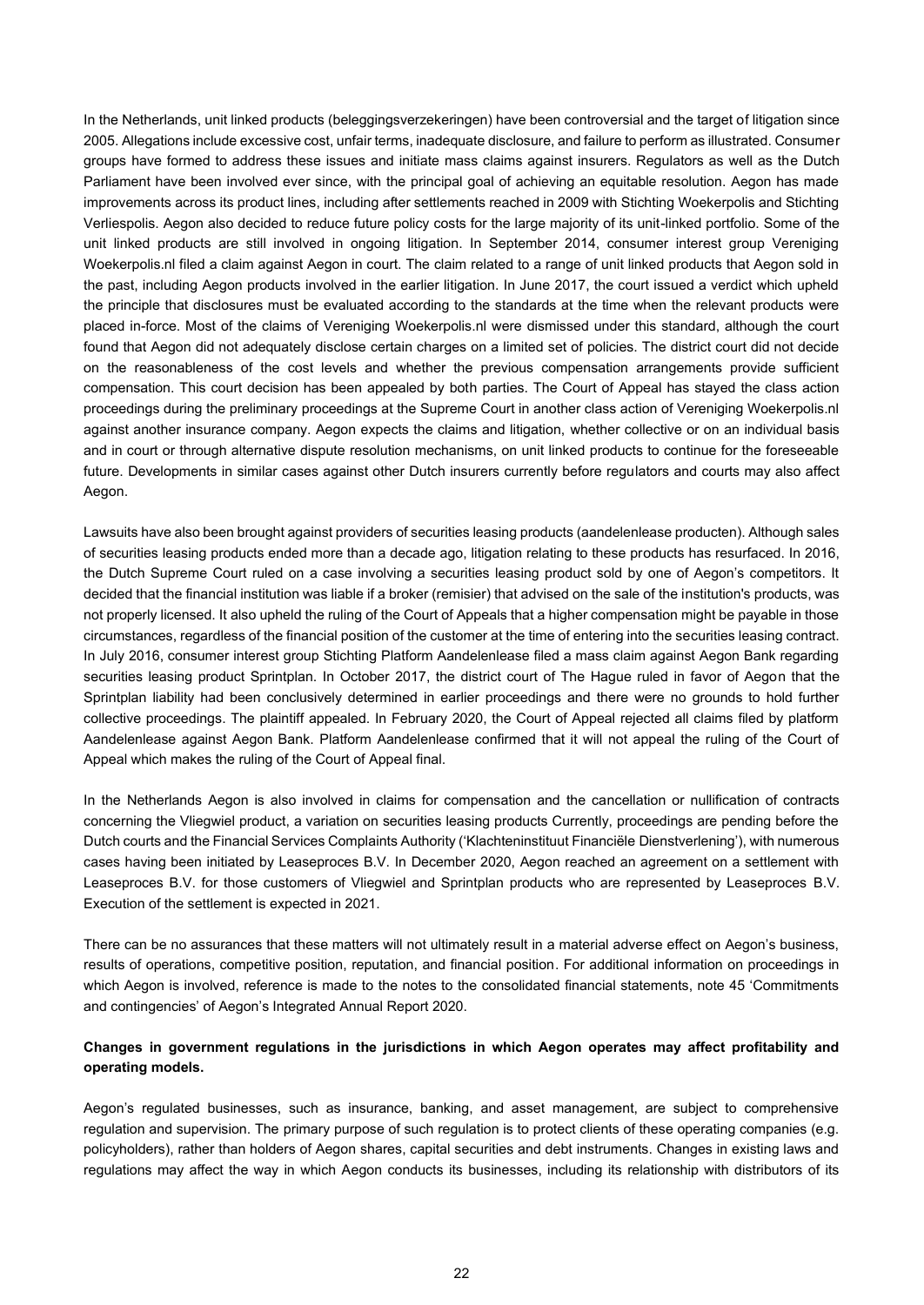products and other third parties and the structure of its relationship with employees. These changes may evolve over time and be open to interpretation through judicial and enforcement action. Such changes may also affect the profitability of its businesses and the products it offers. Additionally, the laws or regulations adopted or amended from time to time may impose greater restrictions on Aegon's financial flexibility and operations or may result in higher costs to operate than currently is the case, including but not limited to financial and accounting requirements; information security, data privacy, transfer, storage, and usage requirements; modeling and other actuarial requirements and standards; investments, reserves, and financial management.

Aegon may not be able to comply fully with, or obtain appropriate exemptions from, the wide variety of laws and regulations applicable to its businesses and legal entities. Failure to comply with or to obtain appropriate exemptions under any applicable laws and regulations may result in restrictions on Aegon's ability to do business in one or more of the jurisdictions in which Aegon operates and may result in fines and other sanctions, which may have a materially adverse effect on Aegon's businesses, financial position or results of operations.

Certain key regulatory proposals that could materially impact Aegon's financial condition and results of operations are described below.

Regulatory changes include preventive and corrective supervisory measures that aim to address macro-prudential concerns, referred to in the Holistic Framework for Systemic Risk in the Insurance Sector, as adopted by the IAIS in November 2019. Aegon was designated a Global Systemically Important Insurer (G-SII) by the FSB in 2015. The FSB, in consultation with the IAIS, has decided to suspend G-SII identification as from the beginning of 2020 and in November 2022 will, based on the initial years of implementation of the holistic framework, review the need either to discontinue or re-establish an annual identification of G-SIIs.

In addition, the ComFrame, which was adopted in November 2019 by the IAIS, establishes minimum supervisory standards and guidance on the effective group-wide supervision of Internationally Active Insurance Groups (IAIGs) and builds on the IAIS Insurance Core Principles (a set of principles that is applicable to all insurers). Therefore, IAIGs may be subject to additional standards that other insurers or other insurance groups are not subject to.

On May 12, 2020, DNB announced, in line with expectations due to Aegon's former designation as a G-SII, that it has identified Aegon as one of the two IAIGs in the Netherlands, based on the size and international activities of the Aegon group.

The implementation of ComFrame and the holistic framework may cause Aegon to engage in transactions that affect capital or constrain Aegon's ability to pay dividends or repurchase its own shares. Furthermore, such requirements may constrain Aegon's ability to provide guarantees and increase the cost to Aegon of offering certain products resulting in price increases, leading to the discontinuance of offering of certain products or reducing the amount of risk Aegon takes on. Aegon may consider structural and other business alternatives in light of requirements or standards applicable with respect to systemic entities or activities, of which the impact on shareholders cannot be predicted.

As referred to above, the Solvency II 2020 review covers a broad range of topics of the Solvency II framework. Aegon's insurance subsidiaries, as well as Aegon at Group level is subject to the Solvency II framework. If the technical advice, provided to the European Commission through the EIOPA Opinion on the 2020 review of Solvency II is taken over by the European Commission and the European co-legislators to a significant extent and without material changes, the amendments to the Solvency II framework may have a significant impact on the activities, profitability and financial position of Aegon and Aegon's subsidiaries in the European Union.

In the United States, the Patient Protection and Affordable Care Act (PPACA) adopted in 2010 has been challenged in whole or in part since its adoption. Changes to the PPACA and to other laws and regulations impacting the US health insurance industry could have a material adverse effect on Aegon's financial condition, results of operations, and competitive position. The extent to which employers or individuals may discontinue their purchase of supplemental health insurance products as a result of any such changes may significantly impact Aegon USA's supplemental health insurance products business. The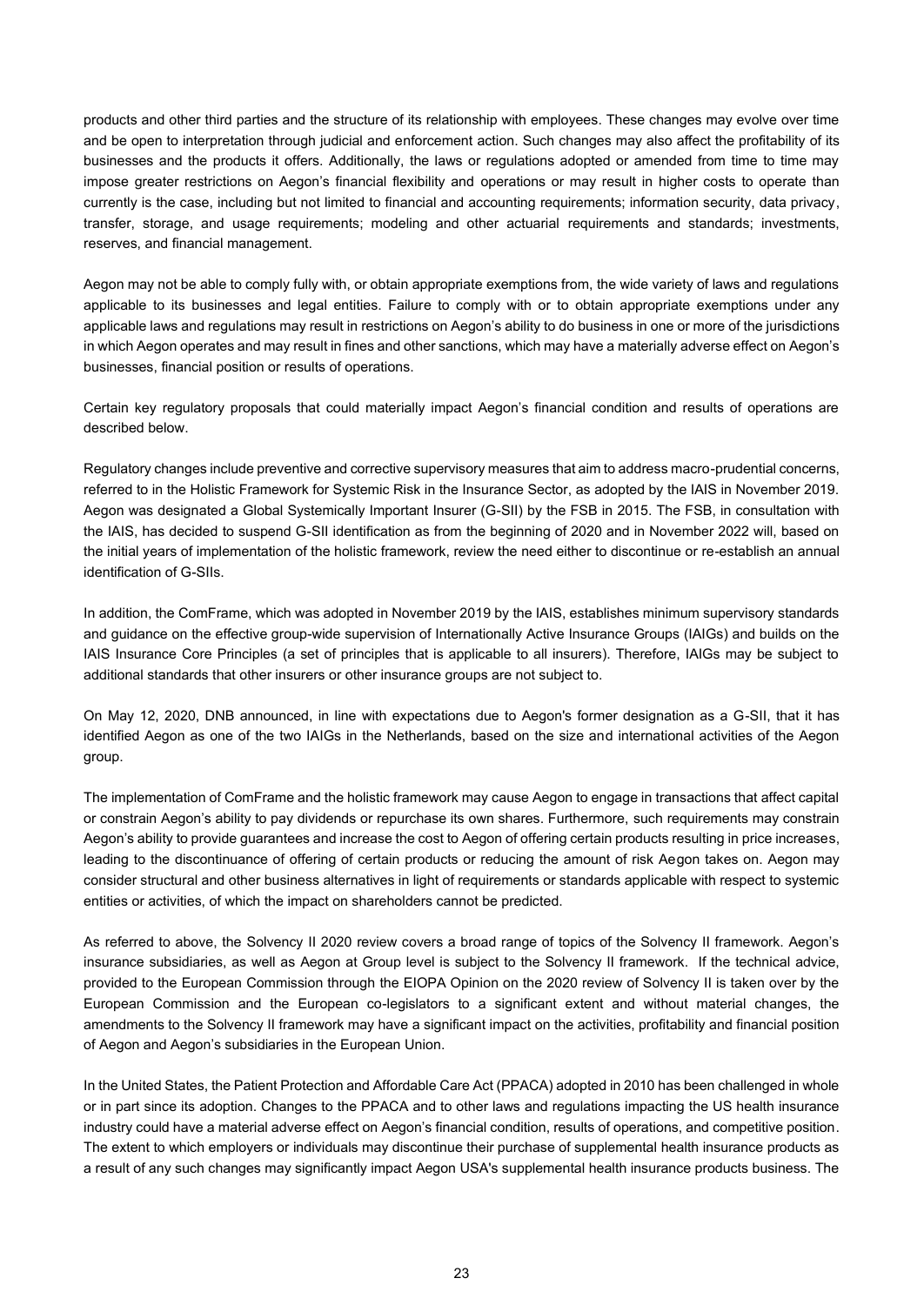extent of any such changes or the corresponding impact on Aegon USA's supplemental health insurance business cannot be determined at this time.

On June 5, 2019, the SEC adopted Regulation Best Interest (Regulation BI), a new rule requiring broker-dealers and investment advisers to recommend only those financial products to their customers that are in their customers' best interest, and to clearly identify any potential conflicts of interest and financial incentives the broker-dealer may have in connection with the sale of such products. In addition, since the Department of Labor (DOL) Fiduciary Rule was vacated in July 2018, several states have moved forward with developing their own similar rules and proposals, which in some instances substantially broaden the standard of care traditionally owed by broker-dealers and/or insurance agents to their clients. The Biden Administration has indicated an interest in revisiting fiduciary-related issues but has not yet made any proposals.

The foregoing regulations and proposed regulations, along with any future regulations by the federal government and/or states that impose new, heightened, conflicting or differing standards of care or restrictions on broker-dealers, insurance agents, or advisers, could have a material impact on annuity sales and, as applicable, life insurance sales.

Changes in pension and employee benefit regulation, social security regulation, financial services regulation, taxation and the regulation of securities products and transactions may adversely affect Aegon's ability to sell new policies or claims exposure on existing policies.

The introduction of state-run retirement programs for private-sector employees in the United States could directly compete with private-market retirement plans. More than 30 US states have considered legislation that would establish state-run plans but fewer than 10 states have enacted legislation, and among those, even fewer have actually implemented them. Federal ERISA law raises questions as to whether such plans are pre-empted by ERISA.

In general, changes in laws and regulations may materially increase Aegon's direct and indirect compliance costs and other ongoing business expenses and have a materially adverse effect on Aegon's businesses, results of operations or financial condition.

# **Tax risks may have a material adverse effect on Aegon's businesses, profits, capital position, and financial condition.**

Aegon is subject to the substance and interpretation of tax laws in all countries in which Aegon operates or invests. The majority of tax risks relate to both Aegon's products and its businesses, that would materialize due to (i) changes in tax laws, (ii) changes in interpretation of tax laws, (iii) later jurisprudence or case law, or (iv) the introduction of new taxes or tax laws. These tax risks include for example the risk of changes in tax rates, changes in loss carry-over rules and changes in customer taxation rules.

Tax risks also include the risk of consequences arising from failure to comply with procedures required by tax authorities. Failure to manage tax compliance risks could potentially leads to inaccurate, incomplete, or untimely tax returns. Materialization of those risks would lead to non-compliance, and potentially increased tax charges, penalties, and interest. Failure to manage reporting risks, may lead to tax positions in financial reporting that do not represent a true and fair view.

Most of Aegon's insurance products enjoy certain policyholder tax advantages. This permits, for example, the build-up of earnings on gross premium amounts with deferred taxation, if any, when the accumulated earnings are actually paid to our customers. Legislators have, from time to time, considered legislation that may make Aegon's products less attractive to consumers, including legislation that would reduce or eliminate this deferral of taxation. This may have an impact on insurance products and sales.

Overall, tax risks may have a material adverse effect on Aegon's businesses, profits, capital position, and financial condition.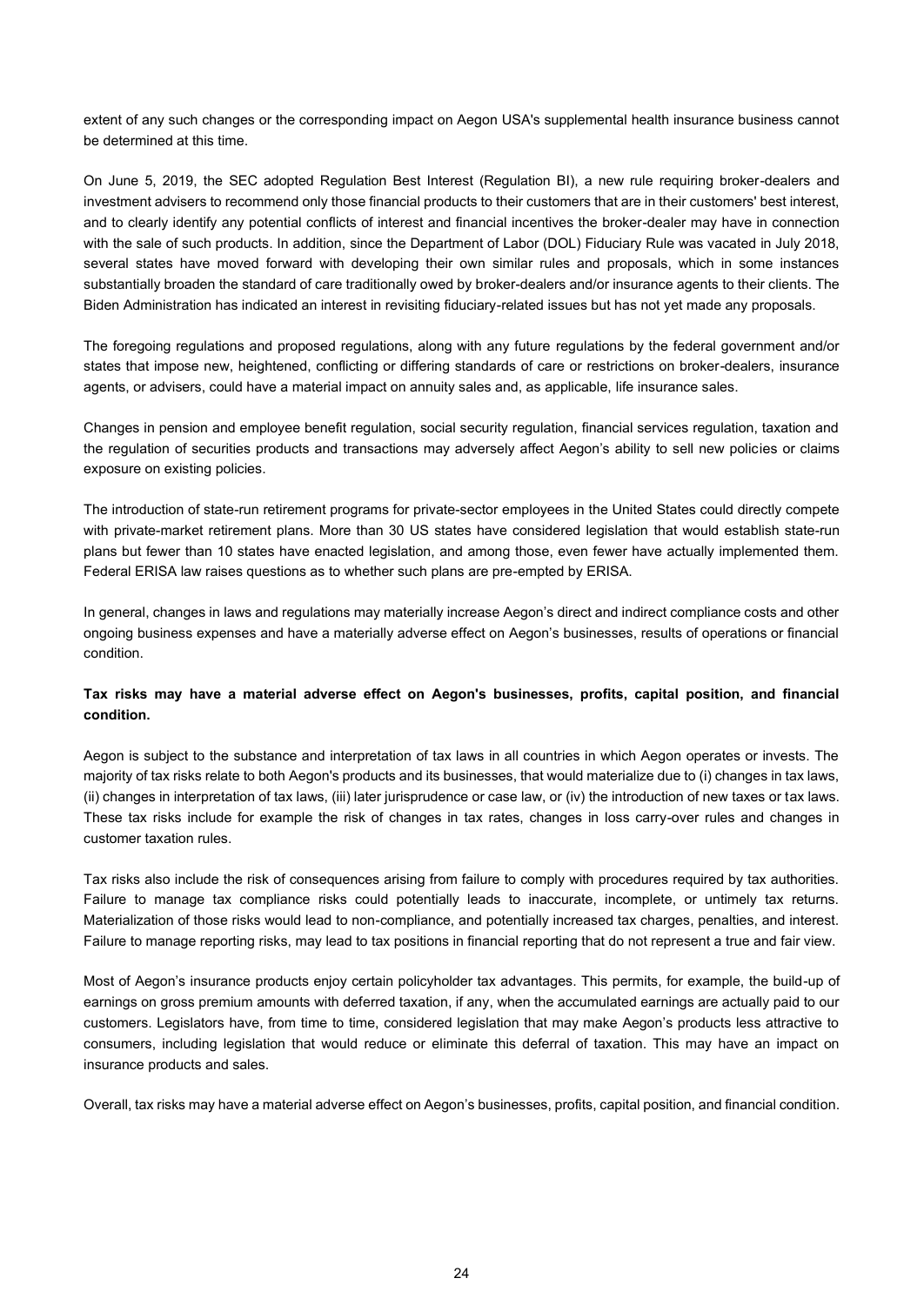#### **Judgments of US courts may not be enforceable against Aegon in Dutch courts.**

There is no treaty between the United States and the Netherlands providing for the reciprocal recognition and enforcement of judgments (other than arbitration awards) in civil and commercial matters. Judgments of US courts, including those predicated on the civil liability provisions of the US federal securities laws, may not be enforceable in Dutch courts. Therefore, Aegon's investors that obtain a judgment against Aegon in the United States may not be able to require Aegon to pay the amount of the judgment unless a competent court in the Netherlands gives binding effect to the judgment, or, if possible, the US investor has brought a successful original action in a Dutch court. Therefore, investors are required to undertake more action in order to enforce a US court judgment than in relation to any US counterparty.

#### **Aegon may not manage risks associated with the reform and replacement of benchmark rates effectively.**

Aegon recognizes that the reform of IBORs (Interbank Offered Rates) and any transition to replacement rates entail risks for all our businesses across our assets and liabilities. These risks include, but are not limited to:

- Legal risks, as Aegon is required to make changes to documentation for new and existing transactions, such as funding instruments issued with an IBOR reference and derivatives held with an IBOR reference;
- Financial risks, arising from any changes in the valuation of financial instruments linked to benchmark rates, such as derivatives and floating rate notes, issued by, or invested in by Aegon;
- Pricing risks, as changes to benchmark indices could impact pricing mechanisms on some funding instruments or investments;
- Operational risks, due to the potential requirement to adapt informational technology systems, trade reporting infrastructure and operational processes; and
- Conduct risks, relating to communication with potential impact on Aegon's customers, and engagement during the transition period.

Various supranational institutions, central banks, regulators, benchmark administrators and industry working groups play a role in the benchmark reform and the preparation for the replacement of IBORs. Although a lot of work has been done, there is still significant uncertainty around liquidity development, and the timetable and mechanisms for implementation, including application of spread adjustments to the alternative reference rates. Accordingly, it is not currently possible to determine whether, or to what extent, any such changes would affect Aegon. However, the implementation of alternative reference rates may have a material adverse effect on Aegon's business, financial condition, customers, and operations.

#### **Aegon may not be able to protect its intellectual property and may be subject to infringement claims.**

Aegon relies on a combination of contractual rights with third parties and copyright, trademark, patent, and trade secret laws to establish and protect Aegon's intellectual property. Third parties may infringe on or misappropriate Aegon's intellectual property, and it is possible that third parties may claim that Aegon has infringed on or misappropriated their intellectual property rights. Any resulting proceedings in which Aegon would have to enforce and protect its intellectual property or defend itself against a claim of infringement of a third party's intellectual property, may require significant effort and resources and may not prove successful. As a result of any proceeding in which Aegon would have to enforce and protect its intellectual property, Aegon may lose intellectual property protection, which may have a materially adverse effect on Aegon's businesses, results of operations, financial condition and Aegon's ability to compete and pursue future business opportunities. As a result of any proceeding in which Aegon would have to defend itself against a claim of infringement of a third-party's intellectual property, Aegon may be required to pay damages and provide injunctive relief, which may have a materially adverse effect on Aegon's businesses, results of operations and financial condition.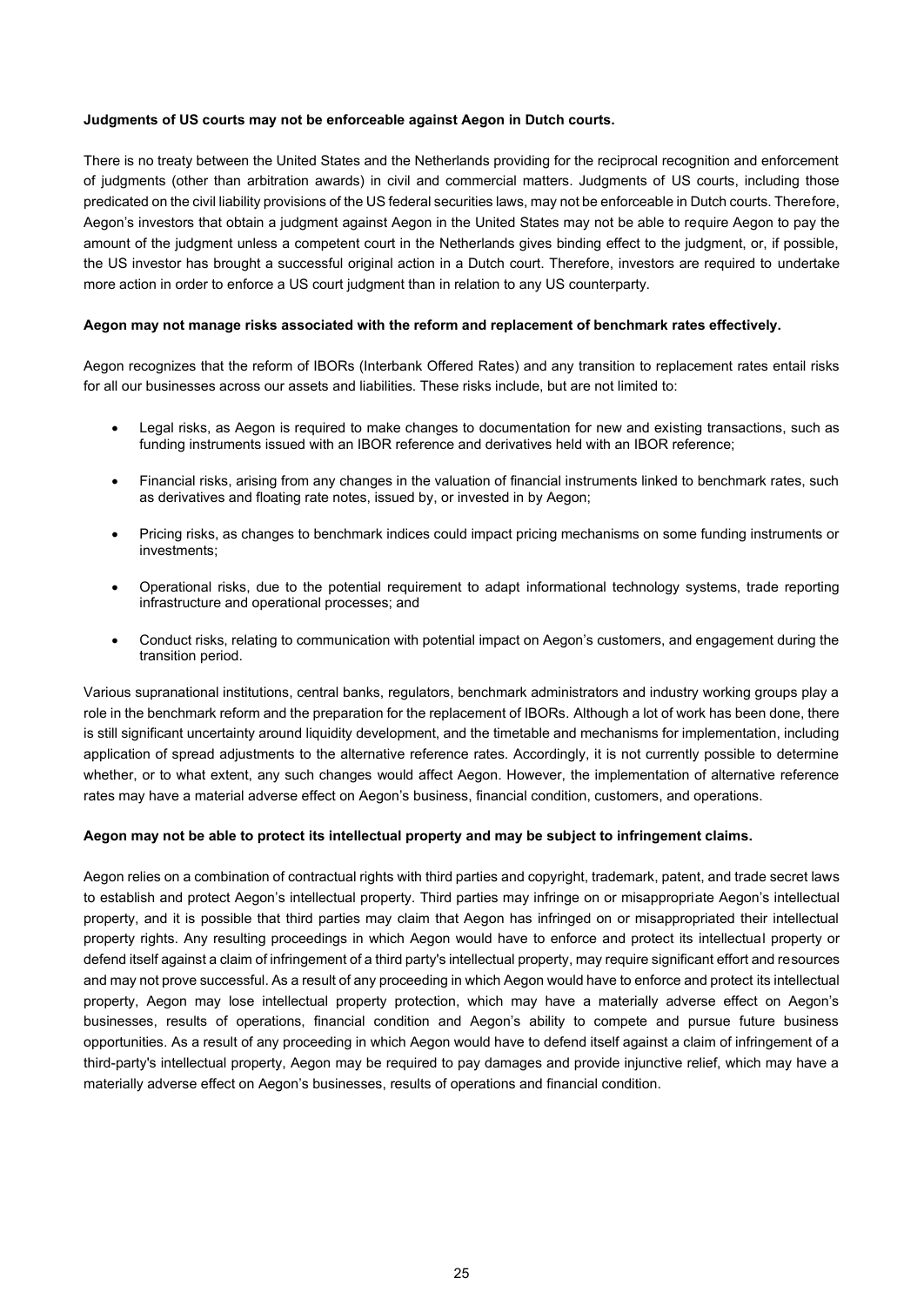# **1.6 Risks relating to Aegon's common shares**

# **Aegon's share price could be volatile and could drop unexpectedly, and investors may not be able to resell Aegon's common shares at or above the price paid.**

The price at which Aegon's common shares trade is influenced by many factors, some of which are specific to Aegon and Aegon's operations, and some of which are related to the insurance industry and equity markets in general. As a result of these factors, investors may not be able to resell their common shares at or above the price paid for them. In particular, the following factors, in addition to other risk factors described in this section, may have a material impact on the market price of Aegon's common shares:

- Investor perception of Aegon as a company;
- Actual or anticipated fluctuations in Aegon's revenues or operating results;
- Announcements of intended acquisitions, disposals or financings, or speculation about such acquisitions, disposals or financings;
- Changes in Aegon's dividend policy, which may result from changes in Aegon's cash flow and capital position;
- Sales of blocks of Aegon's shares by significant shareholders, including Vereniging Aegon;
- A downgrade or rumored downgrade of Aegon's credit or financial strength ratings, including placement on credit watch;
- Potential litigation or regulatory actions involving Aegon or the insurance industry in general;
- Changes in financial estimates and recommendations by securities research analysts;
- Fluctuations in capital markets, including foreign exchange rates, interest rates and equity markets;
- The performance of other companies in the insurance sector;
- Regulatory developments in the United States, the Netherlands, the United Kingdom, and other countries in which Aegon operates;
- International political and economic conditions, including the effects of terrorist attacks, military operations and other developments stemming from such events, and the uncertainty related to these developments;
- News or analyst reports related to markets or industries in which Aegon operates; and
- General insurance market conditions.

# **Aegon and its significant shareholders may offer additional common shares in the future, and these and other sales may adversely affect the market price of the outstanding common shares.**

Aegon may decide to offer additional common shares in the future, for example, to strengthen Aegon's capital position in response to regulatory changes or to support an acquisition.

An additional offering of common shares by Aegon, the restructuring of Aegon's share capital, the sales of common shares by significant shareholders, or the public perception that an offering or such sales may occur, may have an adverse effect on the market price of Aegon's common shares.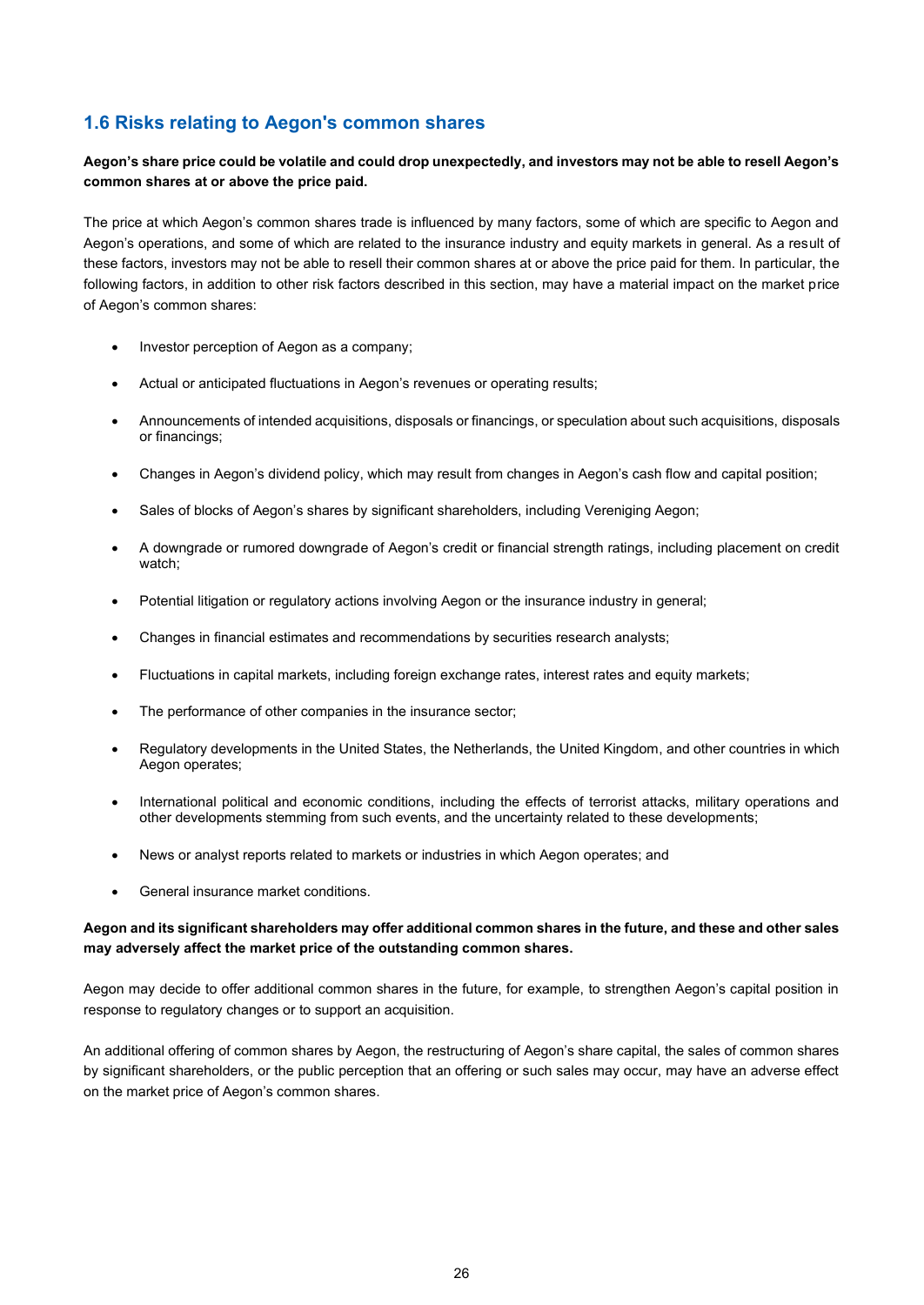# **Vereniging Aegon, Aegon's major shareholder, holds a large percentage of the voting shares and therefore has significant influence over Aegon's corporate actions.**

Vereniging Aegon holds 32.6% of Aegon's voting shares. For details on the shareholding of Vereniging Aegon, its developments, the Amended 1983 Merger Agreement and the Voting Rights Agreement, please see the section Major shareholders on pages 343 through 345 of the 2020 Integrated Annual Report.

Following the 1983 Amended Merger Agreement between Aegon N.V. and Vereniging Aegon, Vereniging Aegon has a call option on common shares B, which Vereniging Aegon may exercise to keep or restore its total stake at 32.6%, irrespective of the circumstances which cause the total shareholding to be or become lower than 32.6%.

As a matter of Dutch corporate law, common shares and common shares B offer equal full voting rights, as they have equal nominal values (EUR 0.12). The financial rights attached to a common share B are 1/40 of the financial rights attached to a common share. The Voting Rights Agreement between Aegon N.V. and Vereniging Aegon ensures that under normal circumstances, i.e. except in the event of a Special Cause, Vereniging Aegon will no longer be able to exercise more votes than is proportionate to the financial rights represented by its shares. This means that in the absence of a Special Cause, Vereniging Aegon will cast one vote for every common share it holds and one vote only for every 40 common shares B. It is at the sole discretion of Vereniging Aegon if a Special Cause has occurred. A Special Cause includes the acquisition of a 15% interest in Aegon N.V., a tender offer for Aegon N.V. shares or a proposed business combination by any person or group or persons, whether individually or as a group, other than in a transaction approved by the Executive Board and the Supervisory Board. In the event of a Special Cause, Vereniging Aegon's voting rights will increase to 32.6% for up to six months. Consequently, Vereniging Aegon may have substantial influence on the outcome of corporate actions requiring shareholder approval.

# **Currency fluctuations may adversely affect the trading prices of Aegon's common shares and the value of any cash distributions made.**

Since Aegon's common shares listed on Euronext Amsterdam are quoted in euros and Aegon's common shares listed on NYSE New York are quoted in US dollars, fluctuations in exchange rates between the euro and the US dollar may affect the value of Aegon's common shares. In addition, Aegon declares cash dividends in euros, but pays cash dividends, if any, on Aegon's New York registry Shares in US dollars based on an exchange rate set the business day following the shareholder meeting approving the dividend. As a result, fluctuations in exchange rates may affect the US dollar value of any cash dividends paid.

# **Perpetual Contingent Convertible Securities (or other securities that permit or require Aegon to satisfy its obligations by issuing common shares) that Aegon may issue could influence the market price for Aegon's common shares.**

In April 2019, Aegon issued EUR 500 million Perpetual Contingent Convertible Securities ("PCCS"). Upon the occurrence of a conversion trigger event the PCCS will be converted into common shares of the Company at the prevailing conversion price. A conversion trigger event, shall occur if at any time: (i) the amount of eligible own funds items eligible to cover the Solvency Capital Requirement is equal to or less than 75% of the Solvency Capital Requirement; (ii) the amount of own fund items eligible to cover the Minimum Capital Requirement is equal to or less than the Minimum Capital Requirement; (iii) in case the Minimum Capital Requirement is an event, such event occurs; or (iv) a breach of the Solvency Capital Requirement has occurred and such breach has not been remedied within a period of three months from the date on which the breach was first observed. The conversion price was set at EUR 2.994 per common share and will be adjusted upon occurrence of dilutive events like stock splits, extraordinary dividends or stock dividends, rights issues and others. A reduction of the conversion price will result in an increase in the number of common shares to be issued.

The PCCS and other convertible securities may influence the market for Aegon's common shares. For example, the price of Aegon's common shares may become more volatile and may be depressed by the issue of common shares upon conversion of the PCCS and/or any convertible securities or by the acceleration by investors of any convertible securities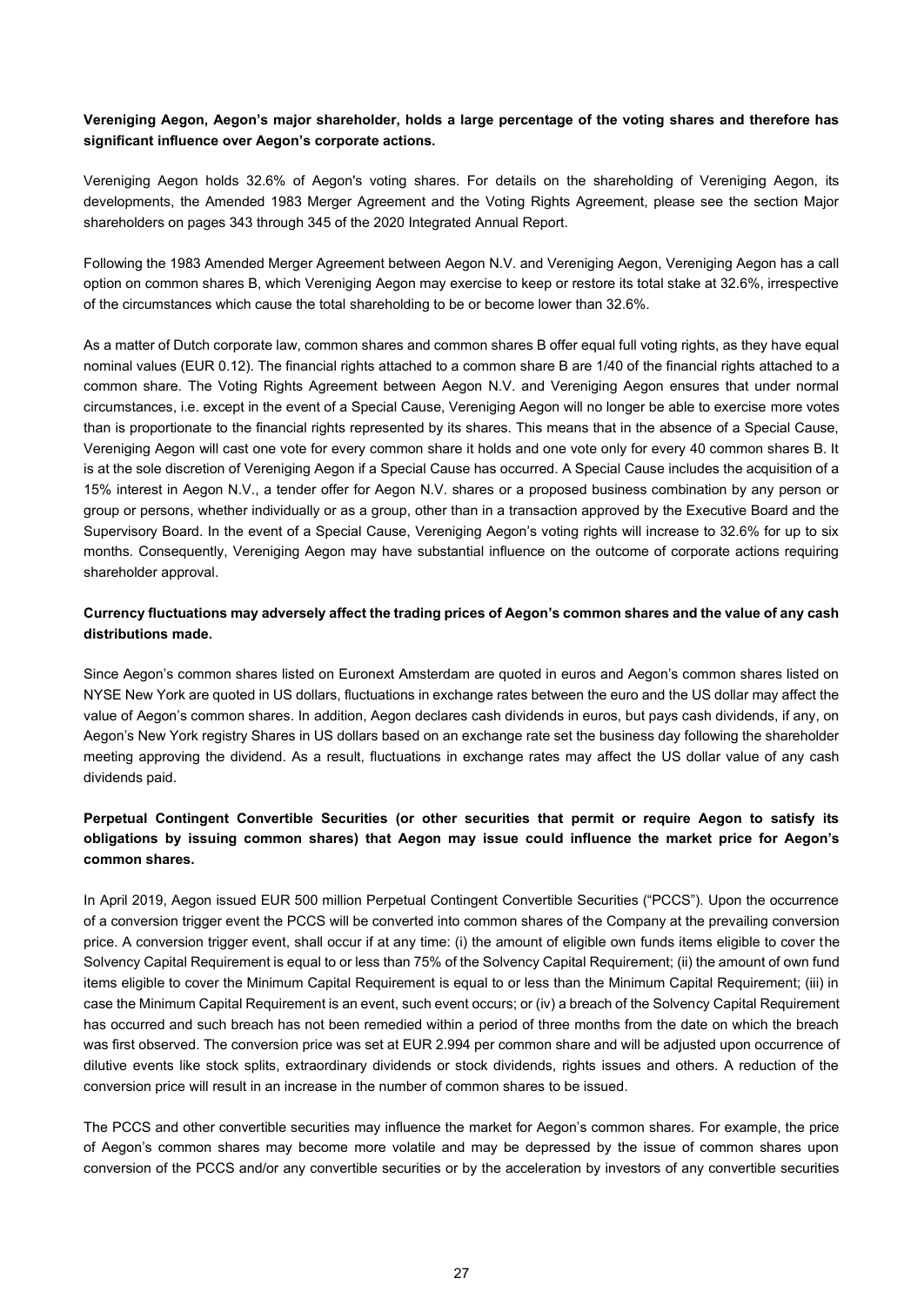(or other such securities) that Aegon may have issued. Negative price developments may also result from hedging or arbitrage trading activity by holders of such convertible securities that may develop involving such convertible securities (or other such securities) and Aegon's common shares. Any such developments may negatively affect the value of Aegon's common shares.

# **2. Approval and Responsibility**

This Registration Document has been approved by the Netherlands Authority for the Financial Markets (Autoriteit Financiële Markten, the "AFM"), as competent authority in each of Aegon N.V.'s and Aegon Funding Company LLC's home Member State under the Prospectus Regulation. The AFM only approves this Registration Document as meeting the standards of completeness, comprehensibility and consistency imposed by the Prospectus Regulation. Such approval should not be considered as an endorsement of the issuers that are the subject of this Registration Document.

Together with any securities note for equity securities or non-equity securities (each a "Securities Note") and, if applicable, a summary, this Registration Document forms part of any prospectus of the issuers consisting of separate documents within the meaning of the Prospectus Regulation in respect of the relevant securities, as supplemented from time to time. Investors should make their own assessment as to the suitability of investing in the Notes.

This Registration Document shall be valid for use as a constituent part of a prospectus for 12 months after 15 July, 2021.

Aegon and AFC accept responsibility for the information contained in this Registration Document. To the best of the knowledge of Aegon and AFC the information contained in the Registration Document is in accordance with the facts and makes no omission likely to affect the import of such information.

# **3. Incorporation by reference**

The following documents shall be deemed to be incorporated in, and to form part of, this Registration Document:

- (a) The Integrated Annual Reports for the years ended December 31, [2018,](https://www.aegon.com/contentassets/afc56056b80244ca85d0ab9c73f96a0a/aegon-integrated-annual-report-2018.pdf) [2019](https://www.aegon.com/contentassets/79a288251c844944933a1b189dc02d82/aegon-integrated-annual-report-2019.pdf) and [2020](https://www.aegon.com/contentassets/88a9aa9e0e484dec9791c3bb5945512b/aegon-integrated-annual-report-2020.pdf) of Aegon N.V. as filed with the Chamber of Commerce The Netherlands. The audited consolidated and company financial statements of Aegon N.V. as of and for each of the years ended December 31, 2018, 2019 and 2020 form part of these (Integrated) Annual Reports;
- (b) [The condensed consolidated interim financial statements first quarter 2021 \(unaudited\);](https://www.aegon.com/contentassets/28019b7a86ba4eddafd23df303f2f537/aegon-1q-2021-interim-financial-statements.pdf)
- (c) The [Articles of Association \(statuten\)](https://www.aegon.com/globalassets/corporate-2018/governance/governance-documents/articles-of-association-dutch.pdf) of Aegon as in force and effect on the date of this Registration Document;

(d) The [limited liability company agreement](https://www.aegon.com/globalassets/corporate-2018/governance/governance-documents/afc-amended-and-restated-limited-liability-company-operating-agreement.pdf) and the [certificate of incorporation](https://www.aegon.com/globalassets/corporate-2018/governance/governance-documents/afc-certifcates-of-conversion-and-formation.pdf.pdf) of AFC as in force and effect on the date of this Registration Document;

- (e) The charters of Aegon's **Audit Committee** and the **Remuneration Committee**;
- (f) The charter of the **Executive Board**;
- (g) Relevant press releases subsequent to December 31, 2020;
	- [Aegon to repurchase shares to neutralize impact of 2020 final](https://www.aegon.com/contentassets/6a9662c22c96487a8671cef3992aa341/pr-aegon-to-repurchase-shares-to-neutralize-2020-final-dividend-and-share-based-variable-compensation.pdf) stock dividend and share[-based variable](https://www.aegon.com/contentassets/6a9662c22c96487a8671cef3992aa341/pr-aegon-to-repurchase-shares-to-neutralize-2020-final-dividend-and-share-based-variable-compensation.pdf)  [compensation plans](https://www.aegon.com/contentassets/6a9662c22c96487a8671cef3992aa341/pr-aegon-to-repurchase-shares-to-neutralize-2020-final-dividend-and-share-based-variable-compensation.pdf)
	- [Aegon Annual General Meeting approves all resolutions](https://www.aegon.com/contentassets/d275beebedc14317ac597c4513be87d4/aegon-agm-adopts-all-resolutions.pdf)
	- [Aegon reports first quarter 2021 results](https://www.aegon.com/contentassets/2b2bf5c47a3148a78d15b3c68ed498b1/aegon-1q-2021-pr-results.pdf)
	- [Aegon publishes agenda for 2021 Annual General Meeting](https://www.aegon.com/contentassets/919c07a37ae845e0a0d06a4801fa5e24/pr-aegon-agm-2021-agenda.pdf)
	- [An update on Aegon's sale of its Central and Eastern European business to VIG](https://www.aegon.com/contentassets/07545cad13e645aa94dbe2f7a258ea8e/pr-aegon-provides-an-update-on-the-sale-of-its-cee-business-to-vig.pdf)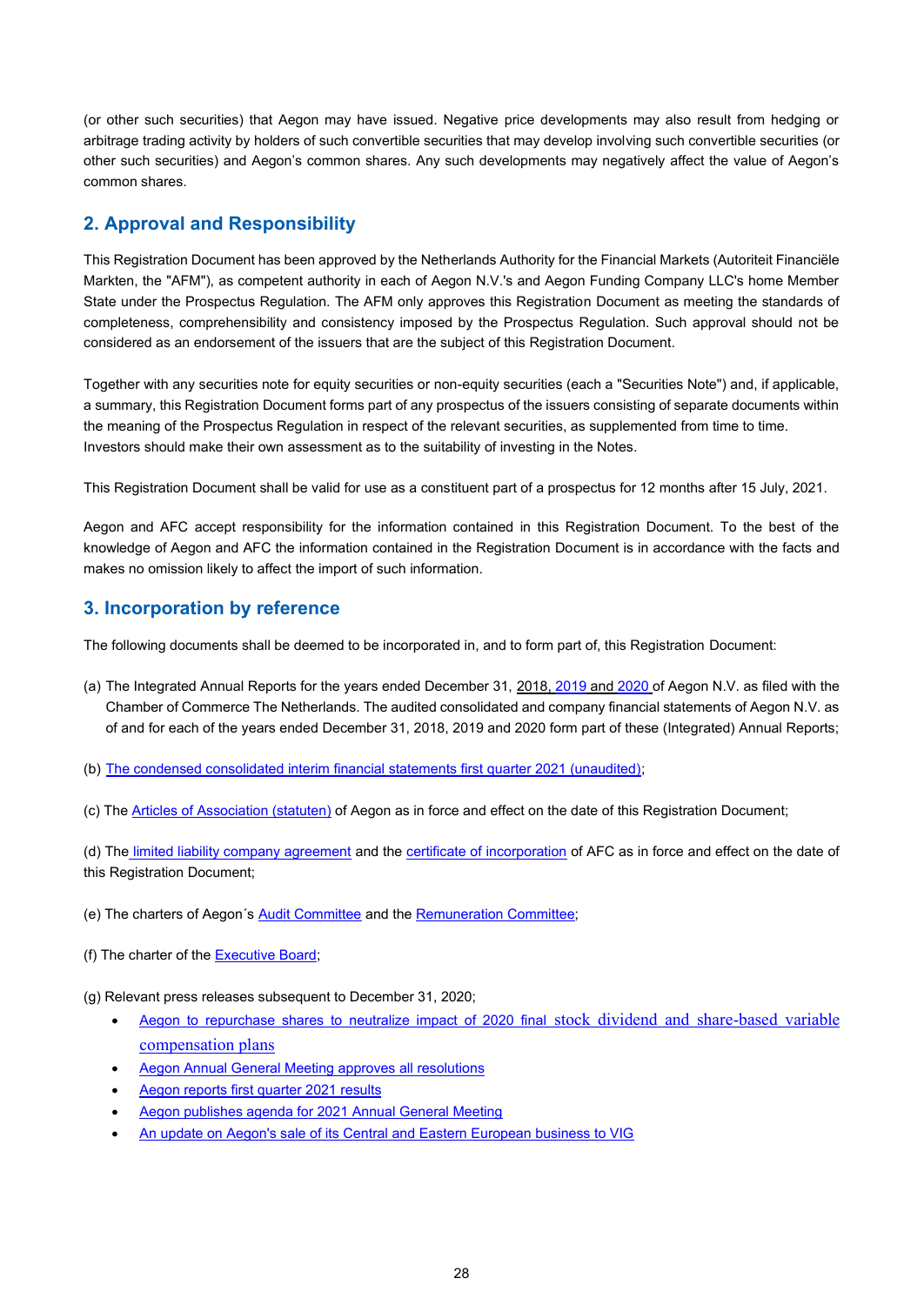As long as this Registration Document is valid as described in Article 12(2) of the Prospectus Regulation, copies of the above-mentioned documents as well as any annual and interim accounts to be published in the future are accessible via Aegon´s corporate website [www.aegon.com,](http://www.aegon.com/) in the Investors & Media section (with the exception of the information mentioned above, the other information found at this website is not incorporated by reference into this document). A copy of all documents is available for inspection during the life of this Registration Document at request, free of charge, by writing or telephoning us at:

> Investor Relations Aegon N.V. P.O. Box 85 2501 CB The Hague The Netherlands E-mail: [ir@aegon.com](mailto:ir@aegon.com) Telephone number: +31 70 344 8305 [www.aegon.com](http://www.aegon.com/)

# **4. Third party information**

The Integrated Annual Report 2020, as incorporated by reference, includes certain market share information published by third parties. Such third party information has been accurately reproduced in the Integrated Annual Report 2020 and, as far as the issuers are aware and are able to ascertain from information published by these third parties, no facts have been omitted which would render the reproduced information inaccurate or misleading. Nevertheless, investors should take into consideration that the issuers have not verified the information published by third parties. Therefore, the issuers do no not guarantee or assume any responsibility for the accuracy of the data, estimates or other information taken from sources in the public domain. The Integrated Annual Report 2020 also contains assessments of market data which could not be obtained from independent sources. Such information is based on the issuers' own internal assessments and may therefore deviate from the assessments of competitors or future statistics by independent sources.

# **5. Statutory Auditors**

The consolidated and company financial statements of Aegon N.V. as of and for each of the years ended December 31, 2018, 2019 and 2020, incorporated by reference in this Registration Document, have been audited by PricewaterhouseCoopers Accountants N.V., an independent registered public accounting firm located at Thomas R. Malthusstraat 5, 1066 JR, Amsterdam, the Netherlands, as stated in their auditor's reports incorporated by reference herein. The auditor signing the auditor's reports on behalf of PricewaterhouseCoopers Accountants N.V. is a member of the Netherlands Institute of Chartered Accountants (*Nederlandse Beroepsorganisatie van Accountants*).

# **6. Information about Aegon N.V.**

Aegon N.V. is a holding company, domiciled in the Netherlands, is a public limited liability company (*naamloze vennootschap*) incorporated under Dutch law. Aegon was formed in 1983 through the merger between two Dutch insurance companies, AGO and Ennia, both of which were successors to insurance companies founded in the 1800s. Aegon has its registered office at Aegonplein 50, 2591 TV The Hague, The Netherlands and the telephone number of this office is +31 (70) 344 8305.

Aegon, through its member companies that are collectively referred to as Aegon or the Aegon Group, is a diversified financial services group, focused on providing investment, protection, and retirement solutions. Aegon is headquartered in the Netherlands and employs, through its subsidiaries, about 22,200 people worldwide. Aegon´s common shares are listed on stock exchanges in Amsterdam (Euronext) on which they trade under the symbol "AGN" and New York (NYSE) under the symbol "AEG".

The main operating units of Aegon Group are separate legal entities organized under the laws of their respective countries. The shares of those legal entities are directly or indirectly held by three intermediate holding companies incorporated under Dutch law: Aegon Europe Holding B.V., the holding company for all European activities; Aegon International B.V., which primarily serves as a holding company for the Aegon Group companies of all non-European countries; and Aegon Asset Management Holding B.V., the holding company for most of its asset management entities.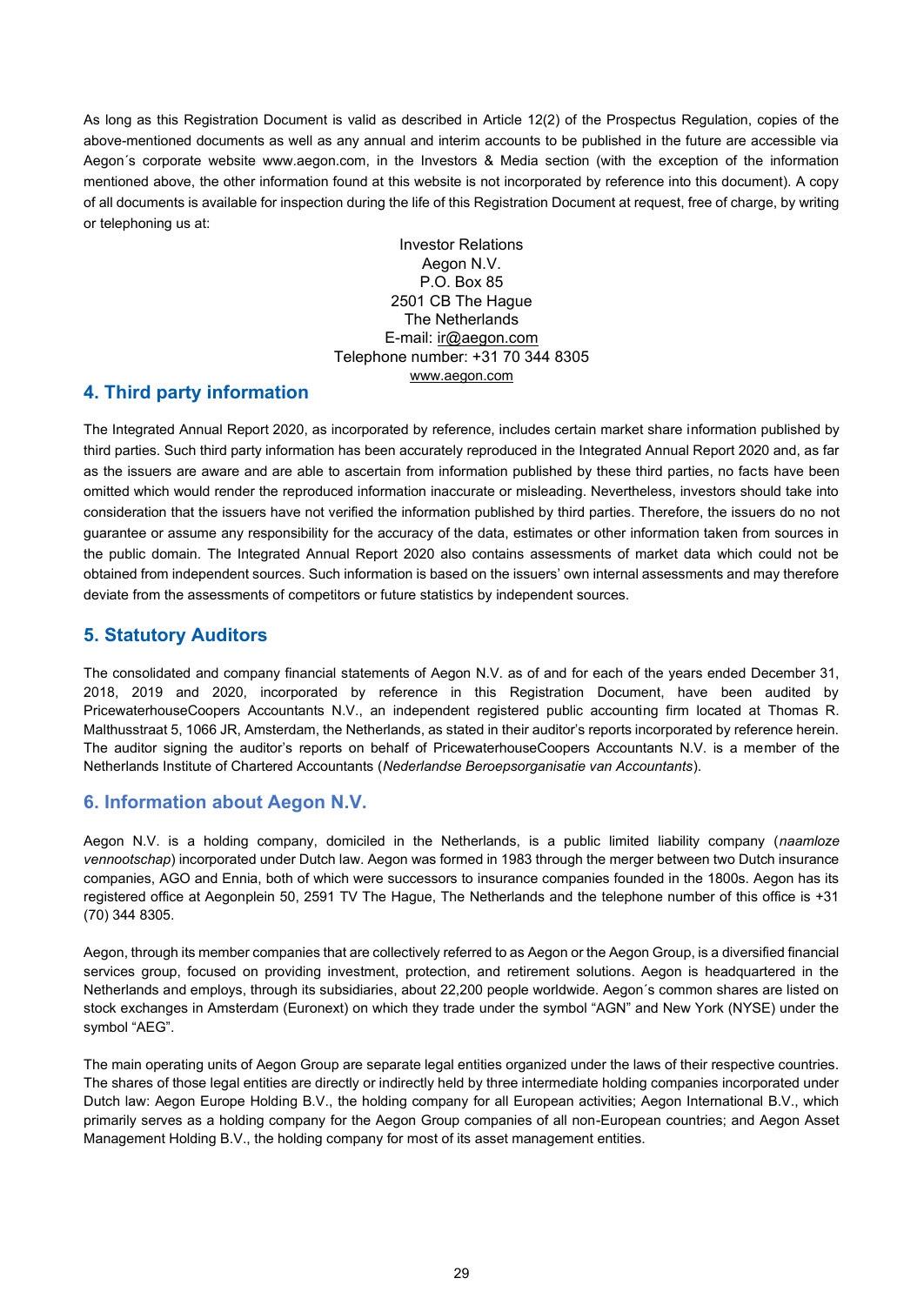Aegon operates businesses in the Americas, Europe, and Asia, and serves millions of customers. Aegon's main global brands are Aegon and Transamerica. Its strategy focuses on three core markets (the United States, the Netherlands, and the United Kingdom), three growth markets, (Spain & Portugal, China and Brazil), and one global asset manager.

Aegon conducts its operations through six segments: Americas, The Netherlands, The United Kingdom, International, Asset Management and Holding and other activities.

For a detailed description of Aegon's business and business model reference is made to Aegon's Integrated Annual Report 2020.

# **7. Articles of Association Aegon N.V.**

Aegon N.V. has its statutory seat in The Hague, the Netherlands. Aegon is registered under number 27076669 in the Commercial Register of the Chamber of Commerce the Netherlands.

Certain provisions of Aegon's current Articles of Association are discussed below.

#### **Objects and purposes**

Article 3 of the Articles of Association dated May 29, 2013, reads as follows:

- (1) The objects of Aegon are to incorporate, acquire and alienate shares and interests in, to finance and grant security for commitments of, to enter into general business relationships with, and to manage and grant services to legal entities and other entities, in particular those involved in the insurance business, and to do all that is connected therewith or which may be conducive thereto, all to be interpreted in the broadest sense.
- (2) In achieving the aforesaid objects due regard shall be taken, within the scope of sound business operations, to provide fair safeguards for the interests of all the parties directly or indirectly involved in Aegon.

#### **Provisions related to directors**

For information with respect to provisions in the Articles of Association relating to members of the Supervisory Board and Executive Board, reference is made to the Articles of Association dated May 29, 2013, available on Aegon´s company website and the Corporate Governance section included in Aegon´s Integrated Annual Report 2020 on pages 48 through 52.

#### **Description of Aegon´s capital stock**

Aegon has two classes of shares: common shares and common shares B, each with a nominal value of EUR 0.12 and a full voting right of one vote per share.

*Common characteristics of the common shares and common shares B*

- (1) All shares are in registered form.
- (2) All shares have dividend rights except for those shares (if any) held by Aegon as treasury stock. Dividends which have not been claimed within five years lapse to Aegon.
- (3) Each currently outstanding share is entitled to one vote except for shares held by Aegon as treasury stock. There are no upward restrictions.

However, under normal circumstances, i.e. except in the event of a Special Cause, based on the Voting Rights Agreement, Vereniging Aegon will no longer be able to exercise more votes than is proportionate to the financial rights represented by its shares. This means that in the absence of a Special Cause, Vereniging Aegon may cast one vote for every common share it holds and one vote only for every 40 common shares B it holds. As Special Cause qualifies the acquisition of a 15% interest in Aegon N.V., a tender offer for Aegon N.V. shares or a proposed business combination by any person or group of persons, whether individually or as a group, other than in a transaction approved by the Executive Board and the Supervisory Board. If, in its sole discretion, Vereniging Aegon determines that a Special Cause has occurred, Vereniging Aegon will notify the General Meeting of Shareholders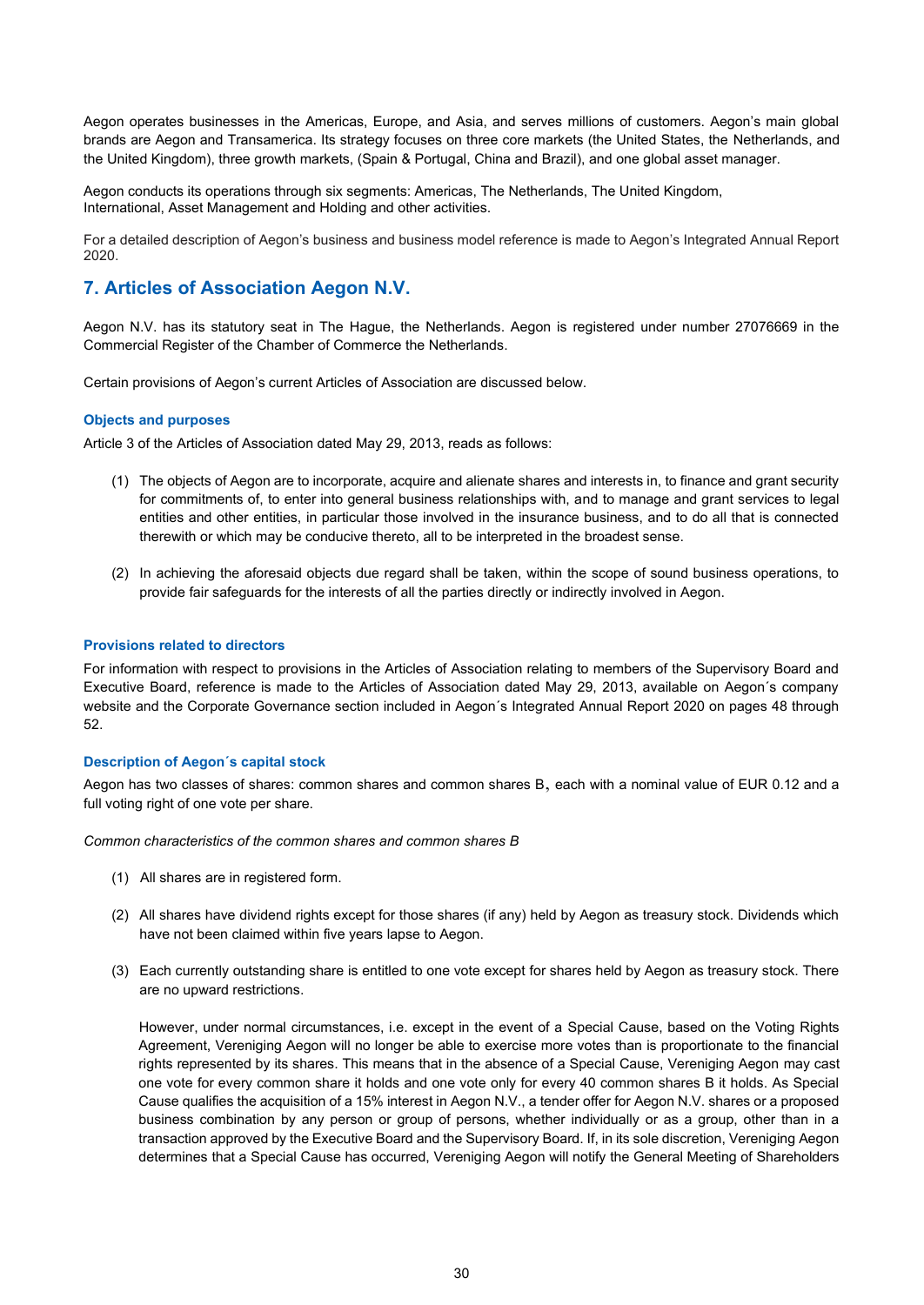and retain its right to exercise the full voting power of one vote per common share B, resulting in a Special Cause voting right of 32.6%, for a limited period of six months;

- (4) All shares have the right to participate in Aegon´s net profits. Net profits is the amount of profits after contributions, if any, to a reserve account.
- (5) In the event of liquidation, all shares have the right to participate in any remaining balance after settlement of all debts.
- (6) The General Meeting of Shareholders may, at the proposal of the Executive Board, as approved by the Supervisory Board, resolve to reduce the outstanding capital either by (i) repurchasing shares and subsequently canceling them, or (ii) by reducing their nominal share value.
- (7) There are no sinking fund provisions.
- (8) All issued shares are fully paid-up; so there is no liability for further capital calls.
- (9) There are no provisions discriminating against any existing or prospective holder of shares as a result of such shareholder owning a substantial number of shares.

#### *Differences between common and common shares B*

- (1) The common shares are listed; the common shares B are not listed;
- (2) The financial rights attaching to a common share B are one-fortieth (1/40th) of the financial rights attaching to a common share;
- (3) A repayment on common shares B needs approval of the holders of common shares B; and
- (4) A transfer of common shares B requires approval of the Supervisory Board of Aegon N.V.

#### **Actions necessary to change the rights of shareholders**

A change to the rights of shareholders would require an amendment to the Articles of Association. The General Meeting of Shareholders (annual General Meeting or extraordinary General Meeting) may only pass a resolution to amend the Articles of Association pursuant to a proposal of the Executive Board with the approval of the Supervisory Board. The resolution requires a majority of the votes cast at the meeting in order to pass. The actual changes to the text of the Articles of Association will be executed by a civil law notary.

Furthermore, a resolution of the General Meeting of Shareholders to amend the Articles of Association which has the effect of reducing the rights attributable to holders of a specific class shall be subject to the approval of the meeting of holders of such class.

#### **Conditions under which meetings are held**

Annual General Meetings and extraordinary General Meetings of Shareholders shall be convened by public notice. Notice must be given no later than 42 days prior to the date of the meeting. The notice must contain a summary agenda and indicate the place where the complete agenda together with the documents pertaining to the agenda may be obtained. The agenda is also sent to shareholders registered with the Company Register. New York Registry shareholders or their brokers receive a proxy solicitation notice.

For admittance to and voting at the meeting, shareholders must produce evidence of their shareholding as of the record date. The Dutch law determines that the record date is 28 days prior to the General Meeting of Shareholders. Shareholders must notify Aegon of their intention to attend the meeting.

#### **Limitation on the right to own securities**

There are no limitations, either under the laws of the Netherlands or in Aegon´s Articles of Association, on the rights of nonresidents of the Netherlands to hold or vote Aegon common shares.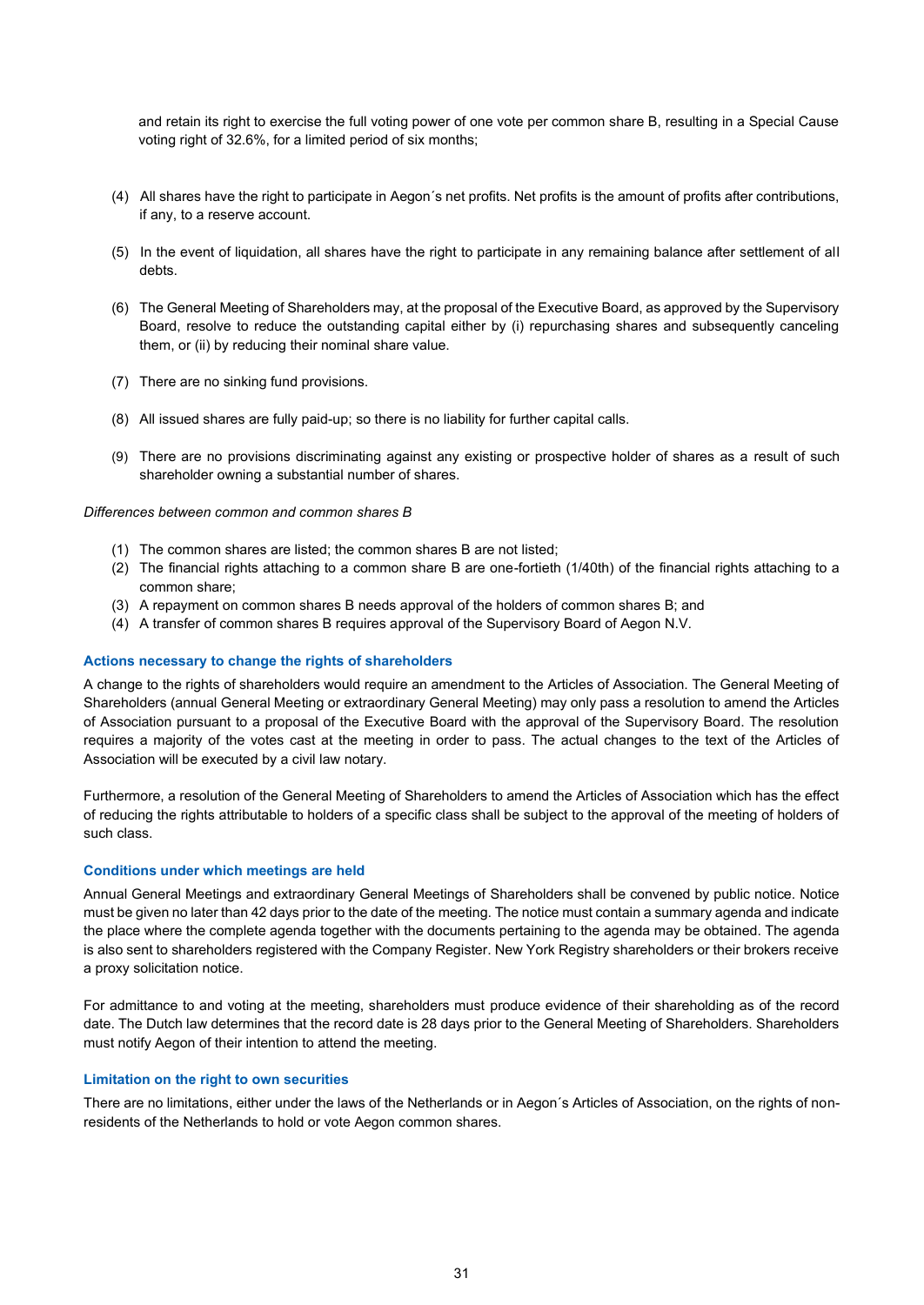#### **Provisions that would have the effect of delaying a change of control**

A resolution of the General Meeting of Shareholders to suspend or dismiss a member of the Executive Board or a member of the Supervisory Board, other than pursuant to a proposal by the Supervisory Board, shall require at least two-thirds of the votes cast representing more than one-half of the issued capital.

In the event a Special Cause occurs (such as the acquisition of 15% of Aegon's voting shares, a tender offer for Aegon's shares or a proposed business combination by any person or group of persons, whether individually or as a group, other than in a transaction approved by the Executive Board and Supervisory Board), Vereniging Aegon will be entitled to exercise its full voting rights of one vote per each common share B for up to six months per Special Cause, thus increasing its current voting rights to 32.6%.

#### **Threshold above which shareholder ownership must be disclosed**

There are no such provisions in the Articles of Association. Dutch law requires public disclosure to an Authority for Financial Markets with respect to the ownership of listed shares when the following thresholds are met: 3%, 5%, 10%, 15%, 20%, 25%, 30%, 40%, 50%, 60%, 75% and 95%.

#### **Special Conditions Governing Changes in the Capital**

There are no conditions more stringent than what is required by law.

# **8. Governmental, legal and arbitration proceedings**

Aegon faces significant risks of litigation as well as regulatory investigations and actions relating to its and its subsidiaries' businesses as well as Aegon's compliance with regulations applicable to it as a corporate entity.

Due to the geographic spread of its business, Aegon Group may be subject to tax audits or litigation in various jurisdictions. Although uncertainties are provided for adequately in the tax position, the ultimate outcome of the tax audits of litigation may result in an outcome that differs from the amounts provided for.

Insurance companies and their affiliated regulated entities are routinely subject to litigation, investigation and regulatory activity by various governmental and enforcement authorities, individual claimants and policyholder advocate groups in the jurisdictions in which Aegon does business, including the United States, the Netherlands, Poland and the United Kingdom. These actions may involve issues including, but not limited to, employment or distribution relationships; operational and internal controls and processes; investment returns; sales practices; transparency and adequacy of product disclosures including regarding initial costs, ongoing costs, and costs due on policy surrender as well as changes to costs over time; environmental and climate change related matters; competition and antitrust matters; data privacy; information security; intellectual property; and anti-money laundering, anti-bribery and economic sanctions compliance.

Government and regulatory investigations may result in the institution of administrative, injunctive or other proceedings and/or the imposition of monetary fines, penalties and/or disgorgement as well as other remedies, sanctions, damages and restitutionary amounts. Regulators may also seek changes to the way Aegon operates. In some cases, Aegon subsidiaries have modified business practices in response to inquiries.

Customers of certain Aegon products bear significant investment risks with respect to those products, which are affected by fluctuations in equity markets as well as interest rate movements. When investment returns disappoint, are volatile or change due to changes in the market or other relevant conditions, customers may threaten or bring litigation against Aegon. Disputes and investigations initiated by governmental entities and private parties may lead to orders or settlements including payments or changes to business practices even if Aegon believes the underlying claims are without merit.

The existence of potential claims may remain unknown for long periods of time after the events giving rise to such claims. Determining the likelihood of exposure to Aegon and the extent of any such exposure may not be possible for long periods of time after Aegon becomes aware of such potential claims. Litigation exposure may develop over long periods of time; once litigation is initiated, it may be protracted and subject to multiple levels of appeal, which can lead to significant costs of defense, adverse publicity and other constraints.

In some jurisdictions, plaintiffs may seek recovery of very large or indeterminate amounts under claims of bad faith, which can result in tort, punitive and/or statutory damages. Damages alleged may not be quantifiable or supportable, or may have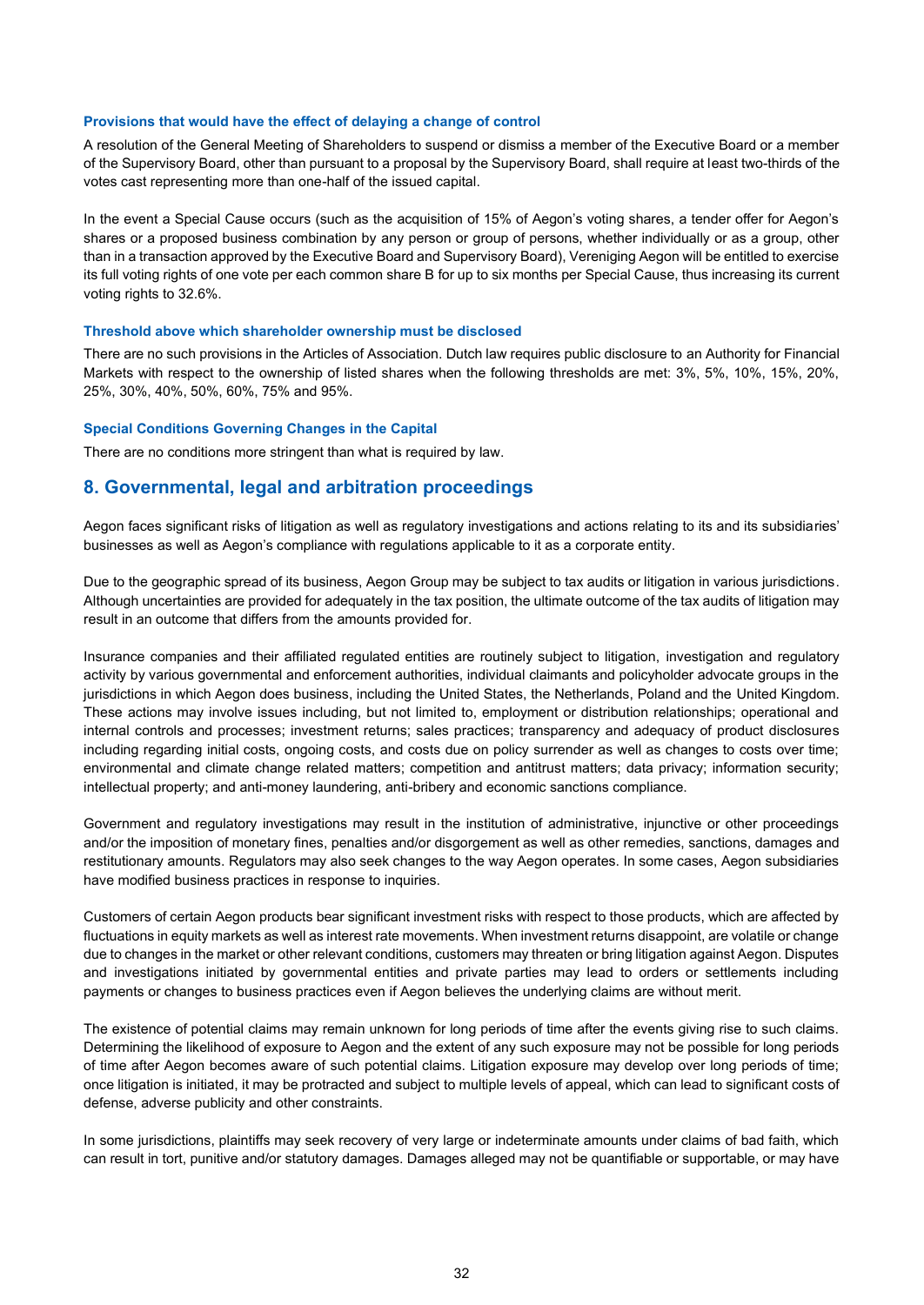no relationship to economic losses or final awards. As a result, Aegon cannot predict the effect of litigation, investigations or other actions on its business.

Separate from financial loss, litigation, regulatory action, legislative changes or changes in public opinion may require Aegon to change its business practices, which could have a material adverse impact on Aegon's businesses, results of operations, cash flows and financial position.

Aegon has defended and will continue to defend itself when it believes claims are without merit. Aegon has also settled and will seek to settle certain claims, including through policy modifications, as it believes appropriate. While Aegon intends to resist claims, there can be no assurance that claims brought against Aegon will not have a material adverse impact on its businesses, results of operations, and financial position.

While it is not feasible to predict or determine the ultimate outcome of all pending or threatened governmental, legal or arbitration proceedings, this section describes the governmental, legal and arbitration proceedings (including any such proceedings which are pending or threatened of which it is aware) in the last twelve months preceding the date hereof in which Aegon has been involved and, to the extent it is not involved it believes could be impacted by, which may have or had in such period any significant negative effects on the financial position or profitability of Aegon N.V. or the Group.

Several US insurers, including Aegon subsidiaries, have been named in class actions as well as individual litigation relating to increases in monthly deduction rates (''MDR'') on universal life products. Plaintiffs generally allege that the increases were made to recoup past losses rather than to cover the future costs of providing insurance coverage. Aegon's subsidiary in the US has agreed to settle two such class actions that had been venued in the US District Court for the Central District of California. The settlement in the first case, approved in January 2019, arose from increases implemented in 2015 and 2016. Over 99% of affected policyholders participated in that settlement. While less than 1% of policyholders opted out of the settlement, they represented approximately 43% of the value of the settlement fund. In 2021, settlements have been reached with some of these opt out parties. In the second case, Aegon's subsidiary agreed to settle a class action lawsuit arising out of MDR increases in 2017 and 2018. The court approved that settlement on September 16, 2020. Opt-outs in this case represent less than 7% of the value of the settlement fund. On October 15, 2020, two opt-out policyholders whose objections to the settlement were overruled by the trial court filed an appeal, which delayed implementation of the settlement. Aegon's subsidiary expects settlement implementation to begin shortly. The remaining opt-out cases and disputes are ongoing, and Aegon continues to hold a provision for the remaining opt-outs from the settlements that were approved by the court in 2019 and 2020. If this provision for these cases proves to be insufficient, then these cases could have an adverse effect on Aegon's business, results of operations, and financial position.

Unclaimed property administrators and state insurance regulators performed examinations and multi-state examinations of the life insurance industry in the United States, including certain of Aegon's subsidiaries. Aegon subsidiaries, like other major US insurers, entered into resolutions with state treasurers and insurance regulators regarding unclaimed property and claims settlement practices. As of December 2020, there remained a provision of USD 6 million for unclaimed property obligations, which is management's best estimate of the still-outstanding exposure. The final amount may vary based on subsequent regulatory review.

Aegon's US-based subsidiaries may face employment-related lawsuits from time to time. For example, several US-based Aegon subsidiaries have been named in a class action alleging that the business model for a part of the business inappropriately characterizes distributors as independent contractors instead of employees. Depending on the outcome, these lawsuits, along with similar claims against other companies and regulatory action could result in significant settlements or judgments, and could necessitate a change in the distribution model, which would be costly and could have a material impact on the financial results for that part of the Aegon US business.

A former subsidiary of Transamerica Corporation was involved in a contractual dispute with a Nigerian travel broker that arose in 1976. That dispute was resolved in Delaware court for USD 235 thousand plus interest in 2010. The plaintiff took the Delaware judgment relating to the 1976 dispute to a Nigerian court and alleged that it was entitled to approximately the same damages for 1977 through 1984 despite the absence of any contract relating to those years. The Nigerian trial court issued a judgment in favor of the plaintiff of the alleged actual damages as well as pre-judgment interest of approximately USD 120 million. On appeal this decision was reversed on procedural grounds and remanded back to the trial court which ruled to dismiss the case; however, the Plaintiff appealed the trial court's ruling. The appeal is still pending. Aegon has no material assets located in Nigeria.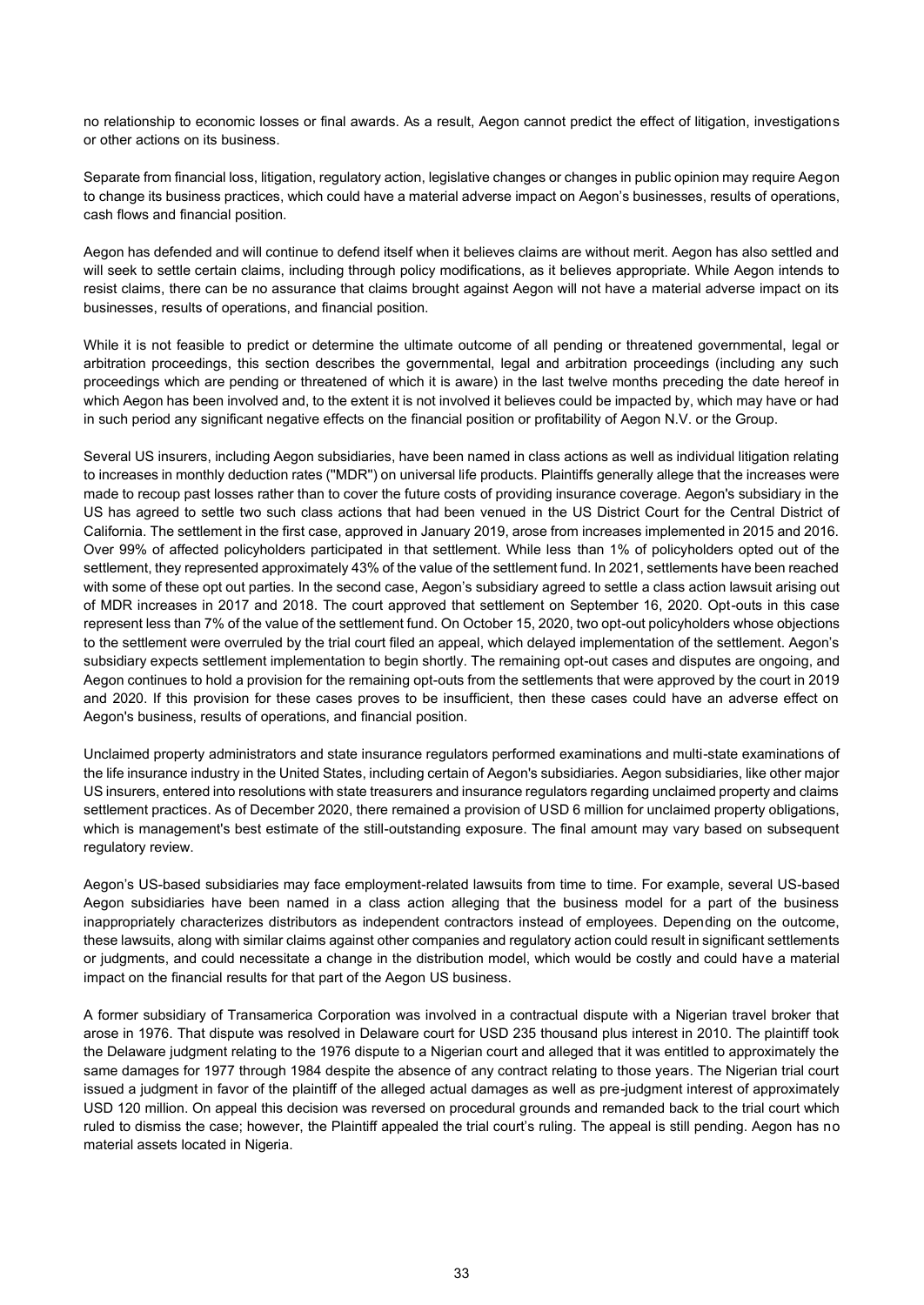In Poland, owners of unit-linked policies continue to file claims in civil court against Aegon over fees payable upon purchase or surrender of the product. Plaintiffs claim that these fees are not contractually supported. Aegon faces a significant number of these cases. For reasons of commercial necessity as well as at the instigation of the regulatory authorities, Aegon decided to modify the fee structure. As of 2020, a provision of EUR 10 million remains, which represents management's best estimate of the exposure. The final amount may vary based on regulatory developments and the outcome of litigation.

In the Netherlands, unit linked products ('beleggingsverzekeringen') have been controversial and the target of litigation since at least 2005. Allegations include excessive cost, unfair terms, inadequate disclosure, and failure to perform as illustrated. Consumer groups have formed to address these issues and initiate mass claims against insurers. Regulators as well as the Dutch Parliament have been involved ever since, with the principal goal of achieving an equitable resolution. Aegon has made improvements across its product lines, including after settlements reached in 2009 with Stichting Woekerpolis and Stichting Verliespolis. Aegon also decided to reduce future policy costs for the large majority of its unit-linked portfolio. Some of the unit linked products are still involved in ongoing litigation. In September 2014, consumer interest group Vereniging Woekerpolis.nl filed a claim against Aegon in court. The claim related to a range of unit linked products that Aegon sold in the past, including Aegon products involved in the earlier litigation. The claim challenges a variety of elements of these products, on multiple legal grounds, including allegations made previously. In June 2017 (and revised in December 2017), the court issued a verdict which upheld the principle that disclosures must be evaluated according to the standards at the time when the relevant products were placed in-force. Most of the claims of Vereniging Woekerpolis.nl were dismissed under this standard, although the court found that Aegon did not adequately disclose certain charges on a limited set of policies. The district court did not decide on the reasonableness of the cost levels and whether the previous compensation arrangements provide sufficient compensation. This court decision has been appealed by both parties. The Court of Appeal has stayed the class action proceedings during the preliminary proceedings at the Supreme Court in another class action of Vereniging Woekerpolis.nl against another insurance company. Aegon expects the claims and litigation on unit linked products to continue for the foreseeable future. Developments in similar cases against other Dutch insurers currently before regulators and courts may also affect Aegon. At this time, Aegon is unable to estimate the range or potential maximum liability. There can be no assurances that these matters, in the aggregate, will not ultimately result in a material adverse effect on Aegon's business, results of operations and financial position.

Securities leasing products ('aandelenlease producten') have also been the subject of litigation in the Netherlands. Although sales of securities leasing products ended more than a decade ago, litigation relating to these products has resurfaced. In 2016, the Dutch Supreme Court ruled on a case involving a securities leasing product sold by one of Aegon's competitors. It decided that the financial institution was liable if a broker ('remisier') that advised on the sale of the institution's products was not properly licensed. In July 2016, consumer interest group Stichting Platform Aandelenlease filed a claim against Aegon Bank regarding securities leasing product Sprintplan. In October 2017, the district court of The Hague ruled in favor of Aegon that the Sprintplan liability had been conclusively determined in earlier proceedings and there were no grounds to hold further collective proceedings. The plaintiff appealed. In February 2020, the Court of Appeal rejected all claims filed by Platform Aandelenlease against Aegon Bank. This ruling has become final.

In the Netherlands, Aegon is also involved in claims for compensation and the cancellation or nullification of contracts concerning the Vliegwiel product, a variation on securities leasing products. Currently, proceedings are pending before the Dutch courts and the Financial Services Complaints Authority ('Klachteninstituut Financiële Dienstverlening'), with numerous cases having been initiated by Leaseproces B.V. In December 2020 Aegon reached an agreement on a settlement with Leaseproces B.V. for those customers with Vliegwiel and Sprintplan products who are represented by Leaseproces B.V. Execution of the settlement is expected in 2021. Aegon has taken a provision for the settlement. However, the outcome of the settlement and any (potential) legal proceedings in relation to Vliegwiel and Sprintplan products is uncertain, and therefore Aegon is unable to estimate a potential maximum liability at this time. There can be no assurances that this matter will not ultimately result in a material adverse effect on Aegon's business, results of operations and financial position.

# **9. Information about Aegon Funding Company LLC**

AEGON Funding Company LLC (AFC) was incorporated on May 21, 1999, and operates under the laws of the State of Delaware. AFC is an indirect wholly owned subsidiary of Aegon N.V. AFC is a direct wholly owned subsidiary of Transamerica Corporation and has no subsidiaries of its own. AFC was established as a financing vehicle to be used to raise funds for the U.S. subsidiaries of Aegon N.V. AFC's executive office is at AEGON Funding Company LLC, 100 Light Street, Baltimore, Maryland 21202. AFC's registered office is at The Corporation Trust Center, 1209 Orange Street, Wilmington, Delaware, 19801, USA, and the telephone number of this office is 1 (302)-658-7581. AFC's Delaware Department of State, Division of Corporations File Number is 3033879.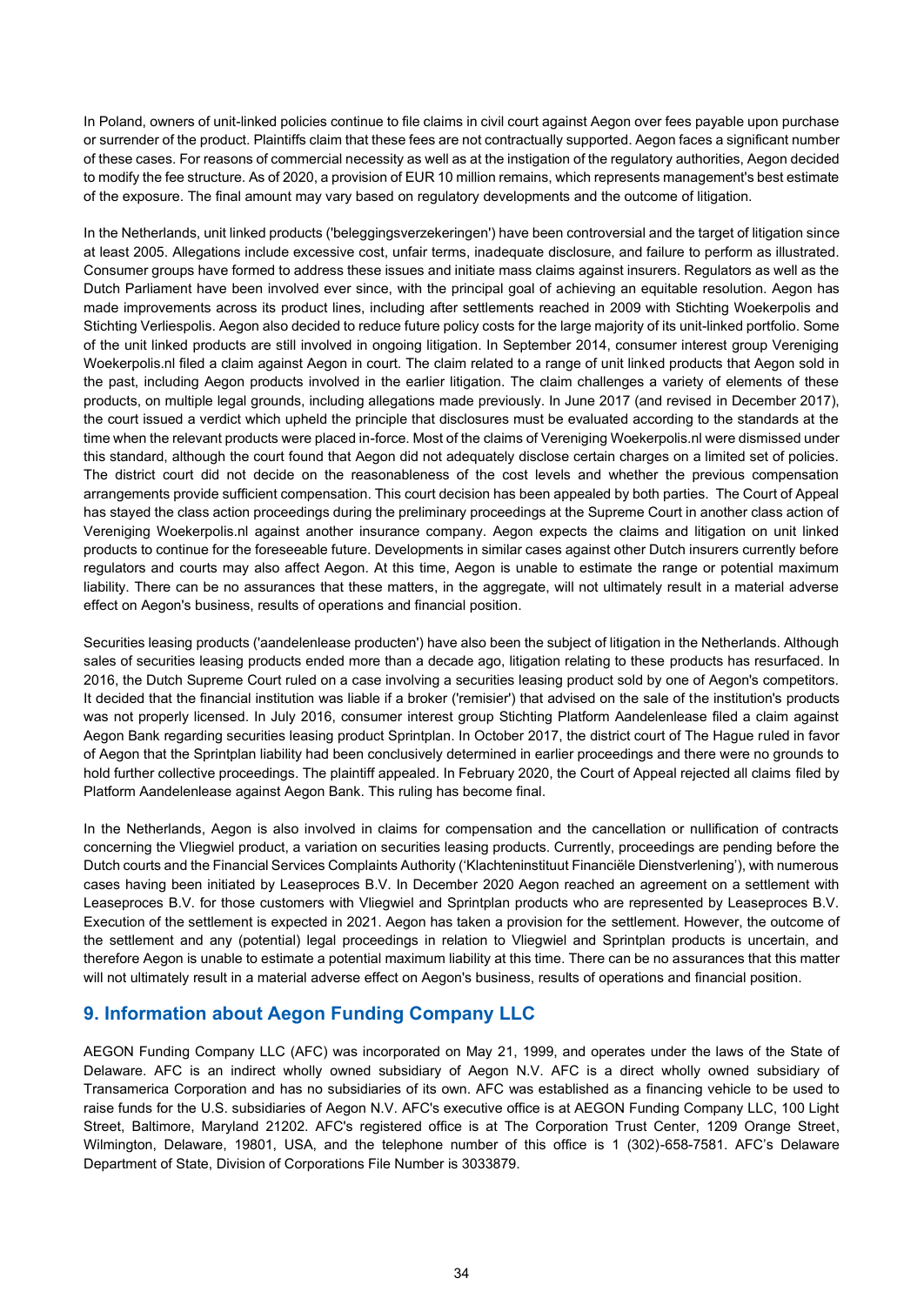#### **Guarantees**

If AFC issues any debt securities, Aegon N.V. will fully and unconditionally guarantee the due and punctual payment of the principal of, any premium and any interest on those debt securities, when and as these payments become due and payable, whether at maturity, upon redemption or declaration of acceleration, or otherwise.

The guarantees of the guaranteed senior debt securities will constitute an unsecured, unsubordinated obligation of Aegon N.V. and will rank equally with all other unsecured and unsubordinated obligations of Aegon N.V. The guarantees of the guaranteed subordinated debt securities will constitute an unsecured obligation of Aegon N.V. and will be subordinated in right of payment to all senior indebtedness of Aegon N.V.

Aegon N.V. has (i) agreed that its obligations under the guarantees of the guaranteed debt securities will be as principal obligor and not merely as surety, and will be enforceable irrespective of any invalidity, irregularity or unenforceability of the guaranteed debt securities or the indenture and (ii) waived any right to require a proceeding against AFC, before its obligations under the guarantees shall become effective.

Copies of any guarantees to be issued by Aegon for specific transactions may be inspected at the registered office of Aegon at Aegonplein 50, 2591 TV The Hague, The Netherlands and on www.aegon.com.

#### **Objects and purposes**

As stated in Item 1.3 of AFC's Limited Liability Company Agreement, the nature the business or purposes of AFC are: (a) to issue debt securities, the net proceeds of which will be used to make loans to Aegon N.V. and its affiliates and to engage in any other activities which are necessary or desirable to effectuate, or are incidental to, the foregoing; and (b) to carry out its obligations and duties in connection with and to conduct such other activities and enter into such other agreements as it deems necessary or appropriate to carry out the foregoing.

#### **Board of Managers and senior management**

All managers and officers of AFC are also managers, directors and/or officers of one or more Aegon affiliated companies. There are no potential conflicts of interests between any duties to AFC of any of the managers or officers and their private interests and/or other duties. AFC does not have an Audit Committee. AFC was originally formed pursuant to the General Corporation Law of the State of Delaware, USA and was subsequently converted to a limited liability company under the Delaware Limited Liability Company Act.

#### Board of Managers

Christopher Ashe (Chairman of the Board of Managers and President), having his business address at 100 Light Street, Baltimore, MD, USA, is announced to become Chief Financial Officer of Transamerica Corporation. In his capacity as Chairman of the Board of Managers and President of AFC, Mr. Ashe provides oversight in regard to the activities of AFC.

Karyn Polak (Senior Vice President, Secretary and General Counsel), having her business address at 100 Light Street, Baltimore, MD, USA, is also Senior Vice President, Secretary and General Counsel of Transamerica Corporation. In her capacity as Senior Vice President, Secretary and General Counsel of AFC, Mrs. Polak acts as the chief legal officer of AFC and maintains the records of all meetings of the stockholders and the Board of Managers. She is the custodian of all contracts, deeds, documents and all other indicia of title to properties owned by AFC and of its other corporate records.

Fred Gingerich (Treasurer), having his business address at 4333 Edgewood Road NE, Cedar Rapids, IA 52499, USA, is also the Controller, Assistant Treasurer and Vice President for Transamerica Corporation. In his capacity as Treasurer of AFC, Mr. Gingerich keeps complete and accurate accounts of receipts and disbursements on the books of AFC.

#### **Material adverse change and significant change**

There has been no material adverse change in the prospects of AFC since the last published audited consolidated financial statements of Aegon N.V. as of December 31, 2020. Furthermore, there has been no significant change in the financial performance or the financial position of AFC since the last published audited consolidated financial statements of Aegon N.V. of December 31, 2020.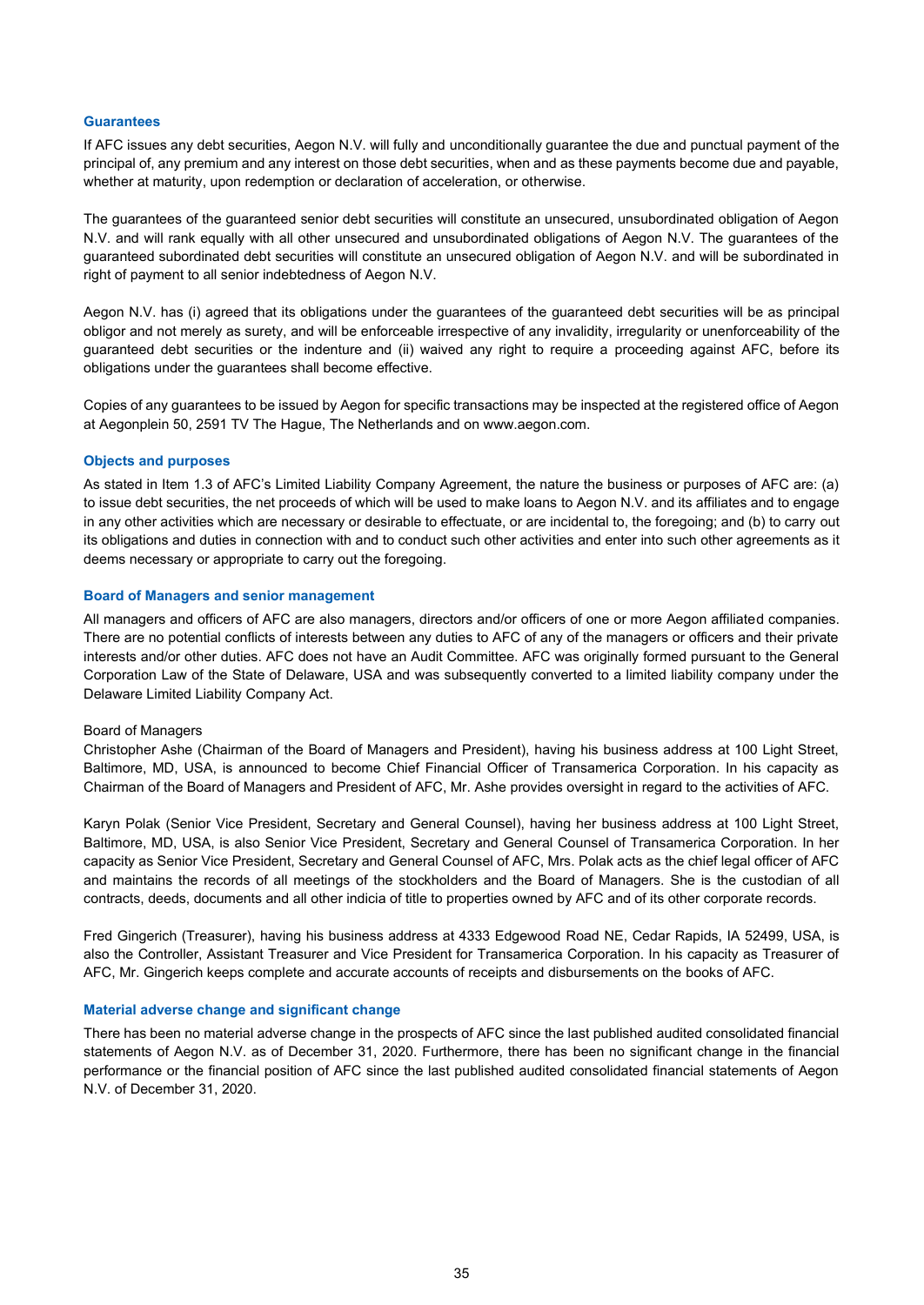#### **Legal and arbitration proceedings**

As far as AFC is aware, there are no governmental, legal or arbitration proceedings (including any such proceedings which are pending or threatened) which may have or have had in the previous twelve months, significant effects on the financial position or profitability of AFC.

#### **Investments**

AFC did not have material investments over the past 3 years and no future material investments are currently considered by AFC.

#### **Material contracts**

There are no material contracts, other than the guarantee as described above, that are not entered into in the ordinary course of AFC's business which could result in a group member being under an obligation or entitlement that is material to AFC's ability to meet its obligations to security holders in respect to the securities being issued.

#### **Capitalisation**

Following AFC's conversion to a limited liability company, the authorized share capital was retired, however 100% of the voting rights remain with Transamerica Corporation.

#### **Financial data**

AFC does not have independently audited financial data. It is not required to publish audited financial data. AFC's financial data are included in Aegon N.V.'s consolidated financial data, which are audited. There is no published stand-alone financial data available for AFC.

#### **Risk factors**

For the risk factors regarding Aegon Funding Company LLC, refer to chapter 1 *Risk Factors*.

# **10. Composition Aegon N.V.'s Boards**

# **Executive Board**

The Executive Board is charged with the management of the Company. Each member of the Board has duties related to his or her specific areas of expertise. The number of Executive Board members and the terms of their Engagement Agreement are determined by Aegon´s Supervisory Board. Executive Board members are appointed by the General Meeting of Shareholders following nomination by the Supervisory Board.

**Lard Friese**, CEO (1962, Nationality: Dutch), has worked most of his professional career in the insurance industry, including ten years at Aegon between 1993 and 2003. He was employed by ING as from 2008, where he held various positions. In July 2014, upon the settlement of the Initial Public Offering of NN Group N.V., he became the CEO of NN Group. During his tenure at NN Group, he led a wide range of businesses in Europe and Asia and created a stable platform for growth and shareholder value.Mr. Friese was appointed as member of the Executive Board for a term of four years at the AGM of May 15, 2020. Mr. Friese is Chairman of Aegon's Executive Board and Management Board. Mr. Friese has held no other external board memberships in the past five years.

**Matthew J. Rider,** CFO (1963, Nationality: American) began his career at Banner Life Insurance Company and held various management positions at Transamerica, Merrill Lynch Insurance Group, and ING before joining Aegon. From 2010 to 2013, he was Chief Administration Officer and a member of the Management Board at ING Insurance, based in the Netherlands. In this role he was responsible for all of ING's insurance and asset management operations, and specifically for Finance and Risk Management. Mr. Rider joined Aegon on January 1, 2017 and was appointed as CFO and member of the Executive Board of Aegon at the Annual General Meeting of Shareholders of Aegon N.V. of May 19, 2017. His current term of office will end in 2025. Mr. Rider has held no other external board memberships in the past five years.

In the last 5 years, none of the members of the Executive Board has been declared, by a judicial authority, to have acted fraudulently or to be incapable to act as a member of a supervisory body or management body of an issuing institution. In the last 5 years, none of the members of the Executive Board has been involved, in the capacity of a member of a supervisory body or management body of a company, in any bankruptcy, suspension of payment or winding-up of such company.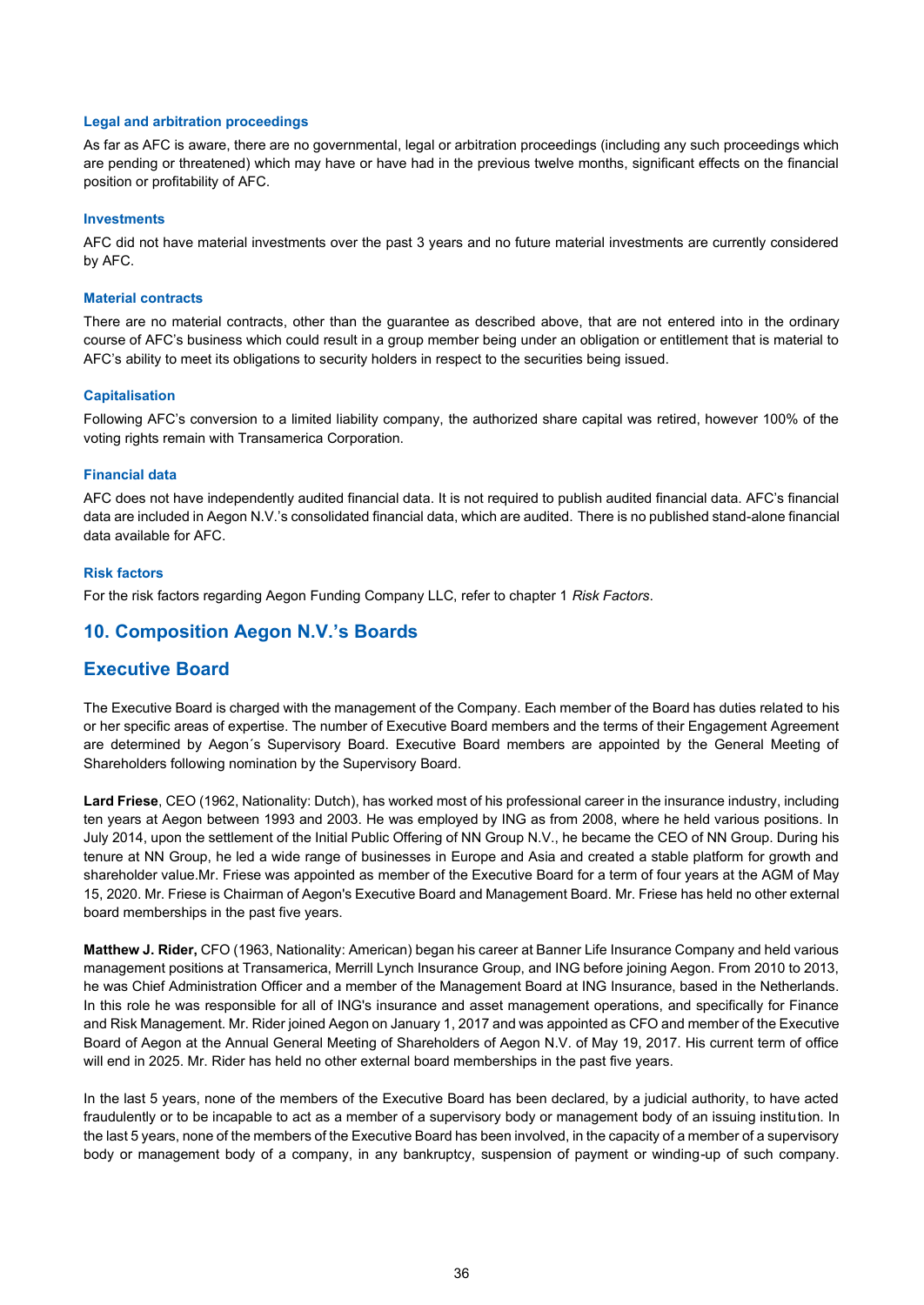Furthermore, in the last five years, none of the members of the Executive Board has been officially incriminated or sanctioned by statutory or regulatory authorities (including designated professional bodies).

There are no potential conflicts of interest with respect to the members of the Executive Board between their duties to Aegon and their private interests and/or other duties, except for their positions as members of the Executive Committee of Vereniging Aegon, as described in section 13 ''Conflicts of interest'' in this Registration Document.

# **Management Board**

Aegon´s Executive Board is assisted in its work by the Management Board. Besides the members of the Executive Board, the Management Board consists of the following members:

**Elisabetta Caldera** (1970, Nationality: Italian) started her career in Human Resource in 1994 at Foster Wheeler and soon moved to ABB Alstom. In 2004 she joined Vodafone Italy where she was appointed Human Resources and Organization Director and member of the Management Board Vodafone Italy. Ms. Caldera moved to Vodafone Group in the UK as Human Resources Director for the Global Technology function, and was appointed in 2018 as HR Director for Europe Cluster & Egypt. Ms. Caldera joined Aegon as of June 1, 2021 as Chief HR Officer and member of Aegon's Management Board. Ms. Caldera is a member of the Supervisory Board of Falck Renewable Spa since 2014. Ms. Caldera held no other external board memberships in the past five years.

**Will Fuller** (1970, Nationality: American) has almost 30 years of experience in financial services, including life insurance, annuities, retirement plans and wealth management. Prior to joining Aegon, Mr. Fuller served as Executive Vice President of Lincoln Financial Group. His previous experience also includes Merrill Lynch, where he was responsible for product and distribution for Wealth Management in the Americas. Mr. Fuller was appointed as a member of Aegon's Management Board in March 2021. He formerly served as board member of LL Global, Inc. (LIMRA/LOMA), Forum for Investor Advice, Money Management Institute, and Insured Retirement Institute. Ms. Fuller held no other external board memberships in the past five years.

**Mike Holliday-Williams** (1970, Nationality: British) started his career with WHSmith in 1991 as a graduate trainee, working as a Retail Manger in many UK stores and in Business Development. In 1997 he joined Centrica where he had several general management and marketing roles in British Gas, before becoming the Residential & Marketing Director of Centrica Telecoms/One.Tel in 2004. In 2006 Mr Holliday-Williams joined RSA, becoming the UK Managing Director of Personal Lines in 2008, responsible for MORE THAN, Partnerships and the Broker businesses. In 2011 he moved to Copenhagen to become the CEO of RSA Group's Scandinavian businesses, Codan A/S and Trygg-Hansa. He also became a member of the RSA Group Executive. In 2014, he moved to Direct Line Group to became MD of the Personal Lines business, joining the Board of DLG in Feb 2017. Mr. Holliday-Williams joined Aegon UK in October 2019, to take over as CEO. He is a member of Aegon's Management Board since March 2020. Mr. Holliday-Williams has held no other external board memberships in the past five years.

**Allegra C.C. van Hövell-Patrizi**, (1974, Nationality: Italian and Belgian), began her career in 1996 at McKinsey & Company, specializing in financial institutions. After several years as a partner there, she joined F&C Asset Management in 2007 as a member of the Management Committee. In 2009, she joined Prudential plc where she became past of the CEO Office and then later became Group Risk Director, and a member of the Group Executive Risk Committee, as well as the PUSL Board (within the Prudential plc group). Ms. Van Hövell-Patrizi joined Aegon at the end of 2015. She was appointed Chief Risk Officer of Aegon N.V. and a member of Aegon's Management Board in January 2016. On June 17, 2021, she was appointed CEO of Aegon The Netherlands. Since March 2018 Ms. Van Hövell-Patrizi is a member of the Supervisory Board of LeasePlan Corporation N.V. (not listed). She has held no other external board memberships in the past five years.

**Marco B.A. Keim**, (1962, Nationality: Dutch), began his career with accountants' firm Coopers & Lybrand / Van Dien, before moving to the aircraft maker Fokker Aircraft and NS Reizigers, part of the Dutch railway company, NS Group. In 1999, he joined Swiss Life in the Netherlands as a member of the Board, and was appointed CEO three years later. Mr. Keim was appointed CEO of Aegon the Netherlands and member of Aegon's Management Board in June 2008. From 2017 to 2020, Mr. Keim headed Aegon's operations on mainland Europe. Since January 2020, Mr. Keim is responsible for Aegon's business in Southern and Eastern Europe as well as Asia. Mr. Keim is a former member of the Supervisory Board of Eneco Holding N.V. (not listed). Mr. Keim has held no other external board memberships in the past five years.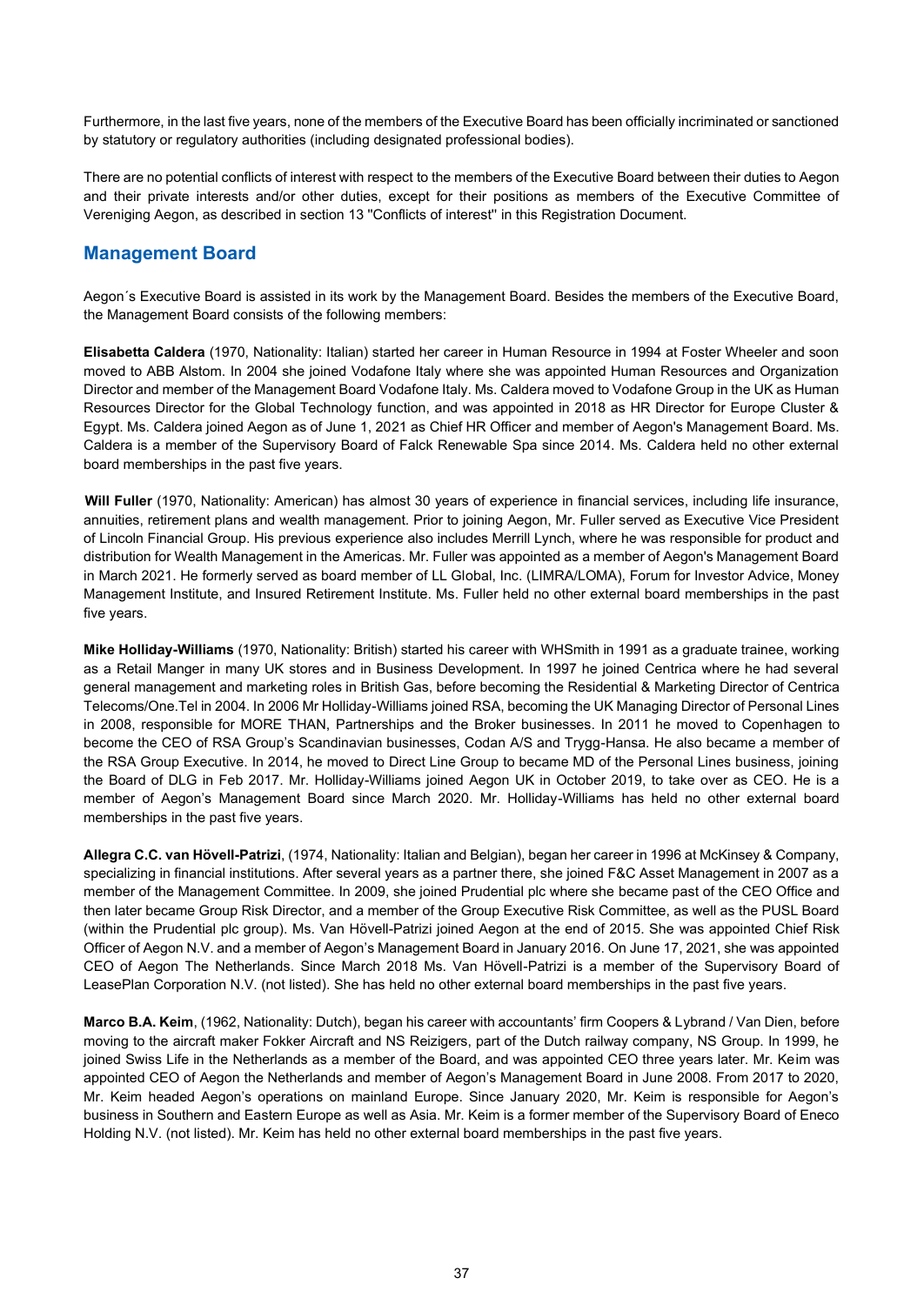**J. Onno van Klinken**, (1969, Nationality: Dutch), has over 25 years' experience providing legal advice to a range of companies and leading Executive Board offices. Mr. Van Klinken started his career at Allen & Overy, and previously worked for Aegon between 2002 and 2006. He then served as Corporate Secretary for Royal Numico before it was acquired by Groupe Danone. His next position was as General Counsel for the Dutch global mail and express group TNT, where he served from 2008 until the legal demerger of the group in 2011. This was followed by General Counsel positions at D.E. Master Blenders 1753 and Corio N.V.. Mr. Van Klinken rejoined Aegon in 2014 as General Counsel responsible for Group Legal, Regulatory Compliance, the Executive Board Office and Government and Policy Affairs. Mr. Van Klinken has been a member of Aegon's Management Board since August 2016. Mr. Van Klinken was appointed Member of the Board of Stichting Continuïteit SBM Offshore in 2016. He has not held any other external board memberships in the past five years.

**Bas NieuweWeme,** (1972, Nationality: Dutch), was appointed Global CEO of Aegon Asset Management and Member of the Aegon N.V. Management Board in June 2019. Having obtained a Master of Laws (2000) and an Executive MBA in 2007, Mr. NieuweWeme has worked in global investment management for 20 years. The majority of this time was spent in various management positions within ING Investment Management Americas and Voya Investment Management. In 2016, he was named Global Head of the Client Advisory Group and a member of the management team at PGIM Fixed Income and Global Head of the Institutional Relationship Group at PGIM, Prudential Financial's global investment management business. He serves as vice-chairman of the supervisory board of La Banque Postal Asset Management and is a member of the Executive Board of Aegon Industrial Fund Management Co., Ltd (China). He is also a member of the Board of the Dutch Fund and Asset Management Association (DUFAS), the Board of Directors of The Netherlands-America Foundation (NAF) and a member of the Leadership Council of AmeriCares, a non-profit disaster relief and global health organization. Mr. NieuweWeme has held no other external board memberships in the past five years.

**Duncan Russell** (1978, Nationality: British) has worked most of his professional career in the financial services sector, lastly as CFO and Board member at Admiral Financial Services, the financial services subsidiary of Admiral Group, responsible for finance, analytics, funding, credit risk and pricing. Before joining Admiral Group, Mr. Russell was Head of Group Strategy and Corporate Finance at NN Group N.V., the Netherlands, where he was responsible for capital management, treasury, M&A, and the group's strategy. Before joining NN Group N.V., Mr. Russell held various positions at financial services groups in London. Mr. Russell was appointed Chief Transformation Officer and member of the Management Board of Aegon N.V. on September 1, 2020. Mr. Russell has held no other external board memberships in the past five years.

In the last 5 years, none of the members of the Management Board has been declared, by a judicial authority, to have acted fraudulently or to be incapable to act as a member of a supervisory body or management body of an issuing institution. In the last 5 years, none of the members of the Management Board has been involved, in the capacity of a member of a supervisory body or management body of a company, in any bankruptcy, suspension of payment or winding-up of such company. Furthermore, in the last five years, none of the members of the Management Board has been officially incriminated or sanctioned by statutory or regulatory authorities (including designated professional bodies).

There are no potential conflicts of interest with respect to the members of the Management Board between their duties to Aegon and their private interests and/or other duties.

# **Supervisory Board**

Aegon´s Supervisory Board oversees the management of the Executive Board as well as the overall course of the Company's business and corporate strategy and shall take into account the relevant interests of Aegon´s stakeholders. The Supervisory Board operates according to the principles of collective responsibility and accountability. The Supervisory Board may also assist the Executive Board by offering advice. Members are appointed by the General Meeting of Shareholders upon nomination by the Supervisory Board.

**William L. Connelly**, Chairman (1958, Nationality: French) started his career at Chase Manhattan Bank, fulfilling senior roles in commercial and investment banking in France, the Netherlands, Spain, the United Kingdom and the United States. He was appointed to Aegon's Supervisory Board in 2017 and became Chairman in May 2018 and his current term ends in 2025. He is also chairman of the Supervisory Board Nomination and Governance Committee and member of the Supervisory Board Remuneration Committee. Mr. Connelly is also an independent director at the Board of Directors of Société Générale, an independent director at the Board of Directors of Singular Bank S.A. (formerly known as Self Trade Bank S.A., not listed) and Chairman of the Board of Directors of Amadeus IT Group S.A. Mr. Connelly held no other board memberships in the past five years.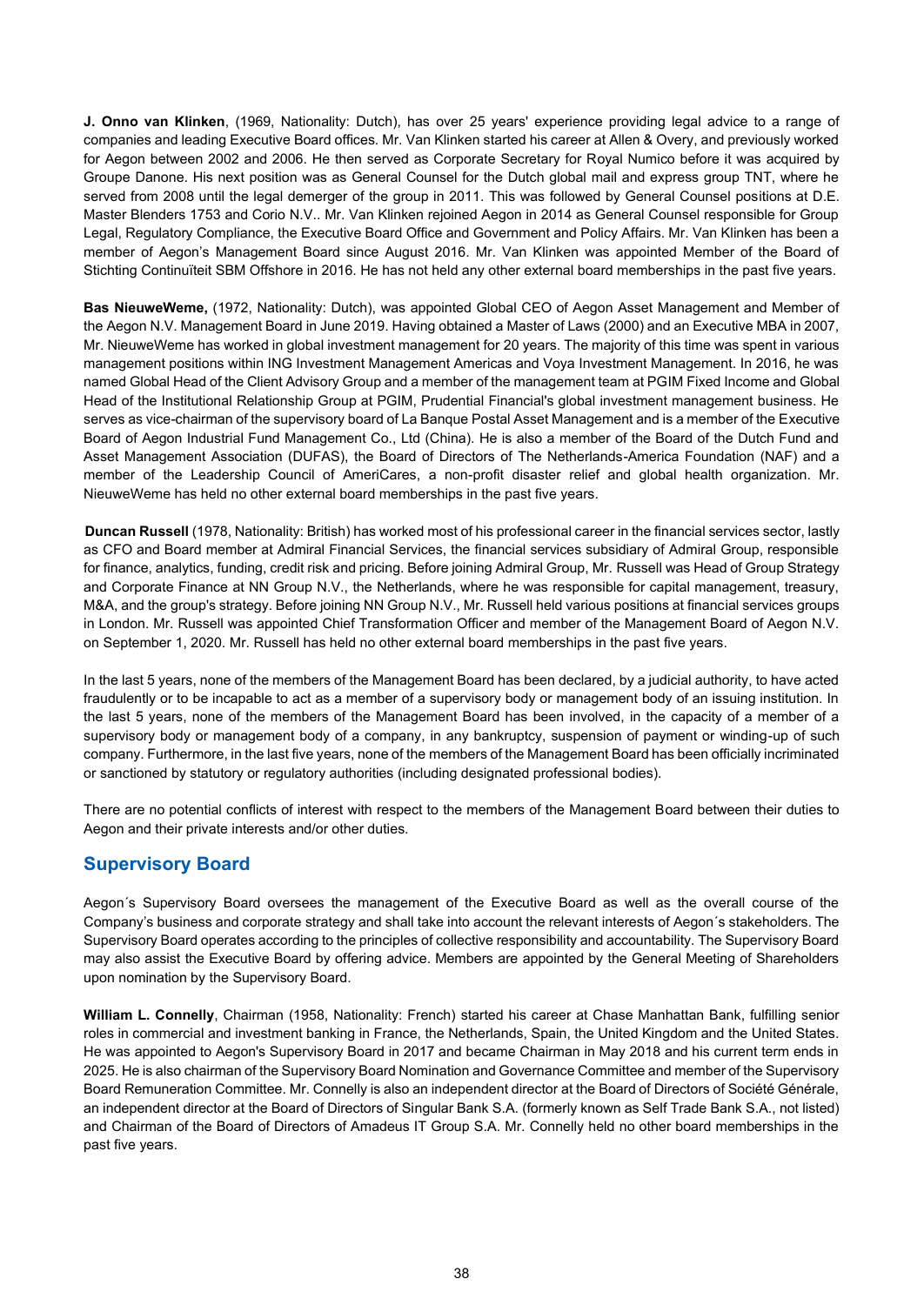**Mark A. Ellman**, (1957, Nationality: American) is a former Vice Chairman Global Origination of Bank of America/Merrill Lynch. Before joining Bank of America/Merrill Lynch, he held various roles in the US insurance industry. These mostly entailed working in corporate finance at large US financial institutions, where he was engaged in M&A advice and transactions, together with equity and debt raisings for insurance companies. He was a founding partner of Barrett Ellman Stoddard Capital Partners. Mr. Ellman was appointed to Aegon's Supervisory Board in 2017, and his current term ends in 2025. He is a memberof the Supervisory Board Risk Committee and the Supervisory Board Nomination and Governance Committee. Mr. Ellman was a non-executive director of Aegon USA from 2012 to 2017. Mr. Ellman has held no other board memberships in the past five years.

**John (Jack) F. McGarry,** (1958, Nationality: American) is a former actuary who spent the majority of his career at Unum Group, an NYSE-listed provider of workplace financial protection benefits. He has held various leadership roles in risk management, in finance, as CEO of Unum's business in the United Kingdom, and CEO of Unum's Closed Block. His last position at Unum was as Chief Financial Officer. Mr. McGarry was appointed to Aegon's Supervisory Board in June, 2021, and his current term ends in 2025. Mr. McGarry is member of the Audit Committee and member of the Remuneration Committee. Mr. McGarry was a partner in MCG LLC. Mr McGarry held no other board memberships in the past five years.

**Ben J. Noteboom**, (1958, Nationality: Dutch) worked for Randstad Holding N.V. from 1993 until 2014, where he was appointed member of the Executive Committee in 2001 and became CEO in 2003. Before joining Randstad, Mr. Noteboom worked for Dow Chemical in several international management functions between 1984 and 1993. He started his career in 1982 at Zurel as management assistant. He was appointed to Aegon's Supervisory Board in May 2015, and his current term ends in 2023. He is Chairman of the Supervisory Board Remuneration Committee and a member of the Supervisory Board Risk Committee. Mr. Noteboom is also a member of the Supervisory Board of Royal Ahold Delhaize N.V. and Chairman of the Supervisory Board of Royal Vopak N.V. In addition, Mr. Noteboom is a member of the Board of Directors of VUmc Cancer Center Amsterdam and the Chairman of Stichting Prioriteit Ordina Groep. Mr. Noteboom is a former member of the Supervisory Board of Wolters Kluwer N.V. He has held no other board memberships in the past five years.

**Caroline Ramsay**, (1963, Nationality: British) gained a Master's degree in Natural Sciences in 1984 at the University of Cambridge. She started her professional career at KPMG in Ipswich and London, where she qualified as a Chartered Accountant in 1987. Mrs. Ramsay worked in executive roles at Norwich Union plc (now Aviva plc) and RSA. Mrs. Ramsay holds various Non-Executive Board positions. In 2013, she joined the board of Scottish Equitable – and as of 2017 also the boards of Aegon UK plc and Cofunds Ltd. – where she served as the Audit Committee Chair until 14 May 2020. Mrs. Ramsay was appointed to Aegon's Supervisory Board in May 2020 and her current term ends in 2024. She is Chair of the Supervisory Board Audit Committee and a member of the Supervisory Board Risk Committee. Mrs. Ramsay is a senior independent director of the Board of Brit Syndicates Ltd (not-listed), Standard Life UK Smaller Companies Trust Plc and of Tesco Underwriting Ltd. (non-listed). Mrs. Ramsay is a member of the FCA Regulatory Decisions Committee and Member of the Payment Systems Regulator's Enforcement Decisions Committee. She has held no other board memberships in the past five years.

**Thomas Wellauer**, (1956, Nationality: Swiss) started his professional career at McKinsey & Company, where he served as Senior Partner and Practice Leader. He held various executive management positions at multi-industries, including financial services, pharmaceuticals and chemicals. Among others, he served on the executive committees of Winterthur Insurance, Credit Suisse, Swiss Re, and Novartis. His most recent position from 2010 to 2019 was Group Chief Operating Officer of Swiss Re. During his career, Mr. Wellauer also served as independent director on the boards of several global companies such as Munich Re and Syngenta. Mr. Wellauer was appointed to Aegon's Supervisory Board in May 2020 and his current term ends in 2024. He is a member of the Supervisory Board Audit Committee and a member of the Supervisory Board Remuneration Committee. Mr. Wellauer is Chairman of the Board of Directors of SIX Group (not-listed). In addition, he serves as Chairman of the Board of Trustees of the University Hospital Zurich Foundation and Chairman of the International Chamber of Commerce in Switzerland. He has held no other board memberships in the past five years

**Corien M. Wortmann-Kool**, Vice-Chairman (1959, Nationality: Dutch) is Chair of the Board of Stichting Pensioenfonds ABP, the Dutch public sector collective pension fund. Ms. Wortmann-Kool is a former Member of the European Parliament and Vice President on Financial, Economic and Environmental affairs for the EPP Group (European People's Party). She was appointed to Aegon's Supervisory Board in May 2014, and her current term ends in 2022. She is Vice Chair of the Supervisory Board, and a member of the Supervisory Board Audit Committee and the Supervisory Board Nomination and Governance Committee. Ms. Wortmann-Kool is also a member of the Supervisory Board of Royal DSM N.V., Chairman of the Board of Trustees of Save the Children Netherlands and member of De Autoriteit Financiële Markten Capital Markets Advisory Committee. She was vice president of the European People's Party until March 2018 and member of the Advisory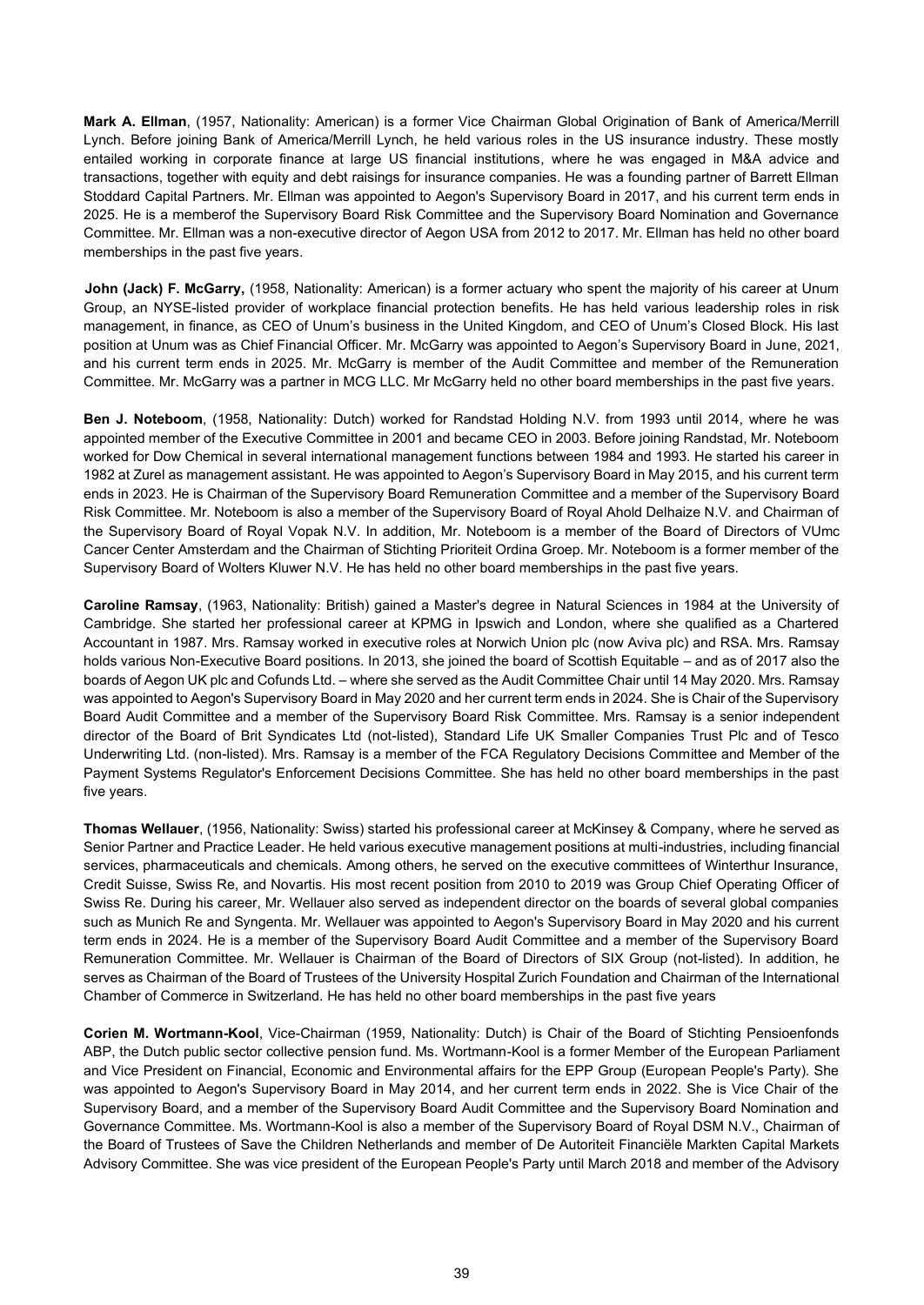Council of the Centraal Bureau voor de Statistiek until June 2018 and a former member of the Supervisory Board of Het Kadaster until March 2021. She has held no other board memberships in the past five years.

**Dona D. Young**, (1954, Nationality: American) is an executive/board consultant and retired Chairman, President and Chief Executive Officer of The Phoenix Companies, which was an insurance and asset management company at the time of her tenure. She was appointed to Aegon's Supervisory Board in 2013, and her current term will end in 2023. She is Chair of the Supervisory Board Risk Committee and member of the Supervisory Board Nomination and Governance Committee. Ms. Young is member and Lead Director of the Board of Directors of Foot Locker, Inc and serves as an independent member of the Advisory Board of Spahn and Rose (not listed) and as a member of the Board of Directors of USAA (not listed). Furthermore, Ms. Young is a member of the Board of Trustees of Save the Children US (not listed), and member of the Board of Save the Children International and Save the Children Association, and a member of the Board of the National Association of Corporate Directors. Ms. Young has held no other board memberships in the past five years.

In the last 5 years, none of the members of the Supervisory Board has been declared, by a judicial authority, to have acted fraudulently or to be incapable to act as a member of a supervisory body or management body of an issuing institution. Furthermore, in the last 5 years none of the members of the Supervisory Board has been officially incriminated or sanctioned by statutory or regulatory authorities (including designated professional bodies). None of the members has in the last five years been involved, in the capacity of a member of a supervisory body or management body of a company, in any bankruptcy, suspension of payment or winding-up of such company.

There are no potential conflicts of interest with respect to the members of the Supervisory Board between their duties to Aegon and their private interests and/or other duties.

There is no family relationship between any member of the Executive Board, Management Board or Supervisory Board.

The members of the Executive Board, Management Board and Supervisory Board have their business address at Aegon N.V., Aegonplein 50, 2591 TV, The Hague, The Netherlands.

As far as Aegon is aware, no further information is to be disclosed in respect of the members of the Executive Board, Management Board, and the Supervisory Board pursuant to section 14.1 of Annex 1 to the Prospectus Regulation.

# **11. Conflicts of interest**

Aegon's Code of Conduct addresses conflicts of interest that may occur between Aegon and its employees, including the members of the Executive Board. More detailed regulations regarding conflicts of interest between members of the Executive Board and Aegon are included in the Executive Board Charter, which is incorporated by reference in this Registration Document. A conflict of interest may exist if the Aegon intends to enter into a transaction with a legal entity (a) in which an Executive Board member personally has a material financial interest; or (b) which has a management board member or a supervisory board member who has a relationship with an Executive Board member of the Aegon. Any transactions in which there are conflicts of interest shall be agreed on terms customary in the industry and are published in the Integrated Annual Report 2020.

Under the provisions of the Dutch Corporate Governance Code, the membership of Messrs. Friese and Rider on the Executive Committee of Vereniging Aegon may give rise to conflicts of interest. Vereniging Aegon is a major shareholder of Aegon. The purpose of Vereniging Aegon is a balanced representation of the direct and indirect interests of Aegon N.V. and of companies with which Aegon N.V. forms a group, of insured parties, employees, shareholders, and other related parties of these companies. Influences that threaten the continuity, independence, or identity of Aegon N.V., in conflict with the aforementioned interests will be resisted as much as possible. Although the purpose of Vereniging Aegon is to a large extent aligned with the fiduciary duties of Messrs. Friese and Rider as members of the Executive Board of Aegon N.V., conflicts of interest may arise. However, the articles of association of Vereniging Aegon provide that Messrs. Friese and Rider are excluded from voting on certain issues relating directly to Aegon (including the adoption of annual accounts, discharge of members of the Executive Board and appointments to the Executive Board and Supervisory Board of Aegon).

The Supervisory and Executive Boards of Aegon N.V. have drawn up a protocol that provides that the members of the Executive Board who also serve on the Executive committee of Vereniging Aegon shall continue to participate in discussions and decision-making relating to possible transactions with Vereniging Aegon. The Supervisory Board of Aegon N.V. is confident that by adhering to this protocol the conflicts of interest with Vereniging Aegon are adequately dealt with and that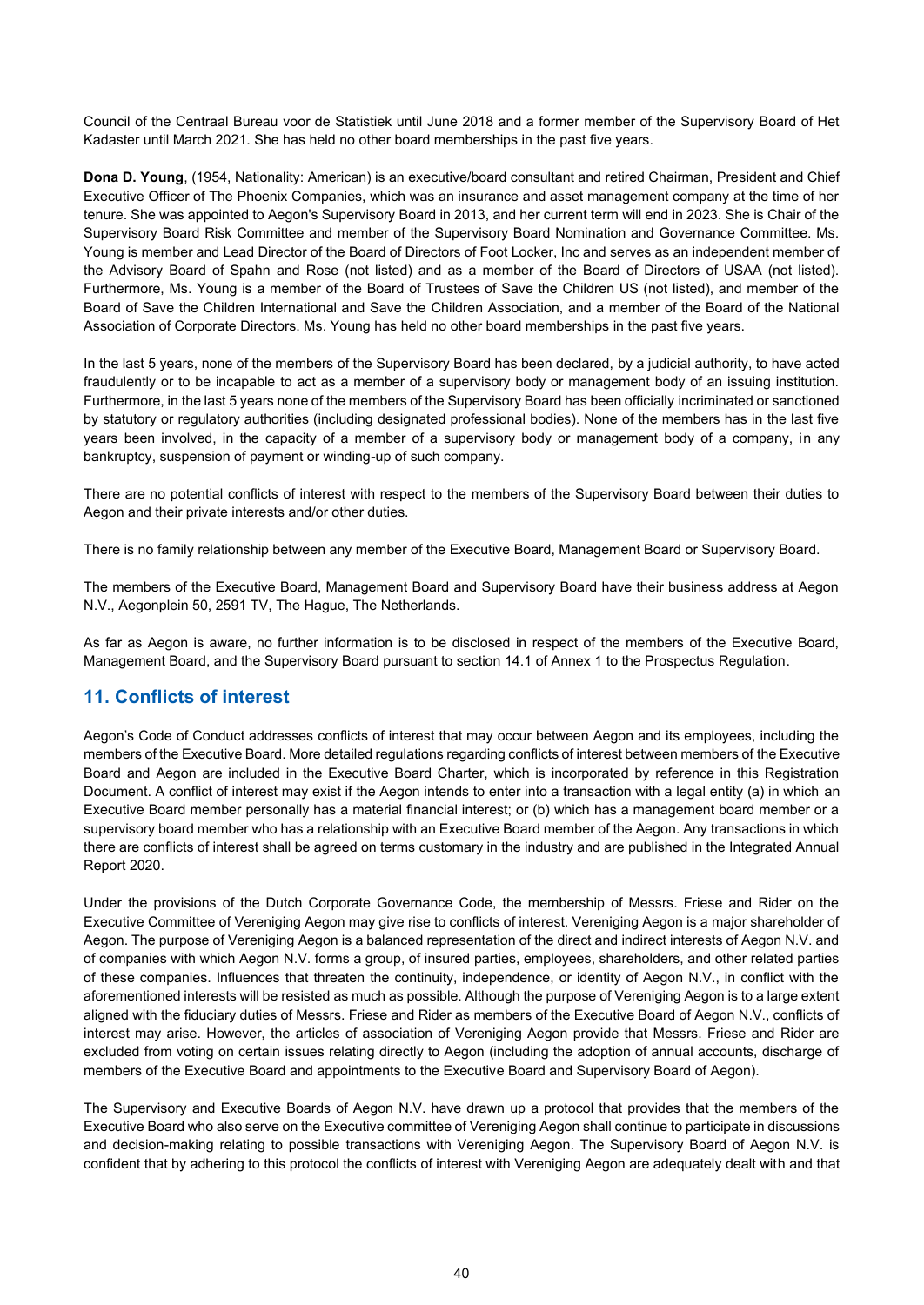the best practice provisions of the Dutch Corporate Governance Code have been complied with in all material respects. The protocol is posted on Aegon´s website.

There are no other conflicting interests between any of the duties of the members of the Executive Board and their respective private interests or other duties.

# **12. Subsequent events after December 31, 2020**

On February 11, 2021 Aegon reported its second half 2020 results.

On March 1, 2021 Aegon announced the completion of the divestment of Stonebridge, a UK-based provider of accident insurance products to Global Premium Holdings group, part of Embignell group.

On March 18, 2021 published its 2020 Integrated Annual Report.

On April 7, 2021 announced that it had taken note of an announcement issued by Vienna Insurance Group AG Wiener Versicherung titled: "Acquisition of the Aegon entities prevented by Hungary for the moment."

On April 22, 2021 Aegon published the agenda for its Annual General Meeting of Shareholders (AGM) on June 3, 2021. The agenda contained the proposal to approve a final dividend for 2020 of EUR 0.06 per common share, bringing Aegon's total dividend for 2020 to EUR 0.12 per.

On May 12, 2021 Aegon reported first quarter 2021 results.

On June 3, 2021 Aegon announced that Aegon N.V.'s Annual General Meeting of Shareholders (AGM) approved all resolutions on the agenda, including the adoption of the Annual Accounts for the financial year 2020.

Press releases announcing these events are incorporated by reference in this Registration Document and can be accessed through the hyperlinks on page 28.

# **13. Material adverse change or significant change**

There has been no material adverse change in the prospects of Aegon N.V. since the last published audited financial statements of December 31, 2020. Except as disclosed in the press release "Aegon provides first quarter update", incorporated by reference herein, there has been no significant change in the financial performance or financial position of Aegon Group since the last published audited financial statements of December 31, 2020.

# **14. Financial information**

## **14.1 General**

The audited consolidated and company financial statements of Aegon N.V. in respect of the years ended December 31, 2018, 2019 and 2020 are incorporated by reference in this Registration Document. All financial information has been derived from internal analyses and has been subject to Aegon´s internal control procedures.

# **14.2 Sales and deposits**

# 2020

New life sales declined by 15% compared with 2019 to EUR 731 million in 2020. In the Americas, this was mainly driven by lower Whole Life sales compared with 2019, as a result of the decision to make product changes and sunset certain legacy products. In the Netherlands, this was caused by lower individual life single premium production compared with 2019 as Aegon exited that market in March 2020, and lower recurring premium pension sales compared with 2019 due to the low interest rate environment. In Aegon International, new life sales decreased compared with 2019 due to the continuing challenging market circumstances and the COVID-19 lockdown. New premium production for Accident & Health and property & casualty insurance decreased by 13% compared with 2019 to EUR 312 million in 2020, as 2019 included a single large disability contract in the United States. The remaining decline results largely from the decision to exit the individual Medicare supplement market in the United States.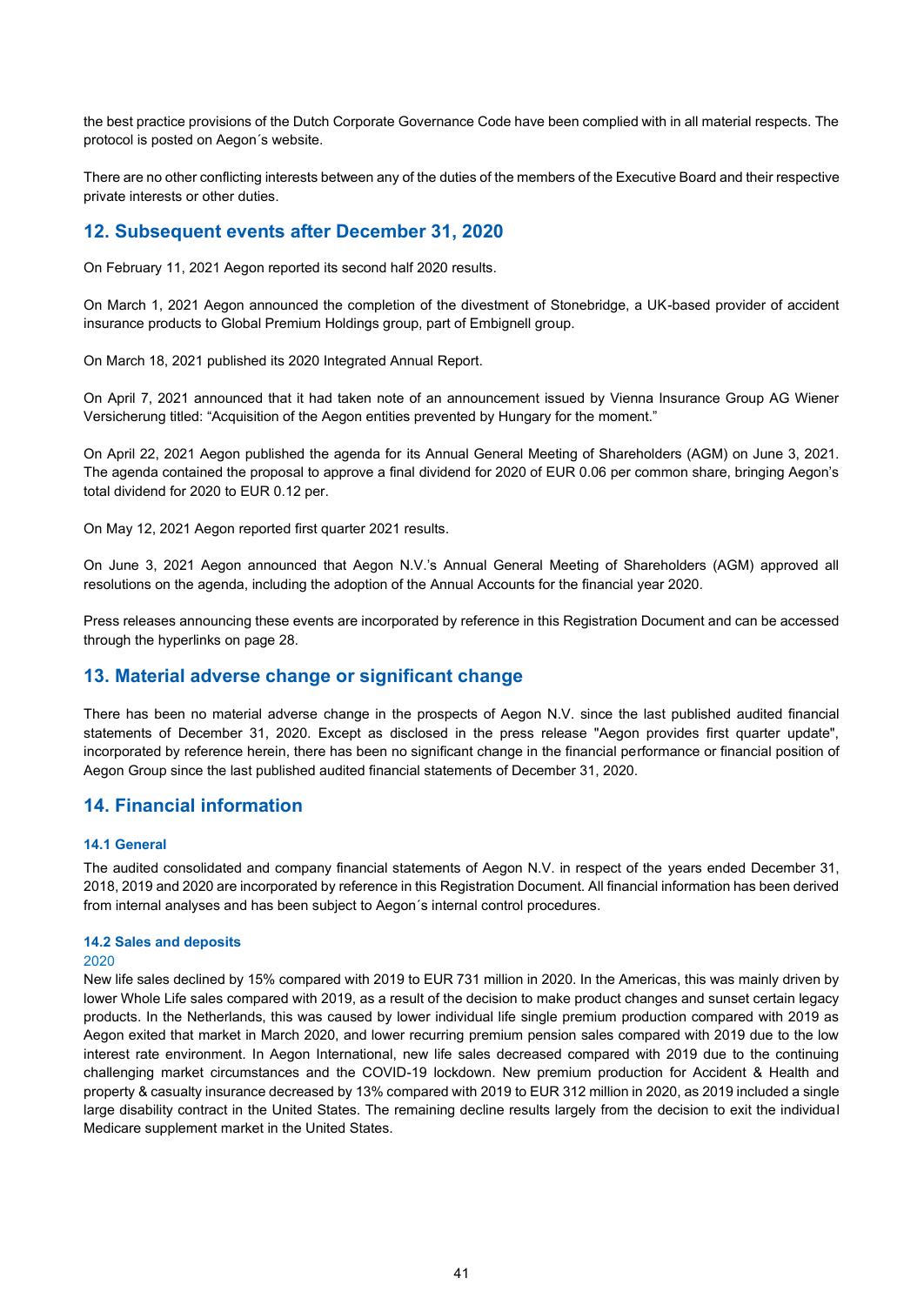Gross deposits were up by 37% compared with 2019 to EUR 199 billion in 2020, mainly driven by higher deposits in Aegon's Chinese joint venture AIFMC. In addition, Aegon witnessed continued momentum in the Netherlands at online bank Knab and Aegon Cappital, the company's Premium Pension Institute selling new style defined contribution pension products.

Net outflows during 2020 amounted to EUR 13.8 billion and were primarily due to outflows in the Americas in the Retirement Plan business following contract discontinuances and higher participant withdrawals. Furthermore, the United Kingdom showed net outflows driven by the institutional platform. This was partly offset by net inflows in the Netherlands from its online bank and defined contribution business, and continued net inflows in Asset Management, primarily driven by the strategic partnership AIFMC.

#### 2019

New life sales increased by 5% compared with 2018 to EUR 861 million in 2019, mainly driven by Europe, primarily as a result of a buy-out deal and a purchase of additional yearly pension increases by an existing customer, both in the Netherlands. New premium production for accident & health and property & casual insurance decreased by 16% in 2019 compared with EUR 359 million in 2018, mainly driven by the previously announced strategic decision to exit the travel insurance, affinity and stop loss insurance segments in the United States.

Compared with 2018, gross deposits were up by 19% to EUR 144.7 billion in 2019, driven by higher Asset Management deposits, driven by Aegon's Chinese joint venture Aegon Industrial Fund Management Company (AIFMC). Net outflows during 2019 amounted to EUR 25.1 billion and were primarily due to outflows in the Americas in the Retirement Plan business following contract discontinuances and higher participant withdrawals. Europe exhibited net outflows resulting from the United Kingdom, more than offsetting net inflows in the Netherlands. Asset Management also recorded net inflows, primarily driven by the strategic partnership AIFMC.

#### 2018

New life sales declined by 9% compared with 2017 to EUR 820 million in 2018, mostly driven by lower indexed universal life and term life production in the United States. New premium production for accident & health and property & casual insurance decreased by 52% compared with 2017 to EUR 429 million in 2018, caused by the strategic decision to exit the travel insurance, affinity and stop loss insurance segments.

Compared with 2017, gross deposits were down by 3% to EUR 121.7 billion in 2018, driven by lower platform deposits in the United Kingdom and lower Asset Management deposits. Net outflows amounted to EUR 4.7 billion as inflows in Asset Management, the United Kingdom platform and the Dutch banking business were more than offset by outflows in the United States mainly caused by Retirement Plans due to a small number of large contract discontinuances and higher participant withdrawals.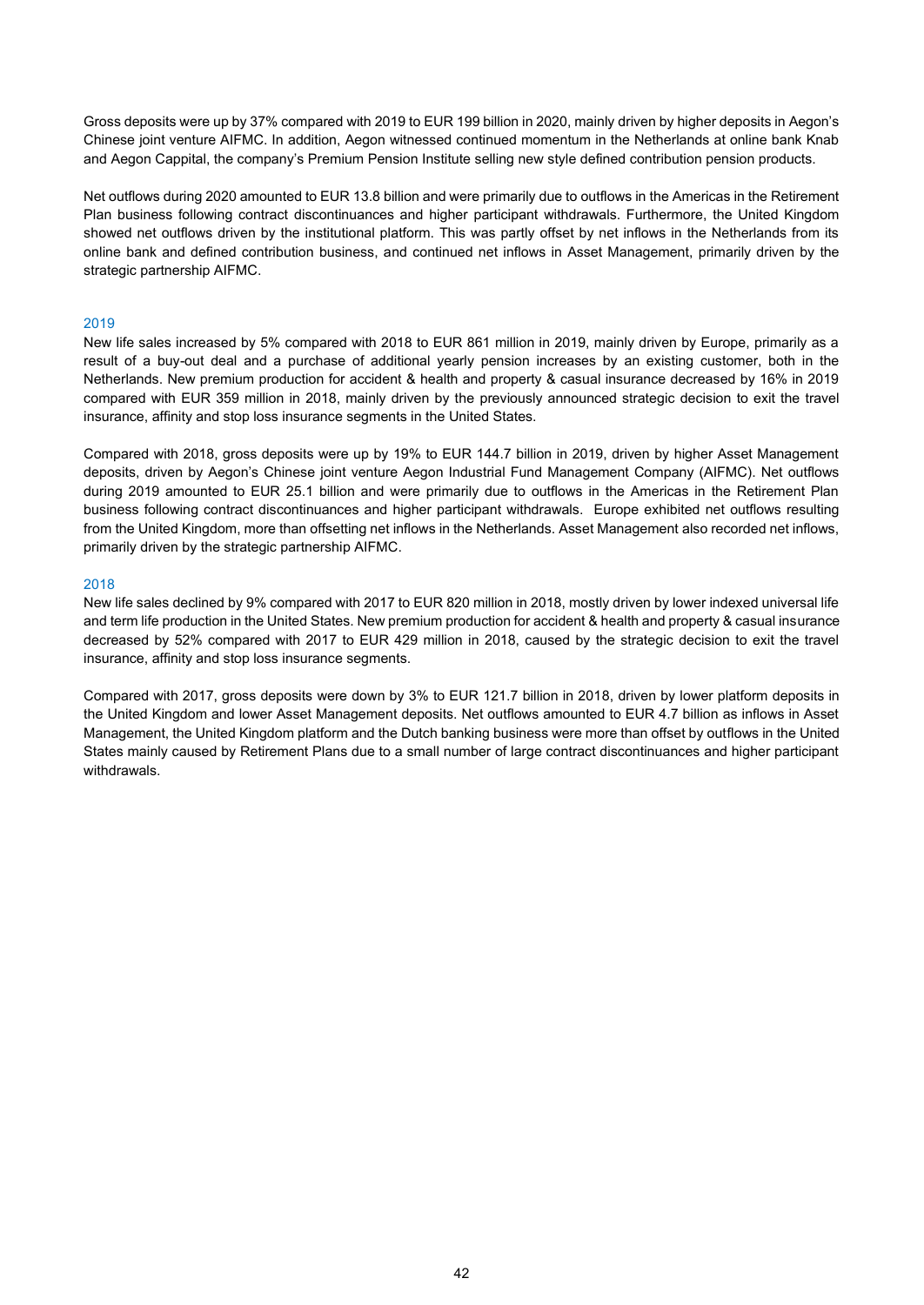# **Appendix 1 – Alternative Performance Measures**

As of 2021, Aegon has changed the name convention of its primary performance measure to improve alignment with industry practice. Aegon will no longer refer to underlying earnings before tax for segment reporting purposes, instead Aegon will refer to Operating result. Furthermore, Aegon introduced a new grouping of non-operating result which is the sum of Fair value items, Realized gains / (losses) on investments, and Net impairments. Other income / charges remains a separate category outside of Aegon's operating result.

Aegon considers the following metrics to constitute Alternative Performance Measures as defined in the European Securities and Markets Authority Guidelines ("ESMA Guidelines") on Alternative Performance Measures.

Aegon believes that its performance measures provide meaningful information about the operating results of Aegon's business, including insight into the financial measures that Aegon's senior management uses in managing the business. Among other things, Aegon's senior management is compensated based in part on Aegon's results against targets using these performance measures. While many other insurers in Aegon's peer group present substantially similar performance measures, the performance measures presented in the table below may nevertheless differ from the performance measures presented by other insurers. There is no standardized meaning to these measures under IFRS or any other recognized set of accounting standards.

| Metric                        | Definition                                                 | Reconciliation                                               | Rationale for inclusion                              |
|-------------------------------|------------------------------------------------------------|--------------------------------------------------------------|------------------------------------------------------|
| Operating result before tax / | Operating result before tax                                | The reconciliation from                                      | Aegon believes that                                  |
| net operating result          | reflects Aegon's profit from                               | operating result before tax to                               | operating result before tax                          |
|                               | underlying business<br>operations and excludes             | income before tax, being the<br>most comparable IFRS         | provides meaningful<br>information about the         |
|                               | components that relate to                                  | measure, is calculated by                                    | operating results of Aegon's                         |
|                               | accounting mismatches that                                 | excluding the following items                                | business.                                            |
|                               | are dependent on market                                    | from operating result before                                 |                                                      |
|                               | volatility or relate to events                             | tax: fair value items, realized                              |                                                      |
|                               | that are considered outside                                | gain or losses on                                            |                                                      |
|                               | the normal course of                                       | investments, impairment                                      |                                                      |
|                               | business. Net operating<br>result is the after-tax         | charges /reversals, other                                    |                                                      |
|                               | equivalent of operating result                             | income or charges and share<br>in earnings of joint ventures |                                                      |
|                               | before tax. Assumption                                     | and associates.                                              |                                                      |
|                               | changes and model changes                                  |                                                              |                                                      |
|                               | are excluded as they are                                   |                                                              |                                                      |
|                               | considered non-recurring.                                  |                                                              |                                                      |
| Return on Equity              | Return on equity is a ratio                                | There is no IFRS financial                                   | Aegon believes that return                           |
|                               | calculated by dividing the net                             | measure that is directly                                     | on equity provides                                   |
|                               | operating result after cost of                             | comparable to return on                                      | meaningful information about                         |
|                               | leverage, by the average                                   | equity.                                                      | the performance of Aegon's                           |
|                               | shareholders' equity                                       |                                                              | business.                                            |
|                               | excluding the revaluation                                  |                                                              |                                                      |
|                               | reserve and cash flow hedge<br>reserve.                    |                                                              |                                                      |
|                               | To align closer to definitions                             |                                                              |                                                      |
|                               | used by peers and rating                                   |                                                              |                                                      |
|                               | agencies, Aegon has                                        |                                                              |                                                      |
|                               | retrospectively changed the                                |                                                              |                                                      |
|                               | definition of adjusted                                     |                                                              |                                                      |
|                               | shareholders' equity used in                               |                                                              |                                                      |
|                               | calculating return on equity<br>for the group.             |                                                              |                                                      |
|                               |                                                            |                                                              |                                                      |
| Addressable expenses          | Addressable expenses are                                   | The reconciliation from                                      | Management believes that                             |
|                               | expenses reflected in                                      | addressable expenses to                                      | addressable expenses                                 |
|                               | operating results, excluding                               | operating expenses, being                                    | provides meaningful                                  |
|                               | deferable acquisition                                      | the most comparable IFRS                                     | information to investors.                            |
|                               | expenses, expenses in joint<br>ventures and associates and | measure, is calculated by<br>including expenses recorded     | Aegon aims to implement<br>cost savings to lower its |
|                               | expenses related to                                        | outside of operating result                                  | addressable expenses by                              |
|                               | operations in CEE countries.                               | such as operating expenses                                   | EUR 400 million by 2023                              |
|                               |                                                            | from CEE countries, deferred                                 | compared to 2019.                                    |
|                               |                                                            | acquisition costs,                                           |                                                      |
|                               |                                                            | restructuring expenses and                                   |                                                      |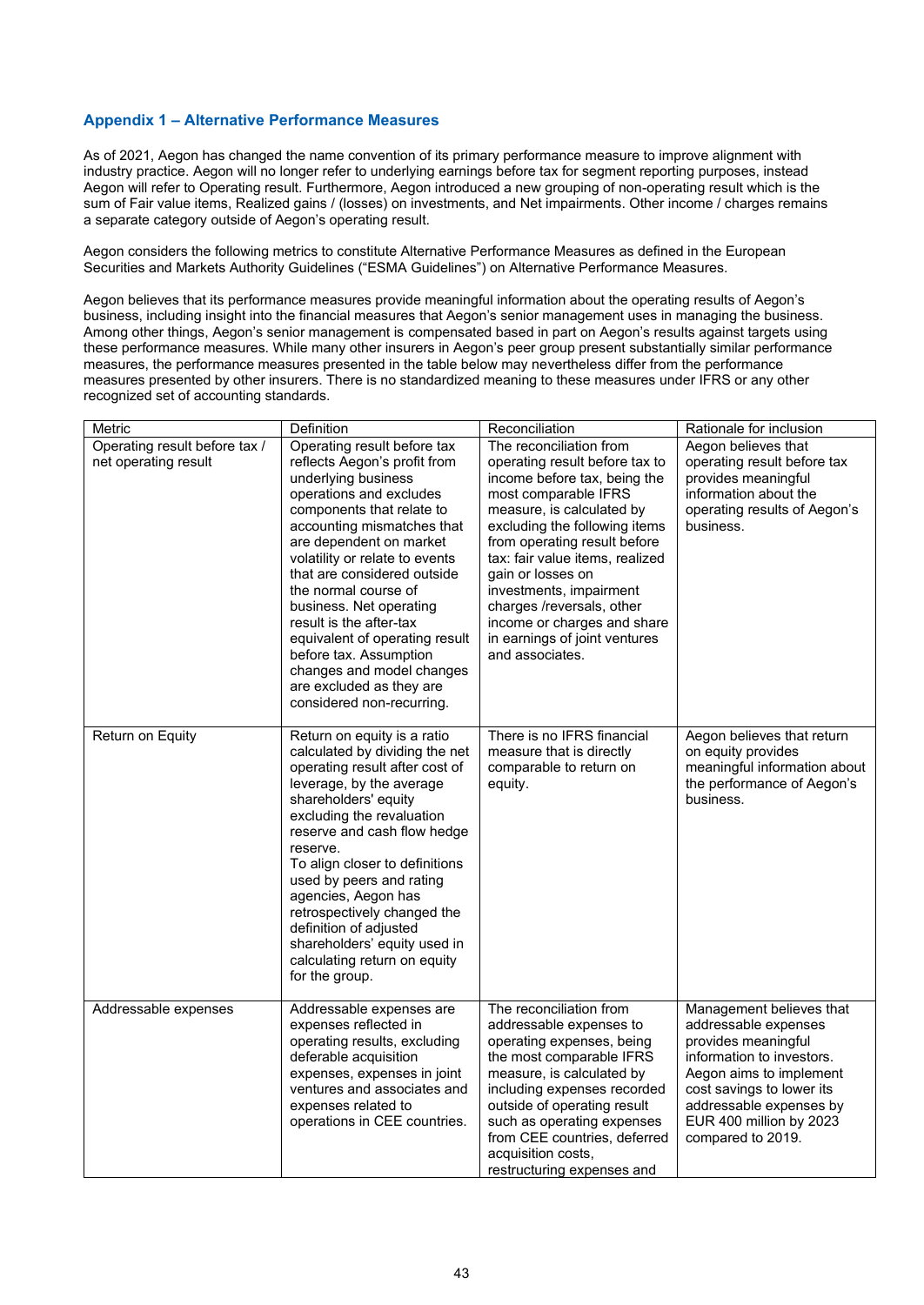| Metric                            | Definition                                                                                                                                                                                                                                                                                                                                                                                                                                                                                                                                                                                                                                                                                                                                                                                                                                                                                                           | Reconciliation                                                                                                                                                                                                                                                                                                                                                                                                                                                                                            | Rationale for inclusion                                                                                                                                                                                                                            |
|-----------------------------------|----------------------------------------------------------------------------------------------------------------------------------------------------------------------------------------------------------------------------------------------------------------------------------------------------------------------------------------------------------------------------------------------------------------------------------------------------------------------------------------------------------------------------------------------------------------------------------------------------------------------------------------------------------------------------------------------------------------------------------------------------------------------------------------------------------------------------------------------------------------------------------------------------------------------|-----------------------------------------------------------------------------------------------------------------------------------------------------------------------------------------------------------------------------------------------------------------------------------------------------------------------------------------------------------------------------------------------------------------------------------------------------------------------------------------------------------|----------------------------------------------------------------------------------------------------------------------------------------------------------------------------------------------------------------------------------------------------|
|                                   |                                                                                                                                                                                                                                                                                                                                                                                                                                                                                                                                                                                                                                                                                                                                                                                                                                                                                                                      | IFRS 9 / 17 implementations<br>costs.                                                                                                                                                                                                                                                                                                                                                                                                                                                                     |                                                                                                                                                                                                                                                    |
| <b>MCVNB</b>                      | The present value, at point of<br>sale, of all cash flows for<br>new business written during<br>the reporting period,<br>calculated using approximate<br>point of sale economics<br>assumptions. Market<br>consistent value of new<br>business (MCVNB) is<br>calculated using a risk<br>neutral approach, ignoring<br>the investment returns<br>expected to be earned in the<br>future in excess of risk-free<br>rates (swap curves), with the<br>exception of an allowance for<br>liquidity premium. The Swap<br>curve is extrapolated beyond<br>the last liquid point to an<br>ultimate forward rate. The<br>market consistent value of<br>new business is calculated<br>on a post-tax basis, after<br>allowing for the time value<br>financial options and<br>guarantees and a market<br>value margin for non-<br>hedgeable risks.                                                                                | There is no IFRS financial<br>measure that is directly<br>comparable to MCVNB.                                                                                                                                                                                                                                                                                                                                                                                                                            | MCVNB gives meaningful<br>insight to the market<br>consistent value of new<br>business.                                                                                                                                                            |
| (Operating) Capital<br>Generation | <b>Capital Generation</b><br>represents the movement of<br>Own Funds (OF) (after tax)<br>less SCR times the operating<br>level after tax, diversification<br>and LACDT. Impacts from<br>dividends and capital<br>injections that do not<br>generate capital but do affect<br>OF are excluded from capital<br>generation. Furthermore,<br>movements in Aegon NV<br>(Holdings at Group Level)<br>OF and SCR and<br>diversification are excluded<br>from capital generation.<br>Instead, holding & funding<br>expenses are included in<br>Capital Generation on an<br>accrual basis.<br><b>Operating Capital</b><br>Generation captures the<br>capital generation that is<br>generated in the normal<br>course of business. It is<br>based on the Capital<br>Generation as defined<br>above, and excludes the<br>following items:<br>Market impacts: all<br>direct / instant<br>impacts on OF and<br>SCR following from | Capital Generation is a non-<br>IFRS financial measure that<br>should not be confused with<br>cash flow from operations or<br>any other cash flow measure<br>calculated in accordance<br>with IFRS.<br>Because elements of Capital<br>Generation are calculated in<br>accordance with local<br>solvency requirements rather<br>than in accordance with any<br>recognized body of<br>accounting principles, there<br>is no IFRS financial measure<br>that is directly comparable to<br>Capital Generation. | Management believes that<br><b>Capital Generation provides</b><br>meaningful information to<br>investors regarding capital<br>generated on a net basis by<br>Aegon's operating<br>subsidiaries that may be<br>available at the holding<br>company. |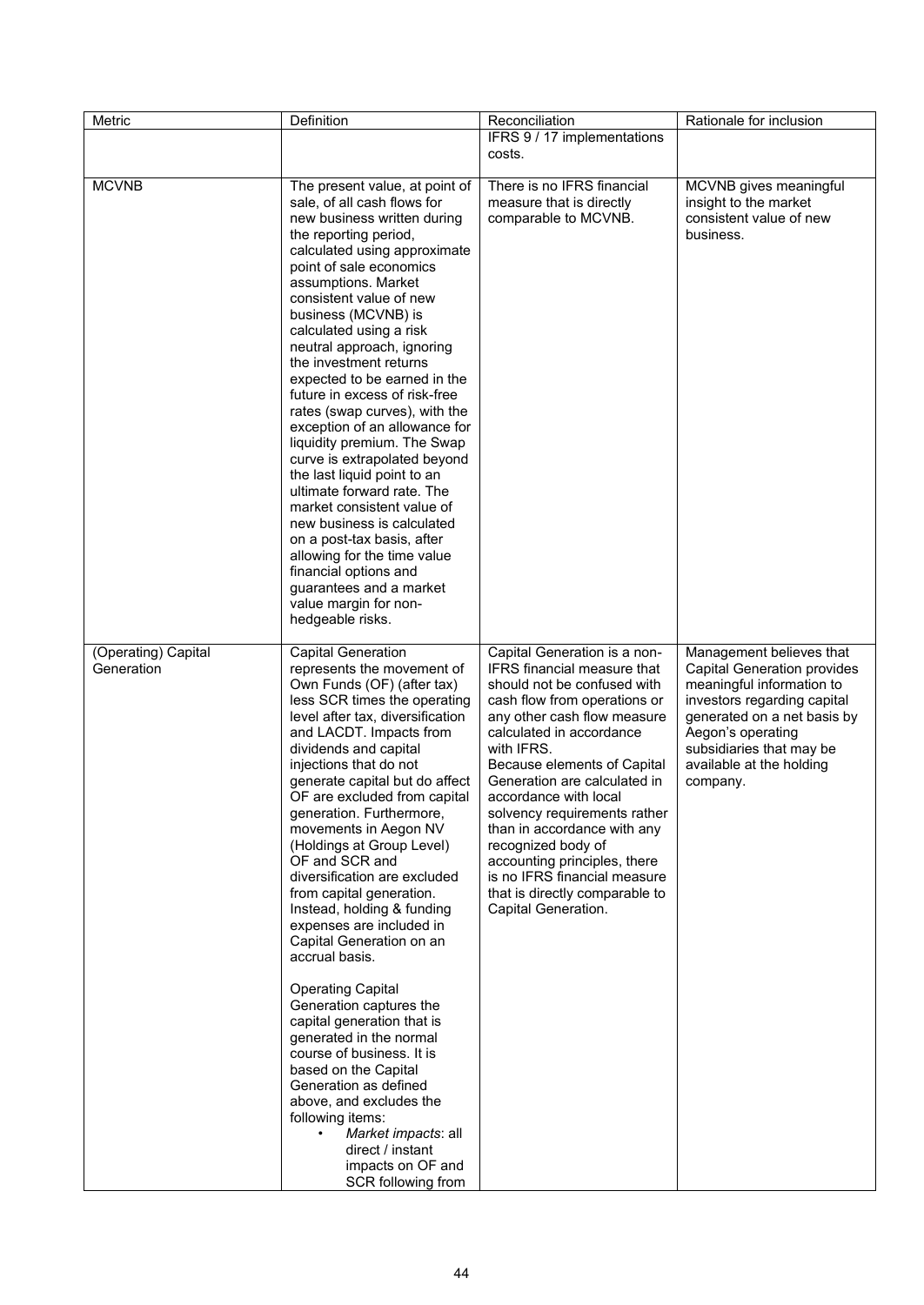| Metric                   | Definition                                                                                                                                                                                                                                                                                                                                                                                                                                                                                                                                                                                                                                                                                                                                                   | Reconciliation                                                                                       | Rationale for inclusion                                                                                                                                                                                                                                    |
|--------------------------|--------------------------------------------------------------------------------------------------------------------------------------------------------------------------------------------------------------------------------------------------------------------------------------------------------------------------------------------------------------------------------------------------------------------------------------------------------------------------------------------------------------------------------------------------------------------------------------------------------------------------------------------------------------------------------------------------------------------------------------------------------------|------------------------------------------------------------------------------------------------------|------------------------------------------------------------------------------------------------------------------------------------------------------------------------------------------------------------------------------------------------------------|
|                          | market movements<br>(e.g. interest rates,<br>spreads, equities)<br>that deviate from<br>budget<br>assumptions;<br>indirect movements<br>impacting for<br>example higher or<br>lower future fees or<br>spreads are not<br>excluded.<br>One-time items:<br>non-recurring items<br>$\bullet$<br>(for example model<br>changes,<br>management<br>actions, regulatory<br>changes and<br>policyholder<br>behavior) deviating<br>from 'normal'<br>expectations. One-<br>time items are not<br>only limited to the<br>mentioned<br>examples, but the<br>key is that these are<br>not expected to<br>recur on a quarterly<br>or yearly basis on<br>average. One-time<br>items do not<br>constitute<br>deviations from<br>budget for<br>expenses, flows or<br>margins. |                                                                                                      |                                                                                                                                                                                                                                                            |
| Cash Capital at Holding  | Cash Capital at Holding, is a<br>measure of Holdings liquidity<br>and can be characterised as<br>follows:<br>Holding company assets<br>-/- Capital investments<br>-/- Matched short-term<br>assets<br>-/- Other adjustments<br>Management of Cash Capital<br>at Holding is an integral part<br>of the Group Capital<br>Management Policy.                                                                                                                                                                                                                                                                                                                                                                                                                    | There is no IFRS financial<br>measure that is directly<br>comparable to Cash Capital<br>at Holding.  | Aegon believes that Cash<br>Capital at Holding gives<br>insights into the liquidity of<br>the Holding company. Aegon<br>aims to maintain Cash<br>Capital at Holding within<br>range of EUR $0.5 - 1.5$<br>billion.                                         |
| Gross financial leverage | Aegon defines total financial<br>leverage as debt or debt-like<br>funding issued for general<br>corporate purposes and for<br>capitalizing Aegon's<br>business units. Total<br>financial leverage<br>includes hybrid instruments,<br>in addition to both<br>subordinated and senior<br>debt.                                                                                                                                                                                                                                                                                                                                                                                                                                                                 | There is no IFRS financial<br>measure that is directly<br>comparable to gross<br>financial leverage. | Aegon aims to reduce its<br>gross financial leverage from<br>the current level of EUR 6.0<br>billion to the range of EUR<br>$5.0 - 5.5$ billion over the<br>period of 2021 to 2023. This<br>reduction of leverage will<br>strengthen the balance<br>sheet, |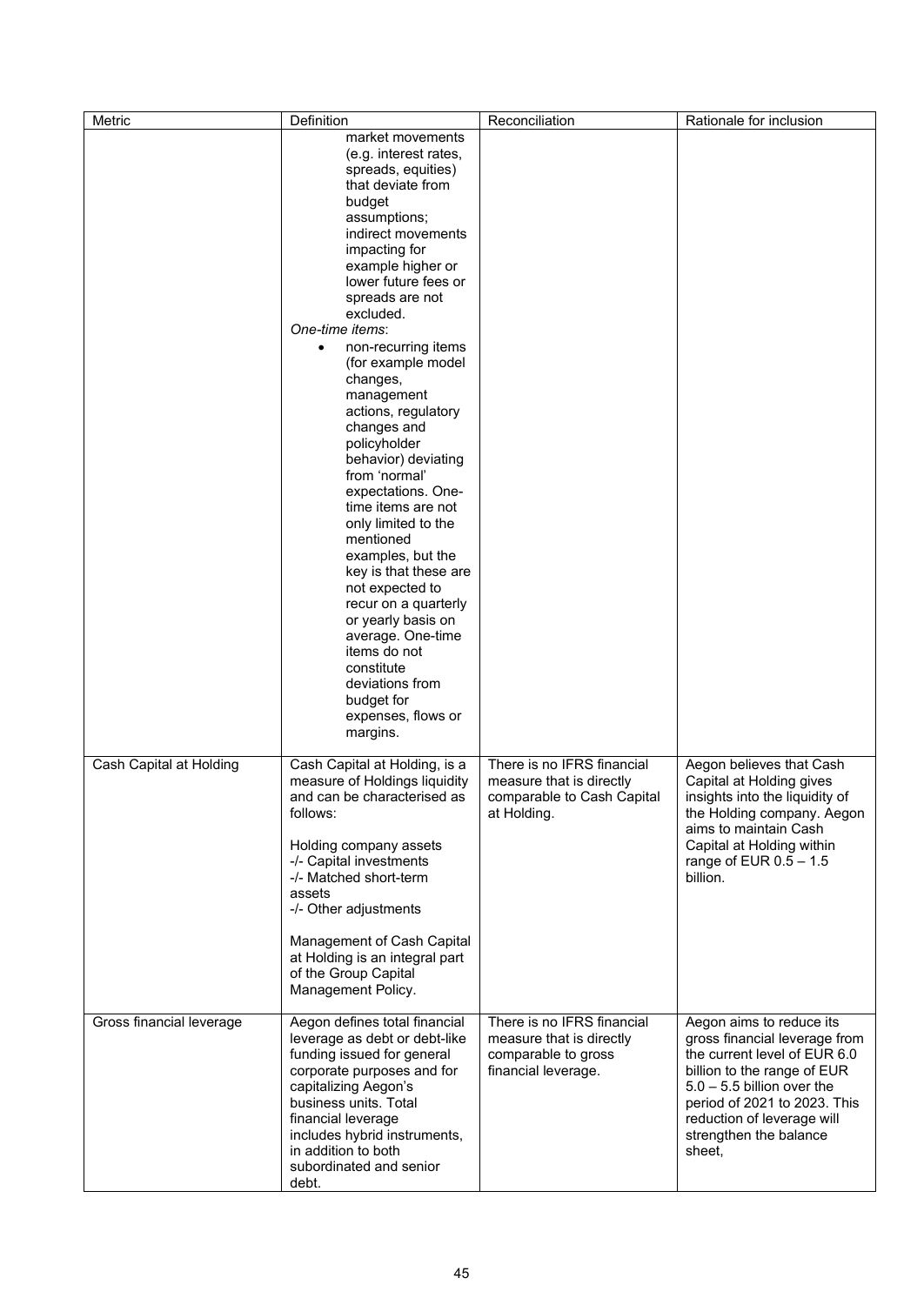| Metric                            | Definition                                                                                                                                                                                                                                                                                                                                                                                                                                             | Reconciliation                                                                                                                                                                                                                                                                                                                                                             | Rationale for inclusion                                                                                                                                                                                                                                                                                                         |
|-----------------------------------|--------------------------------------------------------------------------------------------------------------------------------------------------------------------------------------------------------------------------------------------------------------------------------------------------------------------------------------------------------------------------------------------------------------------------------------------------------|----------------------------------------------------------------------------------------------------------------------------------------------------------------------------------------------------------------------------------------------------------------------------------------------------------------------------------------------------------------------------|---------------------------------------------------------------------------------------------------------------------------------------------------------------------------------------------------------------------------------------------------------------------------------------------------------------------------------|
|                                   |                                                                                                                                                                                                                                                                                                                                                                                                                                                        |                                                                                                                                                                                                                                                                                                                                                                            | reduce Aegon's risk profile<br>and therefore make Aegon<br>more resilient.                                                                                                                                                                                                                                                      |
| Gross financial leverage ratio    | Aegon's gross financial<br>leverage ratio is calculated<br>by dividing total financial<br>leverage by total<br>capitalization.<br>Aegon's total capitalization<br>comprises the following<br>components:<br>Shareholders'<br>equity excluding<br>revaluation<br>reserves based on<br>IFRS as adopted by<br>the $EU;$<br>Non-controlling<br>interests and Long<br>Term Incentive<br>Plans not yet<br>vested; and<br><b>Total financial</b><br>leverage. | There is no IFRS financial<br>measure that is directly<br>comparable to gross<br>financial leverage ratio.                                                                                                                                                                                                                                                                 | Aegon aims at a Gross<br>Financial Leverage ratio<br>consistent with an 'A-' long-<br>term issuer rating                                                                                                                                                                                                                        |
| Revenue generating<br>investments | Total amount of the<br>investments general<br>account, investment for<br>account of policyholders and<br>off-balance sheet<br>investments third parties.                                                                                                                                                                                                                                                                                               | The investment general<br>account and investment for<br>account of policyholders are<br>included on the IFRS<br>balance sheet and therefore<br>are IFRS measures. The off-<br>balance sheet investments<br>third parties are the other<br>investments under<br>management of Aegon for<br>third parties which are not<br>recognized on the balance<br>sheet based on IFRS. | Management believes that<br>revenue generating<br>investments provides<br>meaningful information to<br>management and to<br>investors regarding the total<br>amount of investments under<br>management within Aegon<br>and which Aegon manages<br>for its general account, for<br>policyholders and for other<br>third parties. |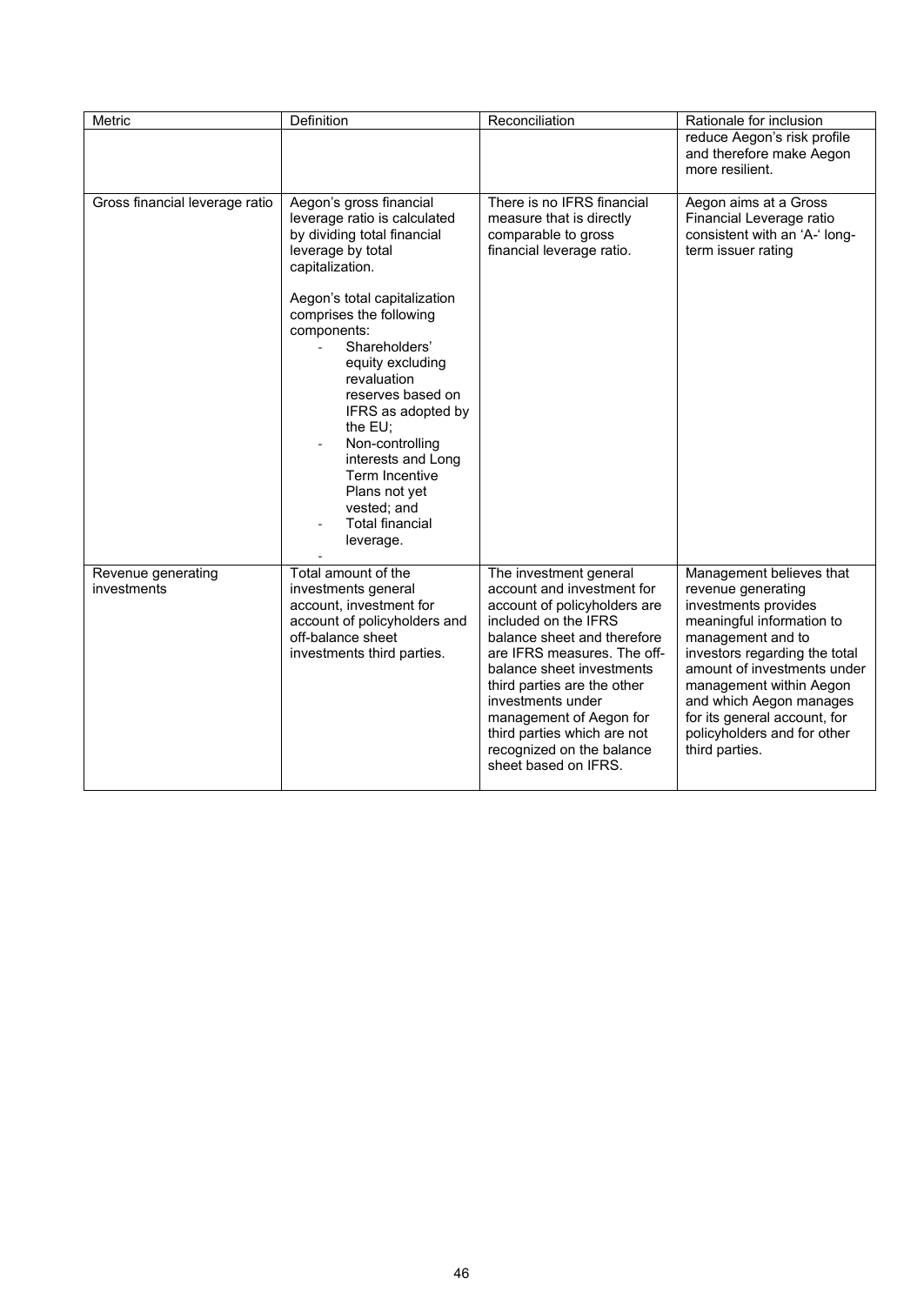# **Appendix 2 – References**

The table below provides references to certain topics in the Integrated Annual Report 2020, the Integrated Annual Report 2019 and the Integrated Annual Report 2018. All three reports are incorporated by reference in their entirety in this Registration Document, as stated in the section headed "Incorporation by reference".

|                                                | <b>Integrated Annual Report</b><br>2020                                                                                                                                                                           | <b>Integrated Annual Report</b><br>2019                                                                                                                                                                         | Integrated<br><b>Report</b><br>Annual<br>2018                                                                                                                                                                 |
|------------------------------------------------|-------------------------------------------------------------------------------------------------------------------------------------------------------------------------------------------------------------------|-----------------------------------------------------------------------------------------------------------------------------------------------------------------------------------------------------------------|---------------------------------------------------------------------------------------------------------------------------------------------------------------------------------------------------------------|
| Key figures                                    | Financial information -                                                                                                                                                                                           | Financial information -                                                                                                                                                                                         | Financial information -                                                                                                                                                                                       |
|                                                | selected financial data -                                                                                                                                                                                         | selected financial data -                                                                                                                                                                                       | selected financial data -                                                                                                                                                                                     |
|                                                | p126/127                                                                                                                                                                                                          | p124/125                                                                                                                                                                                                        | p104/105                                                                                                                                                                                                      |
|                                                | Results of operations -                                                                                                                                                                                           | Results of operations -                                                                                                                                                                                         | Results of operations -                                                                                                                                                                                       |
|                                                | Results 2020 worldwide                                                                                                                                                                                            | Results 2019 worldwide                                                                                                                                                                                          | Results 2018 worldwide                                                                                                                                                                                        |
|                                                | p128/133                                                                                                                                                                                                          | p126/132                                                                                                                                                                                                        | p106/114                                                                                                                                                                                                      |
| Investments                                    | Consolidated statement of                                                                                                                                                                                         | Consolidated statement of                                                                                                                                                                                       | Consolidated statement of                                                                                                                                                                                     |
|                                                | financial position - p154                                                                                                                                                                                         | financial position $- p150$                                                                                                                                                                                     | financial position $- p146$                                                                                                                                                                                   |
|                                                | Notes to the consolidated                                                                                                                                                                                         | Notes to the consolidated                                                                                                                                                                                       | Notes to the consolidated                                                                                                                                                                                     |
|                                                | statement of financial                                                                                                                                                                                            | statement of financial                                                                                                                                                                                          | statement of financial position                                                                                                                                                                               |
|                                                | position                                                                                                                                                                                                          | position                                                                                                                                                                                                        | Note 23 Investments $-$                                                                                                                                                                                       |
|                                                | Note 22 Investments $-$<br>p242/244                                                                                                                                                                               | Note 22 Investments -<br>p240/241                                                                                                                                                                               | p231/232                                                                                                                                                                                                      |
| Principal activities                           | Financial information -                                                                                                                                                                                           | Financial information -                                                                                                                                                                                         | Financial information -                                                                                                                                                                                       |
|                                                | p126/150 and 355/381                                                                                                                                                                                              | p124/146 and 349/375                                                                                                                                                                                            | p104/142 and 345/377                                                                                                                                                                                          |
| List of significant                            | Note 49 Group companies                                                                                                                                                                                           | Note 49 Group companies                                                                                                                                                                                         | Note 52 Group companies -                                                                                                                                                                                     |
| subsidiaries                                   | $-$ p312/313                                                                                                                                                                                                      | $-$ p310/311                                                                                                                                                                                                    | p300/301                                                                                                                                                                                                      |
| <b>Financial condition</b>                     | Selected financial data -                                                                                                                                                                                         | Selected financial data -                                                                                                                                                                                       | Selected financial data -                                                                                                                                                                                     |
|                                                | p126/127                                                                                                                                                                                                          | p124/125                                                                                                                                                                                                        | p104/105                                                                                                                                                                                                      |
| Operating results                              | Results of operations -                                                                                                                                                                                           | Results of operations -                                                                                                                                                                                         | Results of operations -                                                                                                                                                                                       |
|                                                | Results 2020 worldwide                                                                                                                                                                                            | Results 2019 worldwide                                                                                                                                                                                          | Results 2018 worldwide                                                                                                                                                                                        |
|                                                | p128/133                                                                                                                                                                                                          | p126/132                                                                                                                                                                                                        | p106/114                                                                                                                                                                                                      |
| Capital resources                              | Capital and Liquidity<br>$management - p99/106$<br>Note 21 Cash and cash<br>equivalent - $p240/242$<br>Consolidated cash flow<br>statement $- p158$<br>Note 43 Capital<br>management and<br>solvency $-$ p286/291 | Capital and Liquidity<br>management $-$ p96/104<br>Note 21 Cash and cash<br>equivalent $-$ p237/239<br>Consolidated cash flow<br>statement - p154<br>Note 43 Capital<br>management and solvency<br>$-$ p283/287 | Capital and Liquidity<br>management $-$ p76/85<br>Note 21 Cash and cash<br>equivalent $-$ p228/230<br>Consolidated cash flow<br>statement $- p150$<br>Note 46 Capital management<br>and solvency $-$ p274/278 |
| Remuneration                                   | Remuneration report -<br>p66/86<br>Note 50 Related party<br>transactions $-$ p313/315                                                                                                                             | Remuneration report -<br>p54/85<br>Note 50 Related party<br>transactions $-$ p311/312                                                                                                                           | Remuneration report - p59/65<br>Note 53 Related party<br>transactions $-$ p302/308                                                                                                                            |
| Defined benefit                                | Note 39 Defined benefit                                                                                                                                                                                           | Note 39 Defined benefit                                                                                                                                                                                         | Note 41 Defined benefit plans                                                                                                                                                                                 |
| plans                                          | plans - p277/283                                                                                                                                                                                                  | plans - p274/281                                                                                                                                                                                                | $-$ p264/271                                                                                                                                                                                                  |
| Benefit upon                                   | § Severance payments -                                                                                                                                                                                            | § Severance payments -                                                                                                                                                                                          | § Severance payments $-$ p64                                                                                                                                                                                  |
| termination                                    | p68, 78                                                                                                                                                                                                           | p68                                                                                                                                                                                                             |                                                                                                                                                                                                               |
| Audit committee /<br>Remuneration<br>committee | § Audit committee -<br>p61/62<br>§ Remuneration<br>committee - p64/65                                                                                                                                             | § Audit committee - p49/50<br>§ Remuneration committee<br>$-$ p52/53                                                                                                                                            | § Audit committee - p54/55<br>§ Remuneration committee -<br>p57/58                                                                                                                                            |
| Governance                                     | § Corporate Governance -                                                                                                                                                                                          | § Corporate Governance -                                                                                                                                                                                        | § Corporate Governance -                                                                                                                                                                                      |
|                                                | p48/52                                                                                                                                                                                                            | p36/40                                                                                                                                                                                                          | p42/45                                                                                                                                                                                                        |